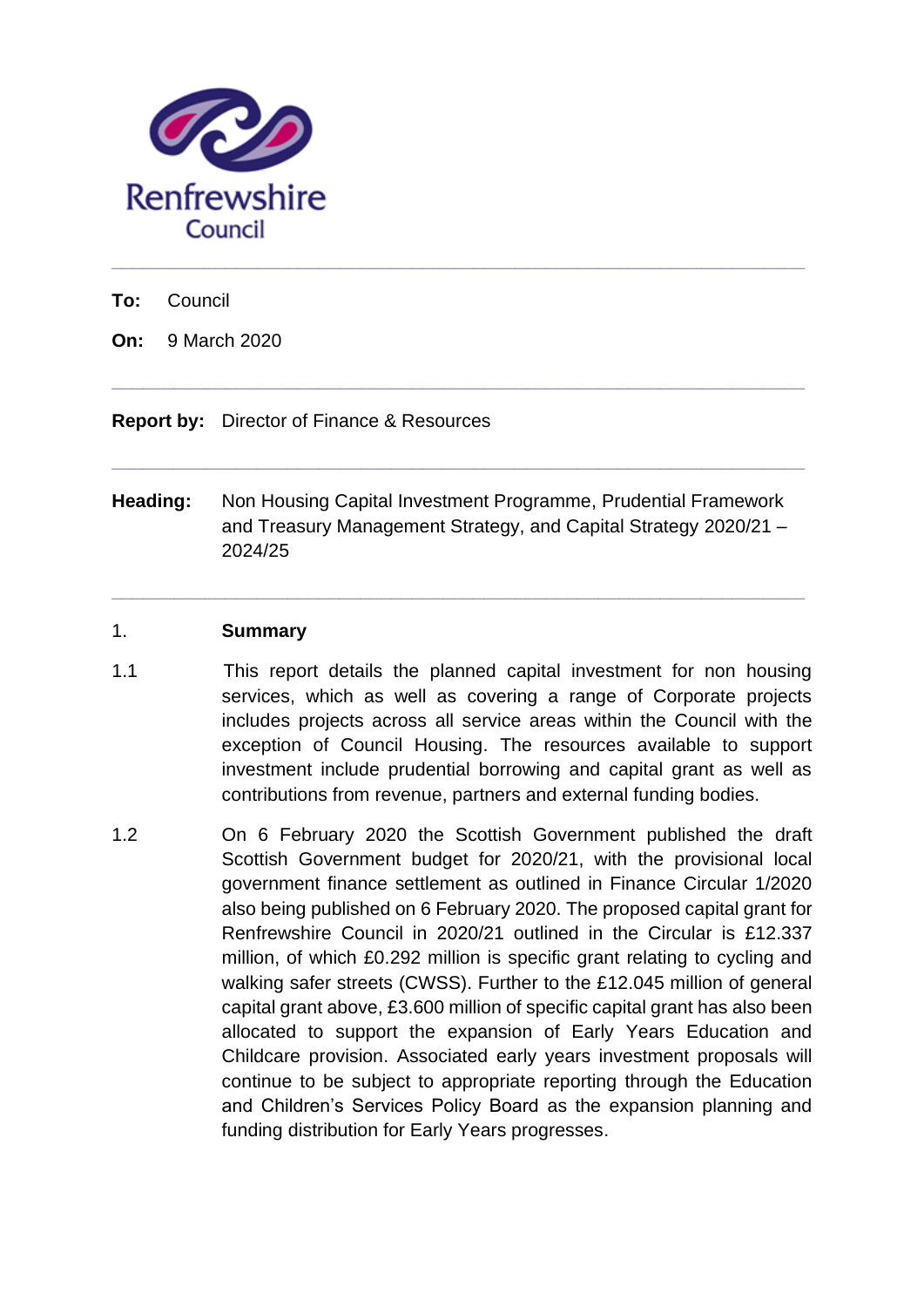- 1.3 The Scottish Government subsequently announced on 27 February 2020 an additional £15m of specific capital funding in relation to Cycling, Walking and Safer Streets, of which the Renfrewshire allocation is £0.491 million. This additional allocation brings the total CWSS specific capital grant in 2020/21 to £0.783 million. The Scottish Government have also announced a further £25 million capital funding to support investment in energy efficiency measures. The allocation of this funding has to be agreed with COSLA so at this point there is no indication of what the allocation to Renfrewshire may be or on what basis an allocation may be made. As this position becomes clear an update will be provided to the relevant Policy Board.
- 1.4 The level of general capital grant allocated to local government in the draft Budget for 2020/21 (£468 million) is substantially reduced from that received in 2019/20 (£712 million). The general grant allocation for Renfrewshire outlined above is 20% lower than the general capital grant received in 2019/20. Should the general capital grant continue at the level received in 2020/21 over the coming years, the Council will require to fundamentally reappraise its capital planning approach. At this level of grant there would be a requirement to reduce the level of rolling maintenance programmes that have been supportable in previous years. There would also be no scope for any investment in assets other than rolling lifecycle maintenance unless other sources of funding were secured, including for example realised capital receipts, sustainable prudential borrowing funded by recurring revenue savings and external grant funding. As outlined later in the report, £2 million of realised capital receipts are supporting the 2020/21 proposed programme, offsetting to a degree the significant drop in general capital grant.
- 1.5 Within the draft Budget and local government capital settlement, the Scottish government has also announced a £50 million Heat Networks Early Adopters Challenge Fund to support local authorities who are ready to bring forward investment-ready heat network projects. This will be a competitive fund to provide enabling and financial support to assist the build and installation of exemplar local authority-led heat network projects. It is anticipated the Fund will be launched early in 2020/21 following consultation with COSLA with regards detailed terms and conditions.
- 1.6 The Scottish Government has previously proposed an intention for there to be multi-year funding settlements for local government from 2020/21 which would assist future capital investment planning. The delay with the announcement of the UK budget to 11 March 2020 has however limited the ability of the Scottish Government to develop a multi-year settlement therefore the 2020/21 settlement is again for one year only. However the Scottish Government has reconfirmed its commitment to providing multi-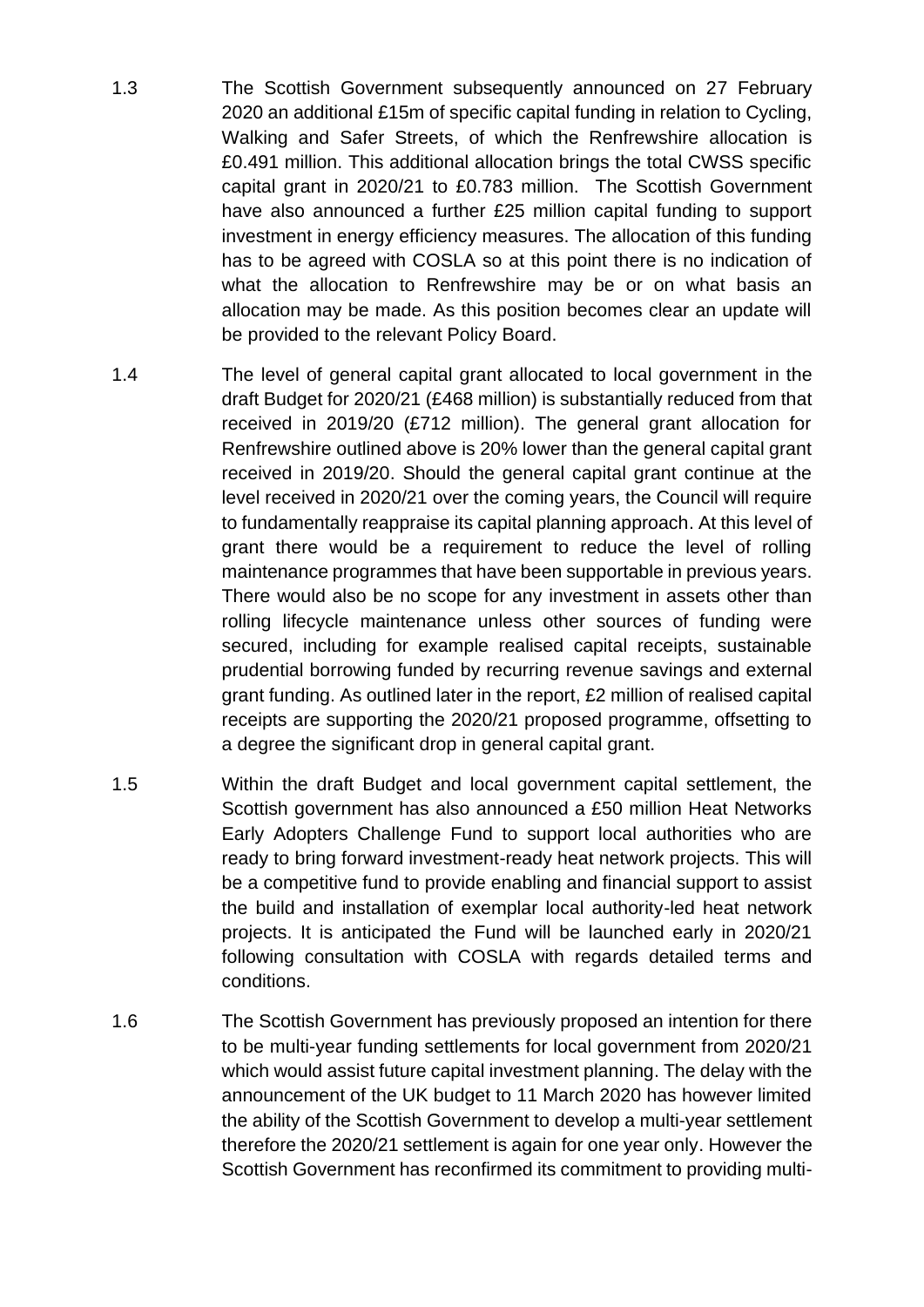year settlements when possible. It should be noted that the capital plan outlined in this report extends beyond 2020/21, reflecting approved programmes already in place which are funded by other arrangements eg prudential borrowing or specific funding related to the City Deal. It should be further noted that this approach does not preclude the Council taking further investment decisions as part of the budget process where separate funding arrangements are established.

1.7 The Prudential Code & Treasury Management Code play a key role in capital finance in local authorities, and they require the Council to set prudential and treasury management indicators for the following three years to ensure that the Council's capital investment plans are affordable, prudent and sustainable. The Treasury Management Code further requires the Council to approve, annually in advance, a strategy for its treasury management activities; while the Prudential Code also requires full Council approval of the Capital Strategy which sets out the long term context within which capital investment decisions are made to improve capital, revenue and balance sheet planning. Details of the proposed prudential indicators and treasury management strategy are attached at Appendix 6; and the proposed capital strategy is attached at Appendix 7.

### 2. **Recommendations**

It is recommended that Council:

2.1 Approves the investment programme covering the period up to 2024/25 as summarised in Table 2 of the report and detailed in Appendices 1-5 attached.

**\_\_\_\_\_\_\_\_\_\_\_\_\_\_\_\_\_\_\_\_\_\_\_\_\_\_\_\_\_\_\_\_\_\_\_\_\_\_\_\_\_\_\_\_\_\_\_\_\_\_\_\_\_\_\_\_\_\_\_\_\_\_\_\_\_\_**

- 2.2 Notes that, subject to the approval of the proposed investment programme, there are uncommitted resources of £0.645 million held in the Strategic Asset Management Fund available for allocation to new investment priorities for the Council.
- 2.3 Notes that visibility of the Council's capital grant funding position beyond 2020/21 may be improved from 2021/22 assuming a three year settlement is available, however no assumptions are included within the planned programme beyond this financial year in respect to future grant levels with the exception of the commitments agreed by Council in setting the 2019/20 capital plan in relation to roads and infrastructure investment over the medium term.
- 2.4 Delegates to the Head of Property Services, Head of Operations and Infrastructure, and Head of Schools in consultation with the Director of Finance and Resources, authority to adjust where appropriate resources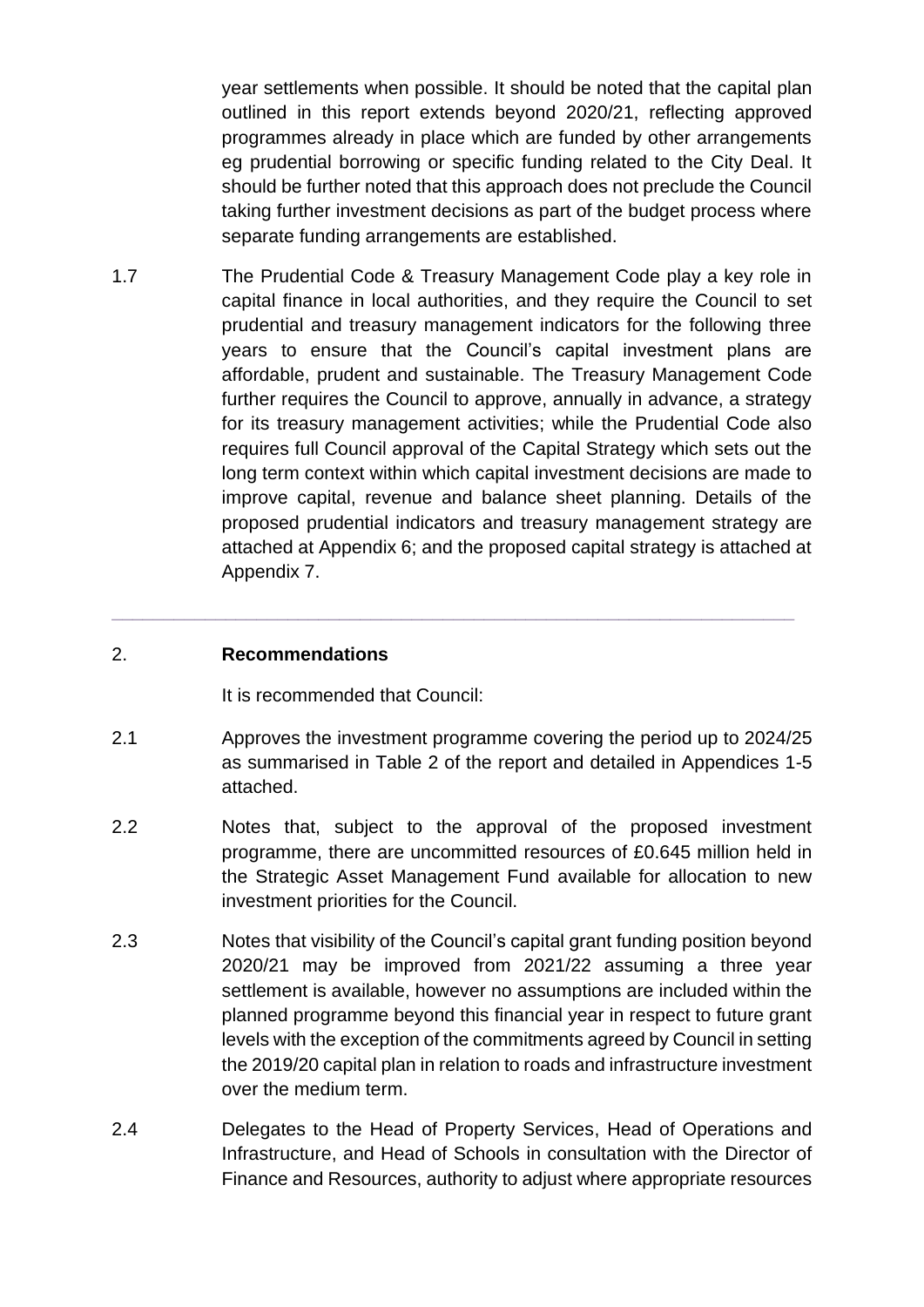across individual components of the lifecycle maintenance, roads and structures and schools investment programmes respectively.

- 2.5 Approves the suite of prudential indicators set out in Appendix 6 to this report, subject to any required adjustments arising from decisions taken by the Council in relation to the capital and revenue budget reports being presented to this Council meeting.
- 2.6 Approves the treasury management strategy for 2020/21, including the treasury management indicators, set out in Appendix 6 to this report.
- 2.7 Approves the Capital Strategy set out in Appendix 7 to this report.
- 2.8 Considers the equality impact of any decisions being taken by members relating to the recommendations outlined in 2.1 to 2.7 above.

\_\_\_\_\_\_\_\_\_\_\_\_\_\_\_\_\_\_\_\_\_\_\_\_\_\_\_\_\_\_\_\_\_\_\_\_\_\_\_\_\_\_\_\_\_\_\_\_\_\_\_\_\_\_\_\_\_

### 3. **Overview of Capital Resources and Current Programme**

- 3.1 The updating of the capital programme outlined in this report focuses on the 2020/21 financial year**.** It is against this background that this report is presented and which includes:
	- Confirmation of the roll forward of projects already approved as part of the existing Capital Investment Plan. This includes the major projects already underway as part of the existing investment programme.
	- In line with the Council's agreed medium term financial planning principles and as reconfirmed at the September 2019 Council meeting, general capital grant for 2020/21 be directed in the first instance to maintain the delivery of the Council's rolling lifecycle maintenance programmes across the Council's key asset classes as follows:
		- o the life cycle maintenance programme for the Council's property portfolio (£4.0 million);
		- o maintaining an annual replacement programme for the Council's vehicle fleet (£1.8 million, of which £0.3m is committed to support the delivery of 2 refuse collection vehicles in 2019/20 as agreed by the Finance & Resources Policy Board in November 2019);
		- o maintenance programmes for the Council's transport infrastructure covering roads & footpaths (£5.6 million), bridges (£0.3 million) and streetlighting/traffic lights (£0.5 million).
		- o Maintenance and refresh of the Council's ICT estate (£0.7 million)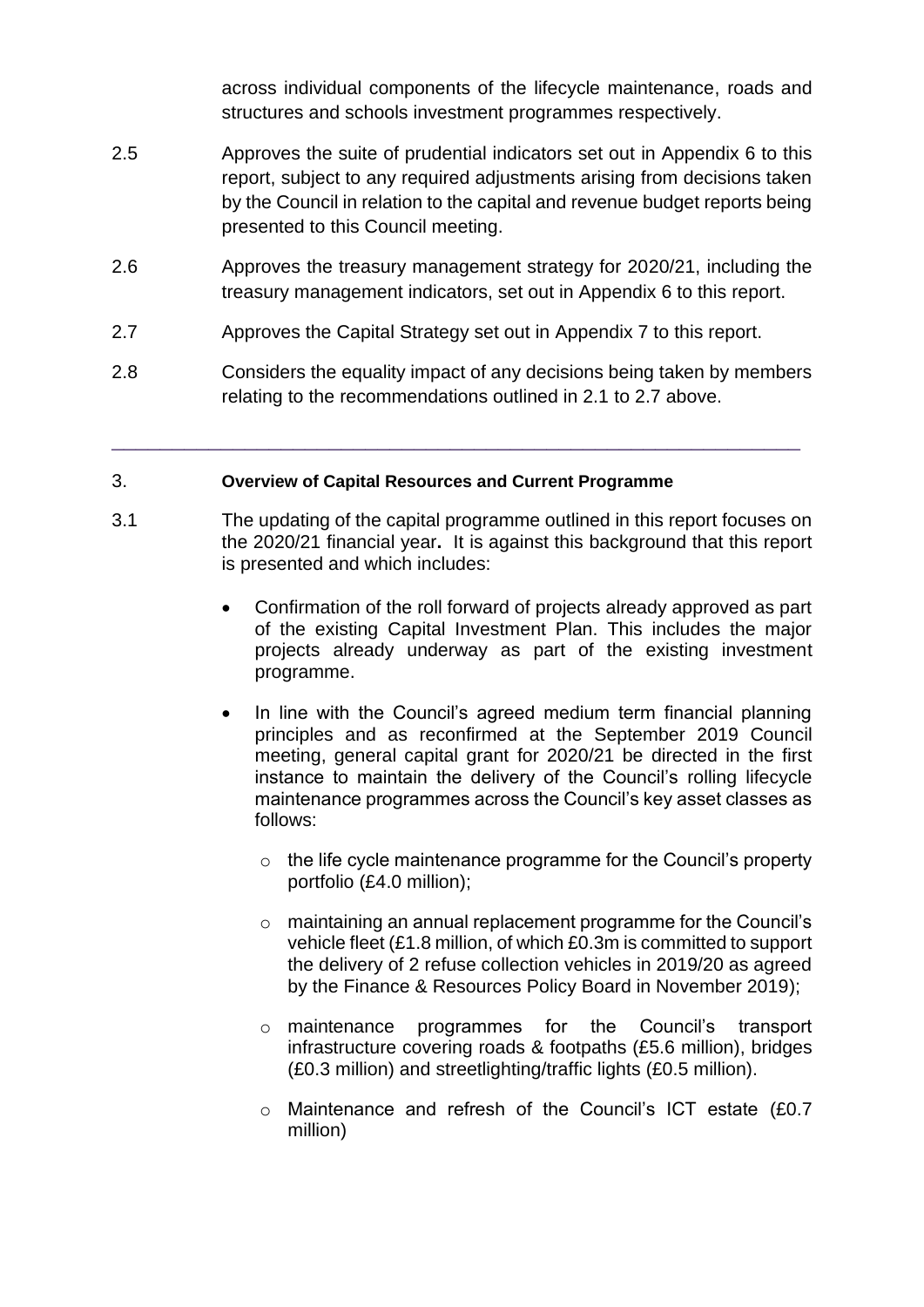- maintaining delivery of the private sector housing programme (£0.5) million).
- Unallocated capital resource held within the Strategic Asset Management Fund (SAMF), which is available for consideration and direction to priority investment areas.
- 3.2 Table 1 and Table 2 below provide a high level summary of the current resources and investment programmes over this period with full details outlined in Appendices 1-5.

| Table 1: Resource Availability 2020/21 - 2024/25 |  |
|--------------------------------------------------|--|
|--------------------------------------------------|--|

| <b>Project Title</b>               | Programme<br>2020/21<br>£000s | Programme<br>2021/22<br>£000s | Programme<br>2022/23<br>£000s | Programme<br>2023/24<br>£000s | Programme<br>2024/25<br>£000s |
|------------------------------------|-------------------------------|-------------------------------|-------------------------------|-------------------------------|-------------------------------|
|                                    |                               |                               |                               |                               |                               |
| <b>Prudential Borrowing</b>        | 22,250                        | 58,784                        | 18,550                        | 12,808                        | 2,200                         |
| <b>TOTAL BORROWING</b>             | 22,250                        | 58,784                        | 18,550                        | 12,808                        | 2,200                         |
| Specific Grant                     | 10,714                        | 3,413                         | 250                           | 250                           | $\Omega$                      |
| General Capital Grant              | 12,045                        | 5,600                         | 5,600                         | 2,600                         | $\overline{0}$                |
| City Deal Grant                    | 4,301                         | 4,541                         | 9,769                         | 38,545                        | 51,540                        |
| City Deal borrowing                | 28,637                        | 34,498                        | 14,199                        |                               | 360                           |
| <b>Usable Capital Receipts</b>     | 13,267                        | 17,123                        | 0                             |                               | $\overline{0}$                |
| C.F.C.R.                           | 6,021                         | 6,824                         | 0l                            |                               | $\overline{0}$                |
|                                    |                               |                               |                               |                               |                               |
| <b>Total Resource Availability</b> | 97,236                        | 130,783                       | 48,368                        | 54,203                        | 54,100                        |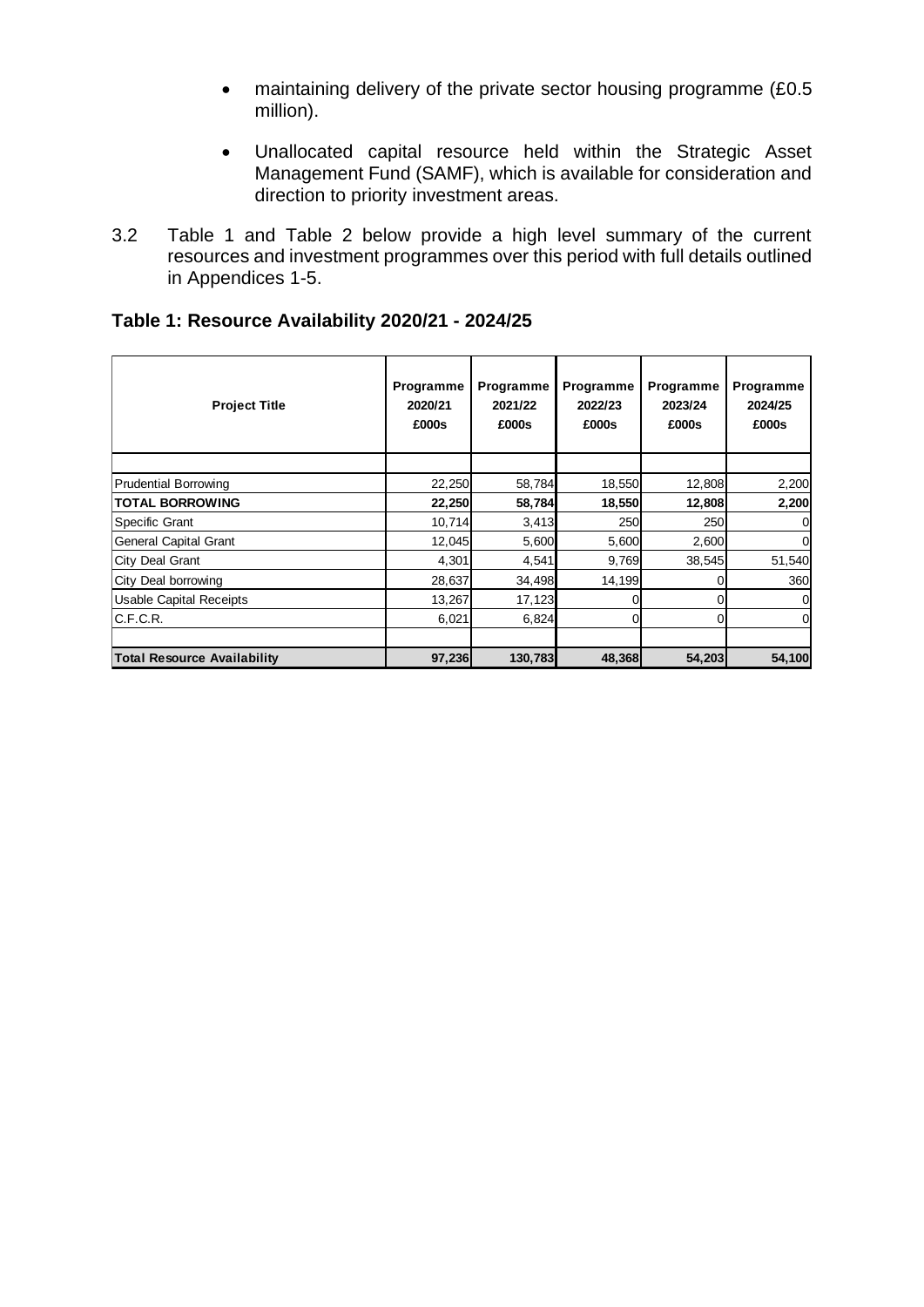### **Table 2: Programme 2020/21 - 2024/25**

| <b>Project Title</b>                                          | Programme<br>2020/21<br>£000s | Programme<br>2021/22<br>£000s | Programme<br>2022/23<br>£000s | Programme<br>2023/24<br>£000s | Programme<br>2024/25<br>£000s |
|---------------------------------------------------------------|-------------------------------|-------------------------------|-------------------------------|-------------------------------|-------------------------------|
|                                                               |                               |                               |                               |                               |                               |
| <b>Major Programmes</b>                                       |                               |                               |                               |                               |                               |
| Schools Estate Programme                                      | 13,727                        | 8,563                         | 10,400                        | 11,008                        | 400                           |
| Grass Pitches & Changing Facilities                           | 637                           | 0                             | $\Omega$                      |                               | 0                             |
| Transformation & ICT                                          | 1,231                         | 400                           | 400                           | 400                           | 400                           |
| Private Sector Housing Programme                              | 2,050                         |                               |                               |                               |                               |
| <b>City Deal Projects</b>                                     | 34,462                        | 39,038                        | 23,968                        | 38,545                        | 51,900                        |
| Regeneration                                                  | 4,277                         | 2,000                         | 1,500                         |                               |                               |
| Paisley Learning & Cultural Hub                               | 2,802                         | 2.703                         | $\Omega$                      | 0                             | $\Omega$                      |
| Paisley Museum                                                | 5,616                         | 31,202                        | $\Omega$                      | $\Omega$                      | 0                             |
| Investment in Heritage Venues & Town Centre<br>Infrastructure | 7,690                         | 31,490                        | 650                           | 0                             | 0                             |
| Town Centre Capital Fund                                      | 1,333                         | $\Omega$                      | $\mathbf 0$                   | $\Omega$                      | $\mathbf 0$                   |
| Townscape Heritage 2                                          | 2,285                         | 855                           | $\mathbf 0$                   | $\Omega$                      | $\mathbf 0$                   |
| Local Green Area Networks Projects                            | 65                            | 70                            | $\Omega$                      | $\Omega$                      | $\Omega$                      |
| Digital Infrastructure Provision                              | 1,200                         | 300                           | $\mathbf 0$                   | $\Omega$                      | $\Omega$                      |
| Commnunity Empowerment Fund                                   | 351                           | 450                           | $\mathbf 0$                   | 0                             | 0                             |
| Greenspaces and Parks                                         | 396                           | 300                           | $\mathbf 0$                   | 0                             | 0                             |
| Asset Lifecycle Maintenance Programmes                        |                               |                               |                               |                               |                               |
| Vehicle Replacement                                           | 1,800                         | $\Omega$                      | $\Omega$                      | 0                             | $\Omega$                      |
| Roads & Footpaths                                             | 8,583                         | 10,050                        | 10,450                        | 3,250                         | 400                           |
| <b>Bridges</b>                                                | 300                           | 0                             | 0                             | 0                             | 0                             |
| Underwood Depot - Workshop Improvements                       | 209                           | 0                             | 0                             | 0                             | 0                             |
| Lighting Columns and traffic signals                          | 1,500                         | $\overline{0}$                | $\mathbf 0$                   | $\Omega$                      | $\Omega$                      |
| Parks Improvement Programme                                   | 60                            | $\Omega$                      | $\Omega$                      | $\Omega$                      | $\Omega$                      |
| <b>Buildings Capital Lifecycle</b>                            | 5,157                         | 1,000                         | 1,000                         | 1,000                         | 1,000                         |
| Energy Efficiency Programme                                   | 402                           | 0                             | $\mathbf 0$                   | 0                             | $\mathbf 0$                   |
| Community Halls & Facilities Programme                        | 124                           | 2.362                         | $\mathbf 0$                   | 0                             | 0                             |
| Leisure Investment Programme                                  | 334                           | $\Omega$                      | $\mathbf 0$                   | 0                             | $\mathbf 0$                   |
| Strategic Asset Management Fund - unallocated                 | 645                           | 0                             | $\Omega$                      | 0                             | $\mathbf 0$                   |
|                                                               |                               |                               |                               |                               |                               |
| <b>Total Planned Spend</b>                                    | 97,236                        | 130,783                       | 48,368                        | 54,203                        | 54,100                        |

### 3.3 Strategic Asset Management Fund and Regeneration Resources.

As detailed in table 2 above, there is £0.645 million of unallocated resources currently held in the Strategic Asset Management Fund (SAMF). These available resources are linked to the release of £2.0 million of unallocated capital receipts income.

### **4. Lifecycle Maintenance of Existing Assets**

4.1 As outlined above, the Council has committed to a financial planning principle that capital grant resources would be directed in the first instance to supporting appropriate lifecycle maintenance programmes to protect the Council's existing assets and infrastructure. Annual lifecycle investment across the Council's key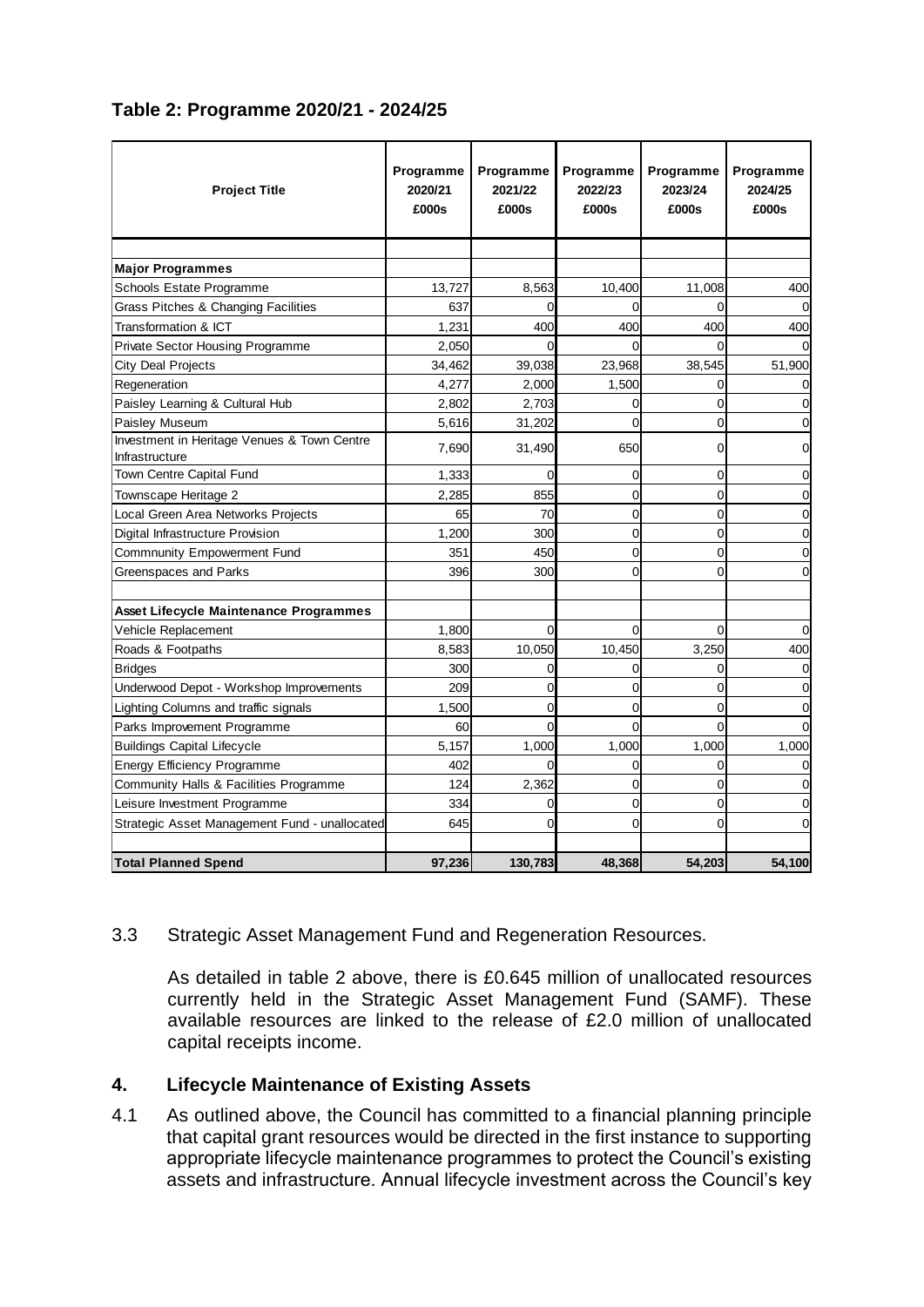asset classes during 2020/21 is included within the capital programme detailed in Appendix 3.

Property Lifecycle Maintenance

- 4.2 The Council's property portfolio was predominantly built prior to statutory and health and safety legislation and guidance and as such the current identified priorities focus primarily on undertaking investment to improve health and safety standards, compliance with statutory duties and improving energy efficiency across the property portfolio. In addition, priority investment is also required to deliver further access improvements within Council properties. A summary programme, reflecting those projects considered to be of the highest priority is outlined in Appendix 4.
- 4.3 It is recognised that a sufficient degree of flexibility in the management of the lifecycle maintenance fund is required to allow resources to be directed in a timely and appropriate manner to address changing priorities that may emerge. It is therefore proposed that as in previous years, the Head of Property Services, in consultation with the Director of Finance and Resources, is delegated authority to adjust the allocation of resources within this proposed programme, with appropriate reporting to the Finance and Resources Policy Board. This flexibility has been utilised in 2019/20 to re-phase £0.2m of resource to 2020/21 in order to accommodate planned works schedules and ensure effective procurement.

### Roads & Footpaths

4.4 The investment level detailed in this report for 2020/21 was agreed by Council on 28 February 2019 as part of a sustained investment programme in the roads, cycling and pathway network over the medium term. The investment programme will deliver a stepped change in the condition of key routes and transport infrastructure. Members should note that the investment agreed commits a significant portion of capital grant over the next financial years, in addition to prudential borrowing. Appendix 5 provides a breakdown of the proposed use of the resources across key programmes for 2020/21. Similar to property lifecycle maintenance, it is proposed that the Head of Operations and Infrastructure, in consultation with the Director of Finance & Resources, is delegated authority to adjust the allocation of resources within this programme.

### Streetlighting, Bridges and Other Road Structures

- 4.5 The significant street light replacement programme agreed by Council in 2015 to replace largely sodium-vapour lights with more energy efficient LED lighting is now complete. However, it is proposed that in order to maintain the overall condition of street lighting columns, that a lighting column rolling replacement programme is continued.
- 4.6 Similar to the Council's property portfolio, a maintenance backlog has historically existed across the bridges and structures portfolio. Progress has been made over recent years with a range of significant bridge improvement projects, however it is recommended that a rolling maintenance programme of £0.3 million is maintained.
- 4.7 The Council is also required to address the implications of traffic signals converting in the coming years to utilise digital signals as opposed to the current analogue system. The £1 million agreed by Council for this purpose in 2019/20 continues to be utilised and further review of the traffic signal infrastructure and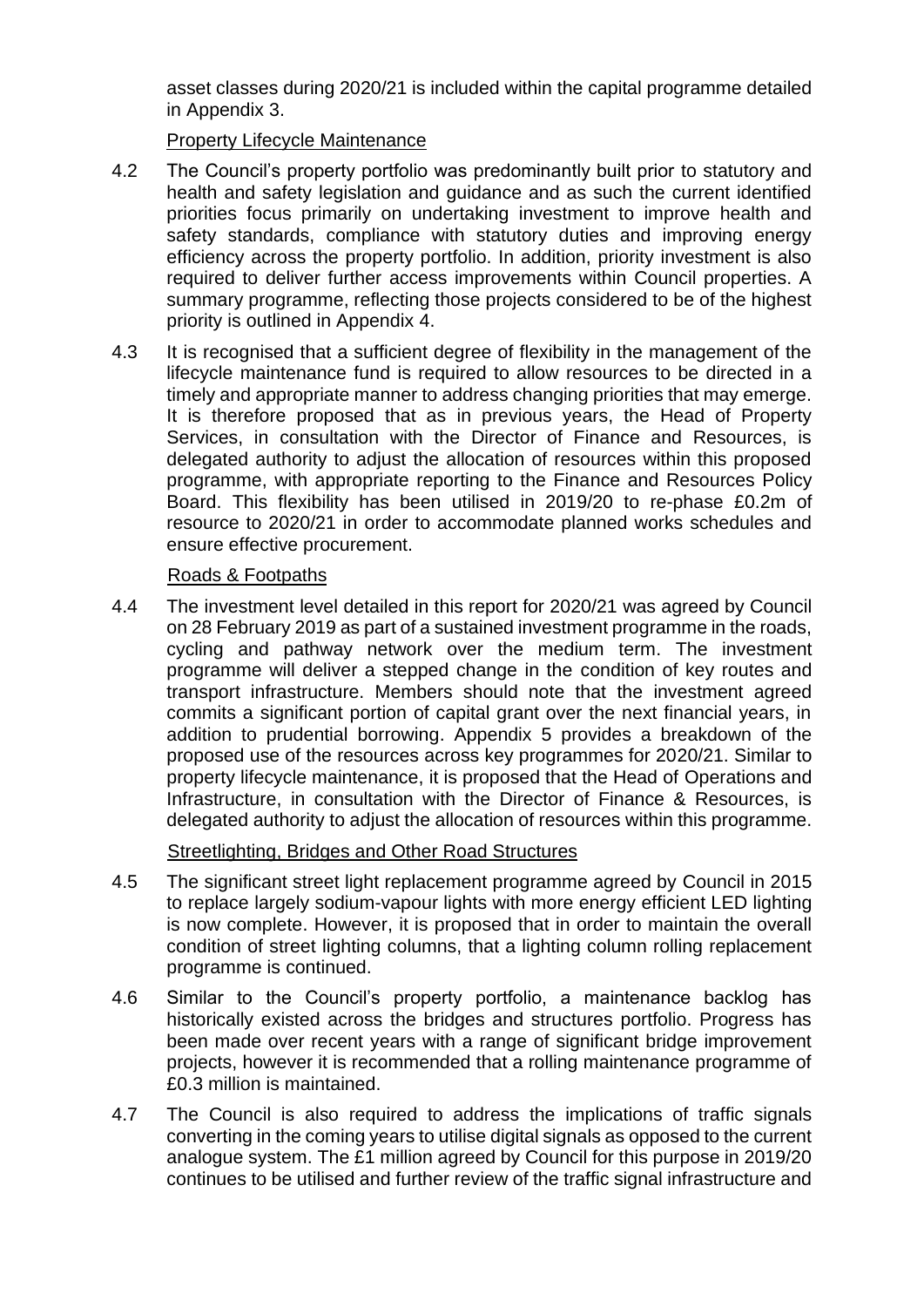potential development is ongoing. It is recognised that there remains a risk that the existing level of resources may need to be reassessed as the full future requirements are fully developed.

Vehicle & Plant Replacement Strategy

4.8 The Council has invested significantly from capital resources over recent years to support a vehicle replacement strategy. Continued investment of £1.8 million is required in order to sustain planned vehicle replacement cycles and maintain the ability of the existing vehicle & plant fleet to meet the needs of services and mitigate against increased revenue pressures arising from additional maintenance and temporary hire costs due to increased vehicle failure rates. This funding will also support the match funding of grant received in relation to the purchase of 2 electric minibuses, supporting the council's efforts to tackle climate change and further expand the scale of the electric fleet in the Council beyond small vehicles.

### Private Sector Housing Grant (PSHG)

4.9 The PSHG is utilised to support a range of support programmes for private sector housing owners and is funded through a mix of revenue and capital funding. A priority component of this programme has been to support owner occupiers in meeting the costs of common works being delivered in mixed tenure blocks. This is a key enabler with regards the implementation of the housing investment programme.

### **5. Prudential Framework for Capital Finance and Treasury Management Strategy 2020/21**

- 5.1 The Local Government in Scotland Act 2003 and supporting regulations require local authorities to have regard to the following codes of practice issued by the Chartered Institute of Public Finance and Accountancy (CIPFA):
	- The Prudential Code for Capital Finance in Local Authorities ("the Prudential Code");
	- Treasury Management in the Public Services Code of Practice and Cross-Sectoral Guidance Notes ("the Treasury Management Code").
- 5.2 The Prudential Code & Treasury Management Code play a key role in capital finance in local authorities. Local authorities determine their own programmes for capital investment in assets that are central to the delivery of services. The Prudential Code and Treasury Management Code were developed to support local authorities in taking decisions relevant to their capital investment plans.
- 5.3 Their key objectives are to ensure that:
	- capital investment plans are affordable, prudent and sustainable;
	- treasury management decisions are taken in accordance with professional practice and support affordability, prudence and sustainability;
	- capital investment decisions are consistent with, and support, local strategic planning, local asset management planning and proper option appraisal.
- 5.4 The Prudential Code and the Treasury Management Code require the Council to set prudential and treasury management indicators for the following three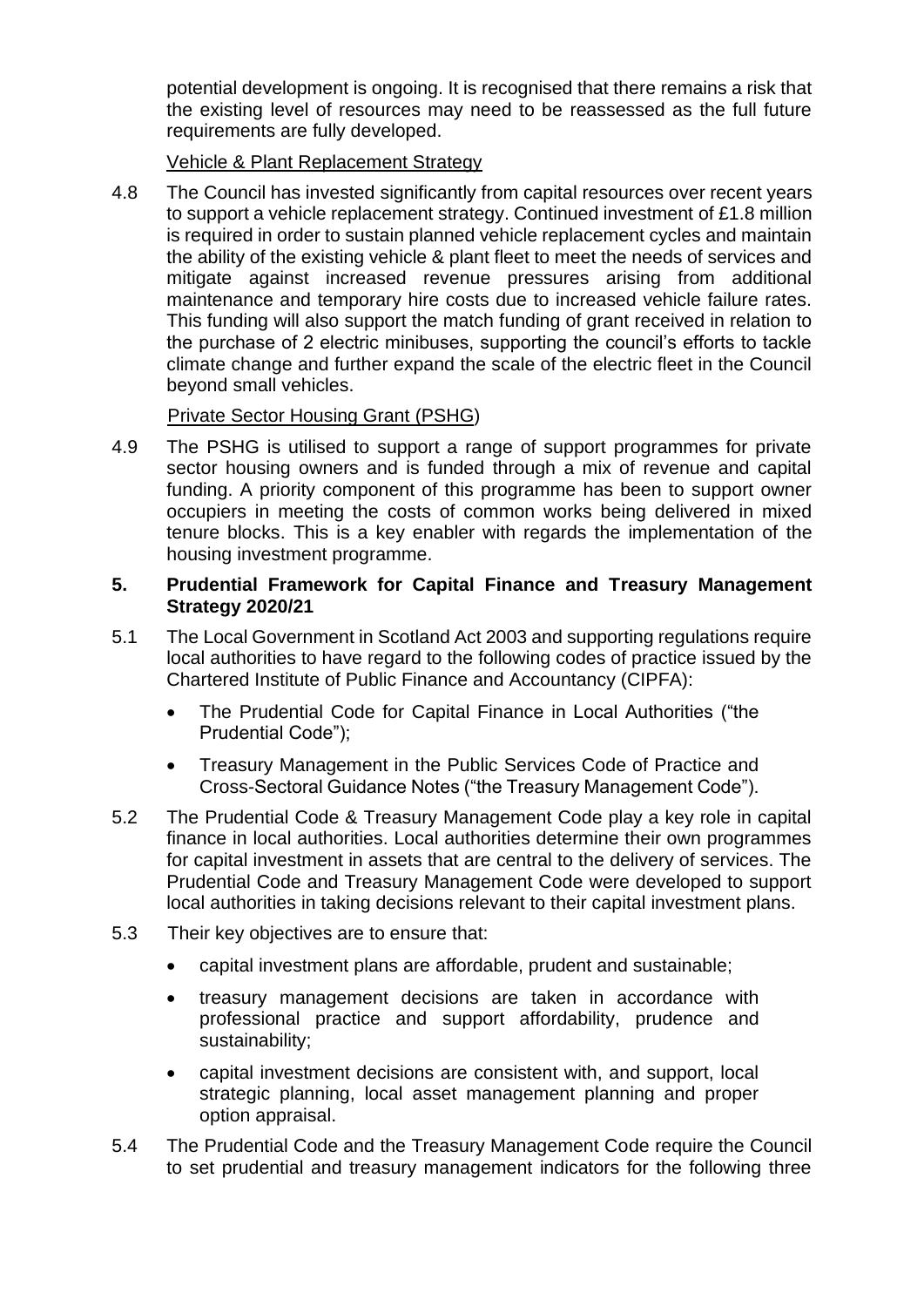years to ensure that the Council's capital investment plans are affordable, prudent and sustainable.

- 5.5 In addition, the Treasury Management Code further requires the Council to approve, annually in advance, a strategy for its treasury management activities. This strategy sets out the Council's policies and plans for the year ahead in relation to the management of cash flows, money market transactions and capital market transactions (including borrowing and investing), the effective control of the risks associated with those activities and the pursuit of optimum performance consistent with those risks.
- 5.6 Attached at Appendix 6 to this report are full details of the Council's prudential indicators for 2020/21 and treasury management strategy for 2020/21 based upon the details outlined in this report.

### **6. Capital Strategy**

- 6.1 The Capital Strategy provides an overview of how capital expenditure, capital financing and treasury management activity contribute to the provision of public services in local government along with an overview of how associated risk is managed and the implications for future financial sustainability.
- 6.2 Development and full Council approval of the Capital Strategy is a requirement of the Prudential Code, with the intention that the strategy sets out the long term context within which capital investment decisions are made, and to improve capital, revenue and balance sheet planning.
- 6.3 The Capital Strategy is attached at Appendix 7 to this report.

### **7. Equalities**

- 7.1 Where the Council is making decisions in relation to its spending priorities, it is obliged to comply with the public sector equality duty set out in the Equalities Act 2010. This means that the Council must have due regard to the need to:
	- Eliminate unlawful discrimination, harassment and victimisation and other prohibited conduct
	- Advance equality of opportunity between people who share a relevant characteristic and those who do not; and
	- Foster good relations between people who share a protected characteristic and those who do not.
- 7.2 To meet this requirement, where necessary the Council must assess the impact of applying a new policy or decision against these three "needs" and at the point where a decision is made elected members must have sufficient information available to it to assess that impact. Members in considering their capital investment proposals prior to presentation at the Council meeting, are therefore encouraged to seek advice from Directors on the equality implications of each proposal.

**\_\_\_\_\_\_\_\_\_\_\_\_\_\_\_\_\_\_\_\_\_\_\_\_\_\_\_\_\_\_\_\_\_\_\_\_\_\_\_\_\_\_\_\_\_\_\_\_\_\_\_\_\_\_\_\_\_\_\_\_\_\_\_\_\_\_\_**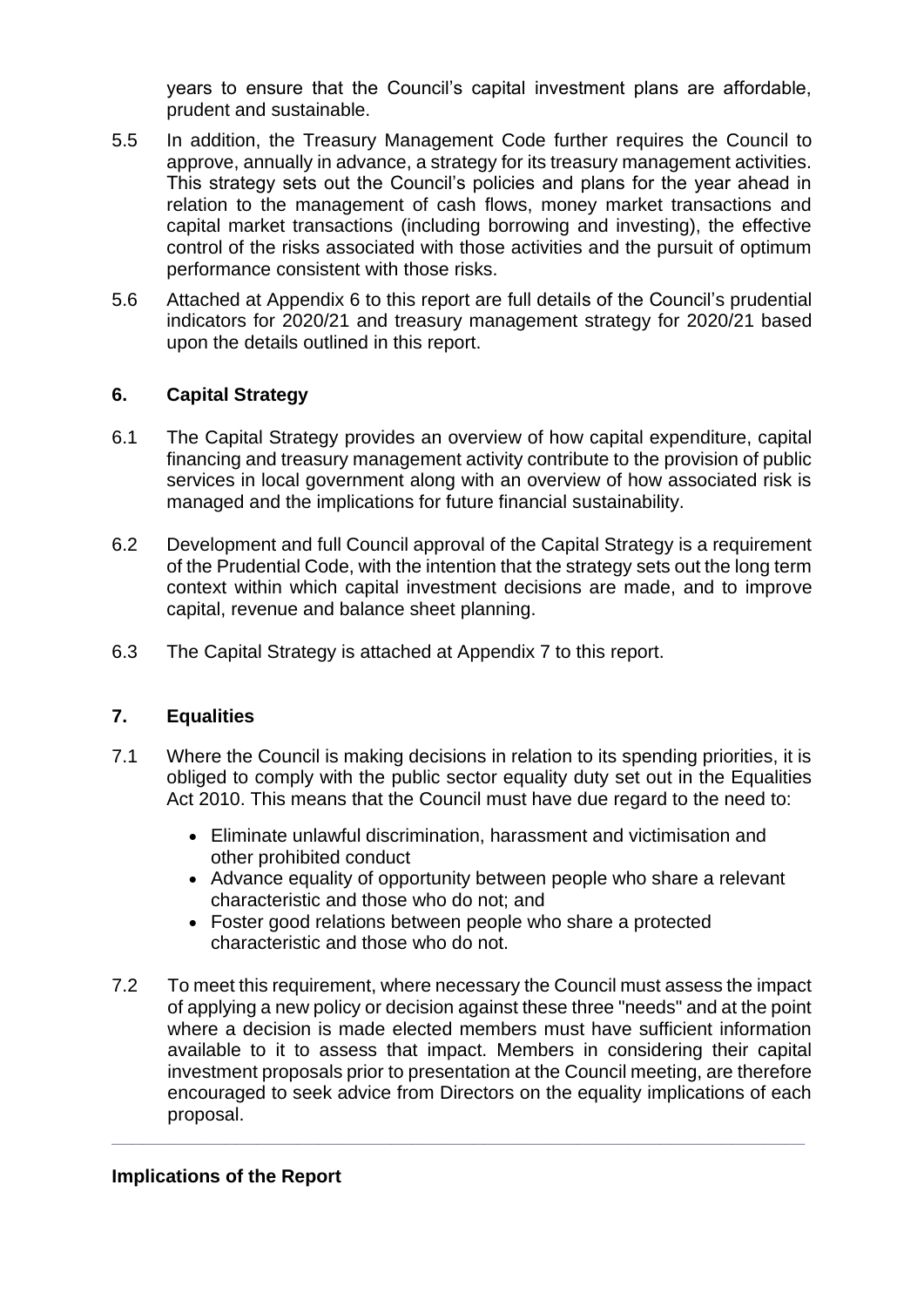1. **Financial** *–* The Capital Plan outlines the planned investments in council assets over a three year period; along with the associated funding sources. The Capital Plan; Prudential Framework and Treasury Management Strategy; and Capital Strategy ensures that investment in council assets is undertaken in a prudent and financially sustainable fashion, is consistent with the council's priorities and agreed financial planning principles and is affordable for the Council now and in future years.

### 2. **HR & Organisational Development** *-* none

### 3. **Community/Council Planning –**

- **Reshaping our place, our economy and our future** the Capital Plan outlines investment in facilities and infrastructure which will support the regeneration of the local economy.
- **Creating a sustainable Renfrewshire for all to enjoy** the Capital Plan outlines investment in council and community facilities which will ensure these remain available for community use well into the future.
- 4. **Legal** none
- 5. **Property/Assets** *–* the Capital Plan outlines significant investment in council assets and infrastructure over the medium term in order to ensure they remain fit for purpose and support efficient service delivery.
- 6. **Information Technology** the Capital Plan outlines investment in ICT assets which will ensure the council continues to have access to secure, efficient ICT services.
- 7. **Equality & Human Rights** *-* The Recommendations contained within this report have been assessed in relation to their impact on equalities and human rights. No negative impacts on equality groups or potential for infringement of individuals' human rights have been identified arising from the recommendations contained in the report. If required following implementation, the actual impact of the recommendations and the mitigating actions will be reviewed and monitored, and the results of the assessment will be published on the Council's website.
- 8. **Health & Safety** the Capital Plan outlines investment in council assets and facitlities to ensure they remain safe and accessible in line with statutory obligations.
- 9. **Procurement** *–* the Capital Plan outlines significant investment in council assets which will be procured in conformance with all relevant contract standing orders and procurement legislation.
- 10. **Risk** *–* investment in council assets ensures they remain fit for purpose and meet all statutory requirements in terms of accessibility, sustainability and safety.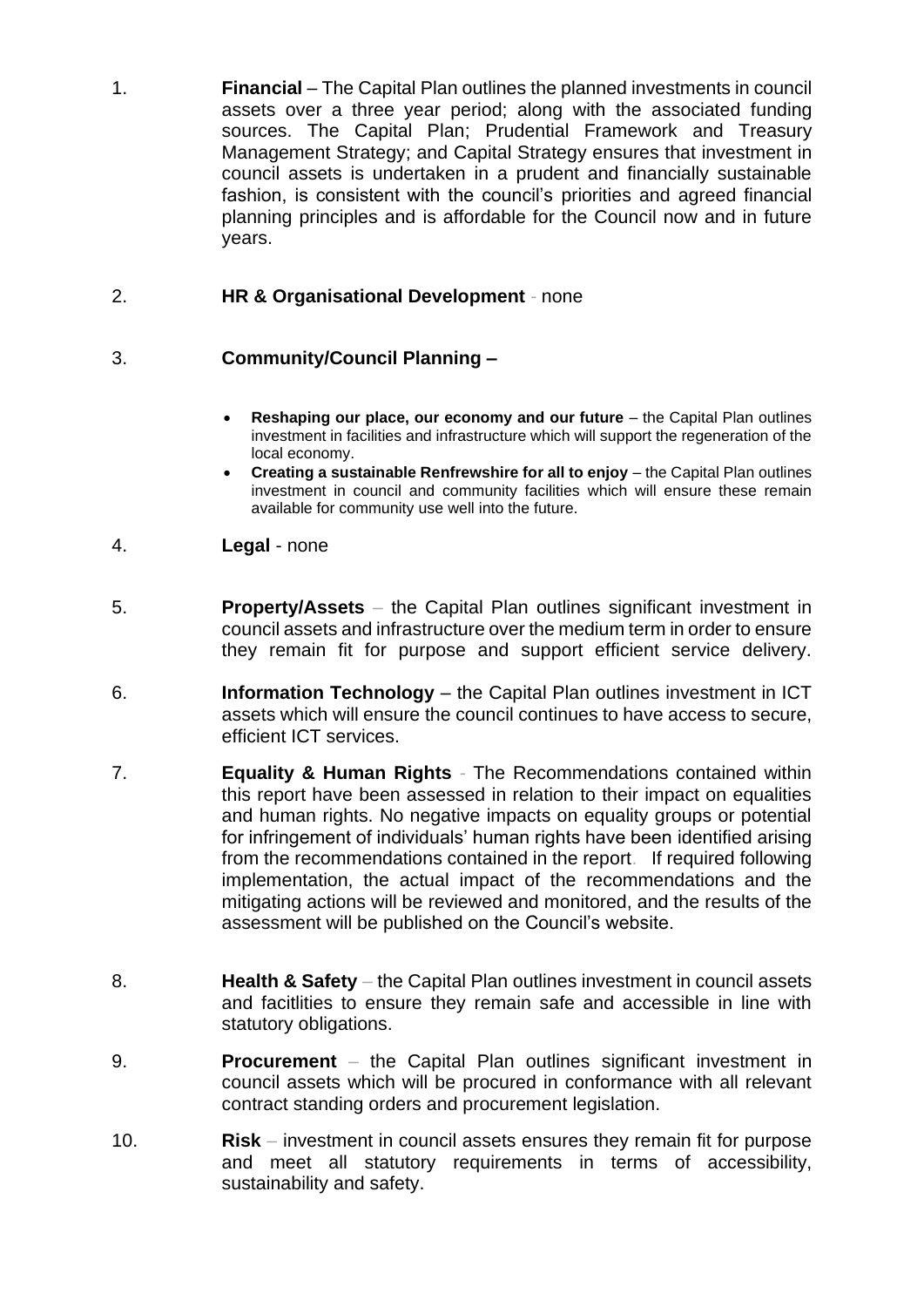- 11. **Privacy Impact** none
- 12*.* **Cosla Policy Position** none
- 13. **Climate Risk** investment in council assets improves energy efficiency and helps to reduce the council carbon footprint.

**\_\_\_\_\_\_\_\_\_\_\_\_\_\_\_\_\_\_\_\_\_\_\_\_\_\_\_\_\_\_\_\_\_\_\_\_\_\_\_\_\_\_\_\_\_\_\_\_\_\_\_\_\_\_\_\_\_\_\_\_\_\_\_\_\_\_\_**

**Author**: Alastair MacArthur - Head of Finance, Ext 7363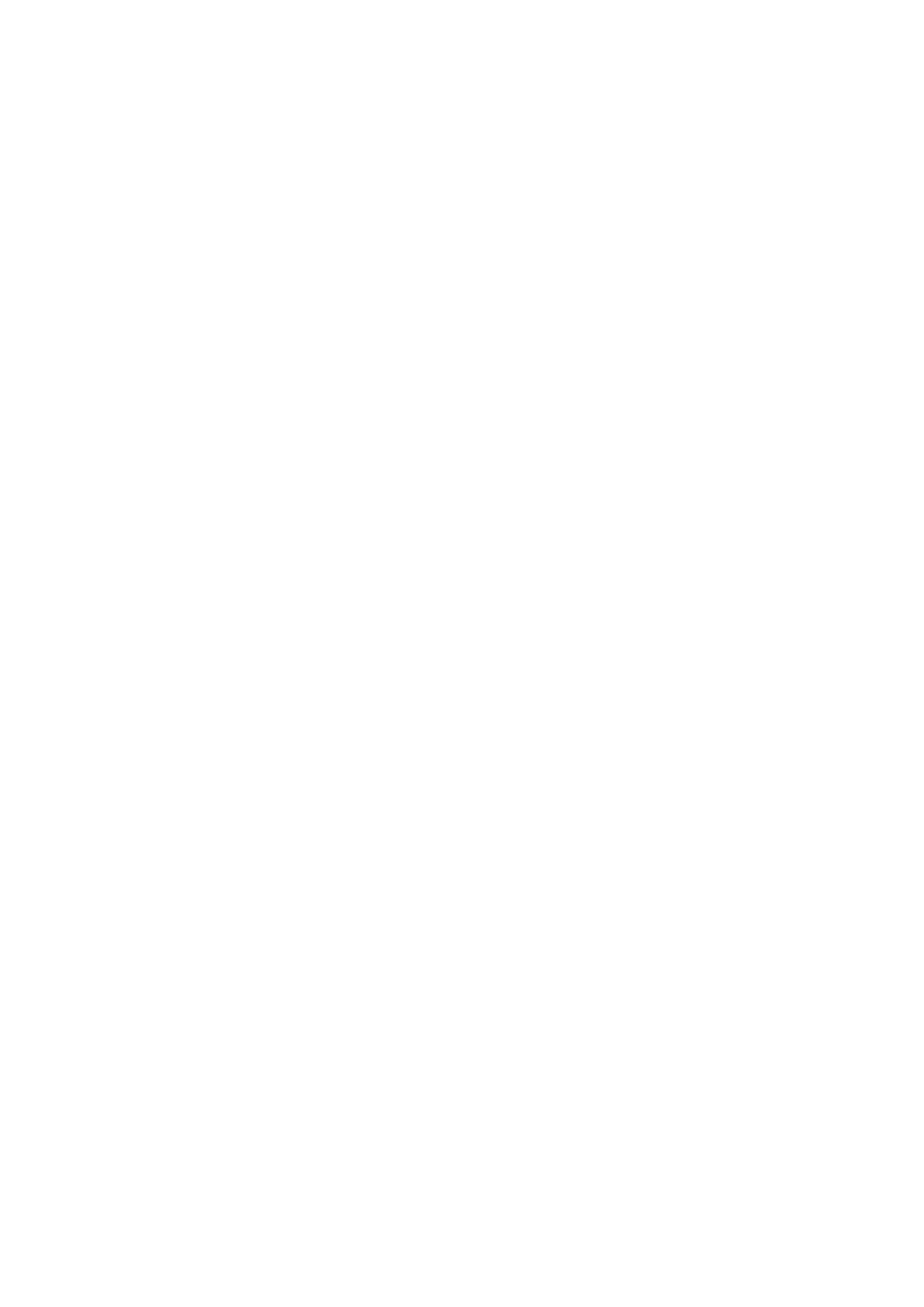| <b>Department</b>                                           | <b>Revised</b><br>Programme<br>2020/21 | <b>Revised</b><br><b>Programme</b><br>2021/22 | <b>Revised</b><br><b>Programme</b><br>2022/23 | <b>Revised</b><br><b>Programme</b><br>2023/24 | <b>Revised</b><br>Programme<br>2024/25 |
|-------------------------------------------------------------|----------------------------------------|-----------------------------------------------|-----------------------------------------------|-----------------------------------------------|----------------------------------------|
| <b>Schools and Early Years Investment</b><br>Leisure Estate | 13,727<br>1.095                        | 8,563<br>2,362                                | 10,400                                        | 11,008                                        | 400<br>$\Omega$                        |
| <b>Environment &amp; Infrastructure</b>                     | 12,452                                 | 10,050                                        | 10,450                                        | 3,250                                         | 400                                    |
| <b>Economic Development</b>                                 | 58,530                                 | 107,359                                       | 26,118                                        | 38,545                                        | 51,900                                 |
| <b>Corporate Projects</b>                                   | 9,381                                  | 2.450                                         | 1,400                                         | 1,400                                         | 1,400                                  |
| <b>Private Sector Housing Grant</b>                         | 2,050                                  |                                               |                                               |                                               | $\Omega$                               |
| <b>TOTAL GENERAL SERVICES PROGRAMME</b>                     | 97,235                                 | 130,784                                       | 48,368                                        | 54,203                                        | 54,100                                 |

# **2020/21 – 2024/25 Capital Investment Programme Resources**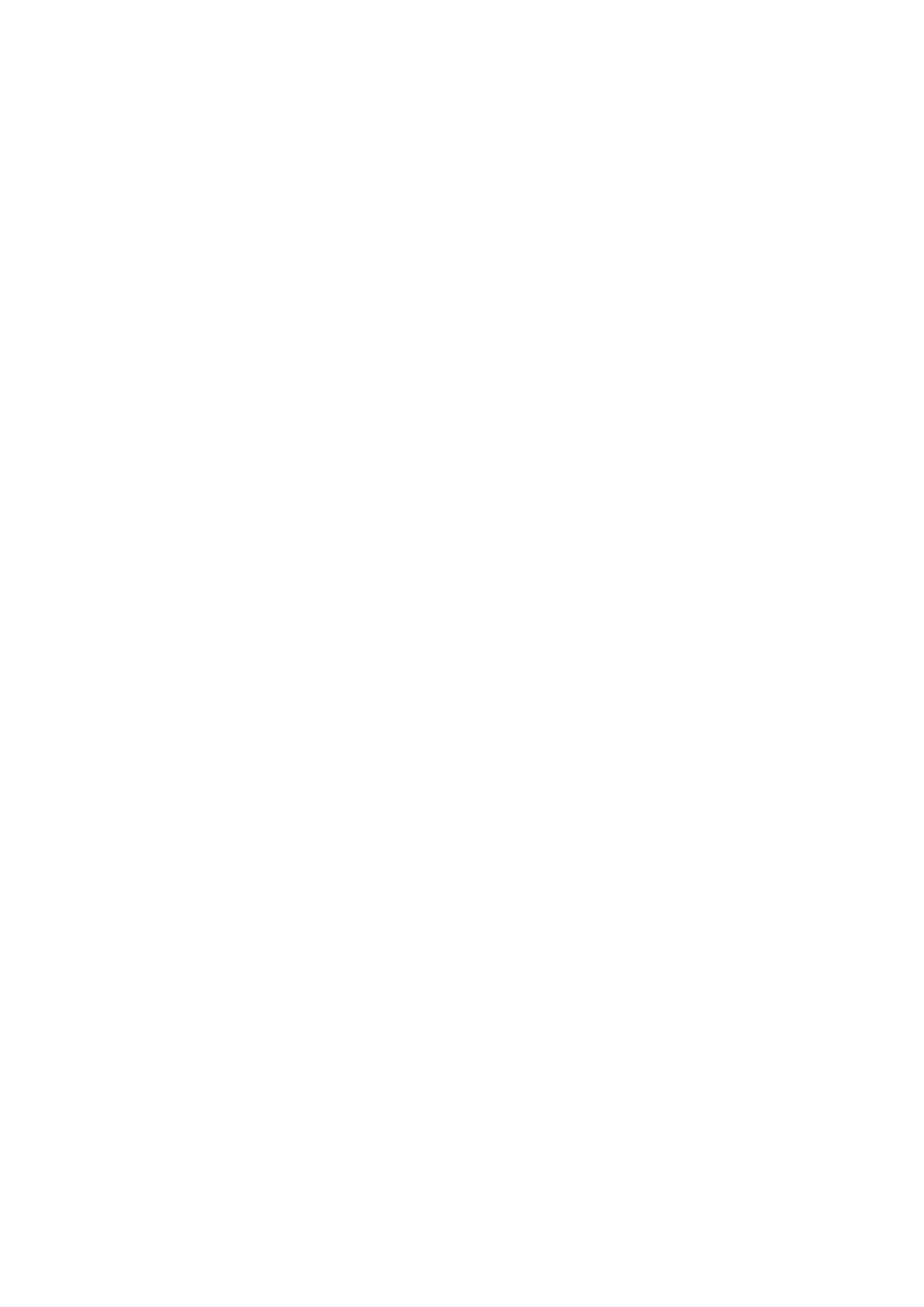| <b>Project Title</b>               | <b>Revised</b><br>Programme<br>2020/21 | <b>Revised</b><br>Programme<br>2021/22 | <b>Revised</b><br>Programme<br>2022/23 | <b>Revised</b><br>Programme<br>2023/24 | <b>Revised</b><br>Programme<br>2024/25 |
|------------------------------------|----------------------------------------|----------------------------------------|----------------------------------------|----------------------------------------|----------------------------------------|
| <b>Prudential Borrowing</b>        | 22,250                                 | 58,784                                 | 18,550                                 | 12,808                                 | 2,200                                  |
| <b>Specific Grant</b>              | 10,714                                 | 3,413                                  | 250                                    | 250                                    | 0                                      |
| <b>General Capital Grant</b>       | 12,045                                 | 5,600                                  | 5,600                                  | 2,600                                  | 0                                      |
| <b>City Deal Interim borrowing</b> | 28,637                                 | 34,498                                 | 14,199                                 | 0                                      | 360                                    |
| <b>Useable Capital Receipts</b>    | 17,568                                 | 21,664                                 | 9,769                                  | 38,545                                 | 51,540                                 |
| <b>CFCR</b>                        | 6,021                                  | 6,824                                  | 0                                      |                                        | 0                                      |
| <b>TOTAL</b>                       | 97,235                                 | 130,784                                | 48,368                                 | 54,203                                 | 54,100                                 |

# **2020/21 – 2024/25 Capital Investment Programme Summary**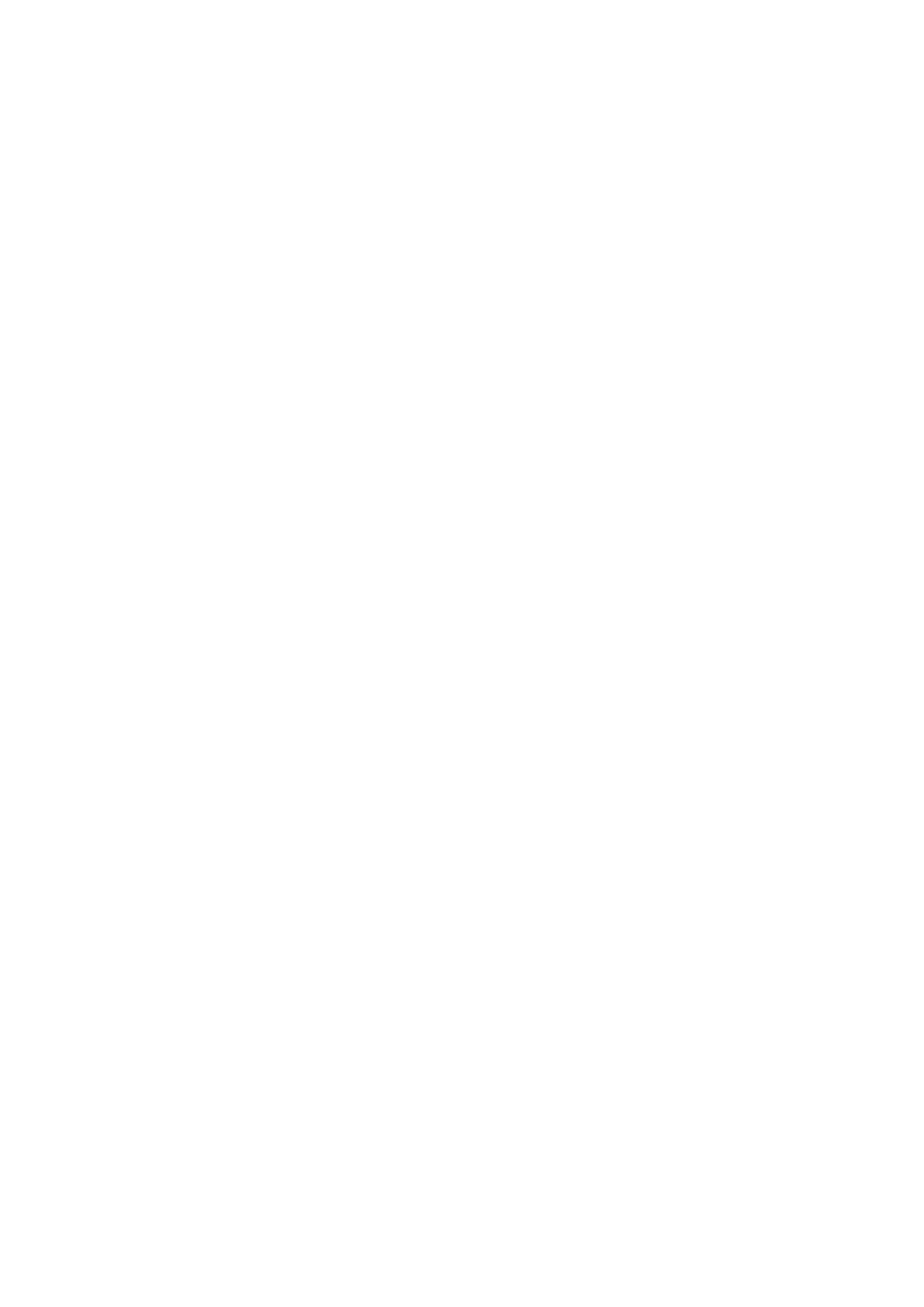# **2020/21 – 2024/25 Capital Programme**

| <b>Project Title</b>                         | Revised<br>Programme<br>2020/21 | Revised<br>Programme<br>2021/22 | Revised<br>Programme<br>2022/23 | Revised<br>Programme<br>2023/24 | Revised<br>Programme<br>2024/25 |
|----------------------------------------------|---------------------------------|---------------------------------|---------------------------------|---------------------------------|---------------------------------|
| <b>ISCHOOLS INVESTMENT PROGRAMME</b>         |                                 |                                 |                                 |                                 |                                 |
| Early Years 1140 hours Expansion             | 9.175                           | 3,163                           |                                 | $\Omega$                        | 0                               |
| Primary Schools Estate Programme (SEMP 2014) | 495                             |                                 |                                 | O                               | 0                               |
| Primary Schools Estate Programme (SEMP 2020) | 1,317                           | 5,000                           | 10,000                          | 10,608                          | 0                               |
| <b>OTHER PROGRAMMES</b>                      |                                 |                                 |                                 |                                 |                                 |
| Technology Replacement Strategy ICT          | 400                             | 400                             | 400                             | 400                             | 400                             |
| <b>TOTAL CHILDRENS SERVICES PROGRAMME</b>    | 13.727                          | 8,563                           | 10.400                          | 11,008                          | 400                             |

| <b>Project Title</b>                      | <b>Revised</b><br>Programme<br>2020/21 | <b>Revised</b><br>Programme<br>2021/22 | Revised<br>Programme<br>2022/23 | Revised<br>Programme<br>2023/24 | Revised<br>Programme<br>2024/25 |
|-------------------------------------------|----------------------------------------|----------------------------------------|---------------------------------|---------------------------------|---------------------------------|
| <b>EARLY YEARS 1140 HOURS EXPANSION</b>   |                                        |                                        |                                 |                                 |                                 |
| General Early Years Expansion Programme   | 0                                      | 789                                    | 0                               | O                               | O                               |
| <b>New Build</b>                          |                                        |                                        |                                 |                                 |                                 |
| Dargavel (Bishopton) - New Build          | 1,226                                  | 307                                    | 0                               | 0                               | 0                               |
| Hawkhead (Todholm) New Build              | 1,274                                  | 318                                    | 0                               | n                               | 0                               |
| Houston - New Build                       | 1,385                                  | 346                                    | 0                               | n                               | 0                               |
| Kirklandneuk - New Build                  | 1,204                                  | 301                                    | 0                               | n                               | 0                               |
| <b>Total New Build</b>                    | 5,089                                  | 1,272                                  | 0                               |                                 | O                               |
| <b>Extension</b>                          |                                        |                                        |                                 |                                 |                                 |
| St Catherine's PS - Extension             | 434                                    | 111                                    | 0                               | 0                               | 0                               |
| Glendee Pre Five Centre - Extension       | 77                                     | 19                                     | 0                               | n                               |                                 |
| Inchinnan - Extension                     | 922                                    | 246                                    | 0                               | n                               | 0                               |
| Kilbarchan - Extension                    | 662                                    | 185                                    | 0                               | 0                               | 0                               |
| St Margaret's - Extension                 | 826                                    | 227                                    | 0                               | 0                               | 0                               |
| Williamsburgh Nursery - Extension         | 310                                    | 97                                     | 0                               | n                               | 0                               |
| <b>Total Extension</b>                    | 3,230                                  | 885                                    | 0                               |                                 | O                               |
| Refurbishment                             |                                        |                                        |                                 |                                 |                                 |
| Ralston Nursery Class - Refurbishment     | 120                                    | 30                                     | 0                               | 0                               | 0                               |
| Glenburn Pre Five Centre - Refurbishment  | 89                                     | 22                                     | 0                               | n                               |                                 |
| Hollybush - Refurbishment                 | 142                                    | 35                                     | 0                               | n                               | 0                               |
| Ferguslie Pre Five Centre - Refurbishment | 23                                     | 6                                      | 0                               | 0                               | 0                               |
| Mossvale Nursery Class - Refurbishment    | 5                                      |                                        | 0                               | 0                               | 0                               |
| Gallowhill Nursery - Refurbishment        | 61                                     | 15                                     | 0                               | 0                               | 0                               |
| Moorpark Pre Five Centre - Refurbishment  | $\overline{2}$                         | 0                                      | 0                               | n                               | 0                               |
| Auchenlodment Nursery - Refurbishment     | 4                                      |                                        | 0                               | n                               | 0                               |
| St Anne's Nursery - Refurbishment         | 93                                     | 23                                     | 0                               |                                 | 0                               |
| Lochwinnoch - Refurbishment               | 317                                    | 79                                     | 0                               |                                 |                                 |
| <b>Total Refurbishment</b>                | 855                                    | 217                                    | 0                               |                                 | 0                               |
| <b>EARLY YEARS 1140 HOURS EXPANSION</b>   | 9.175                                  | 3.163                                  | 0                               | $\mathbf{0}$                    | 0                               |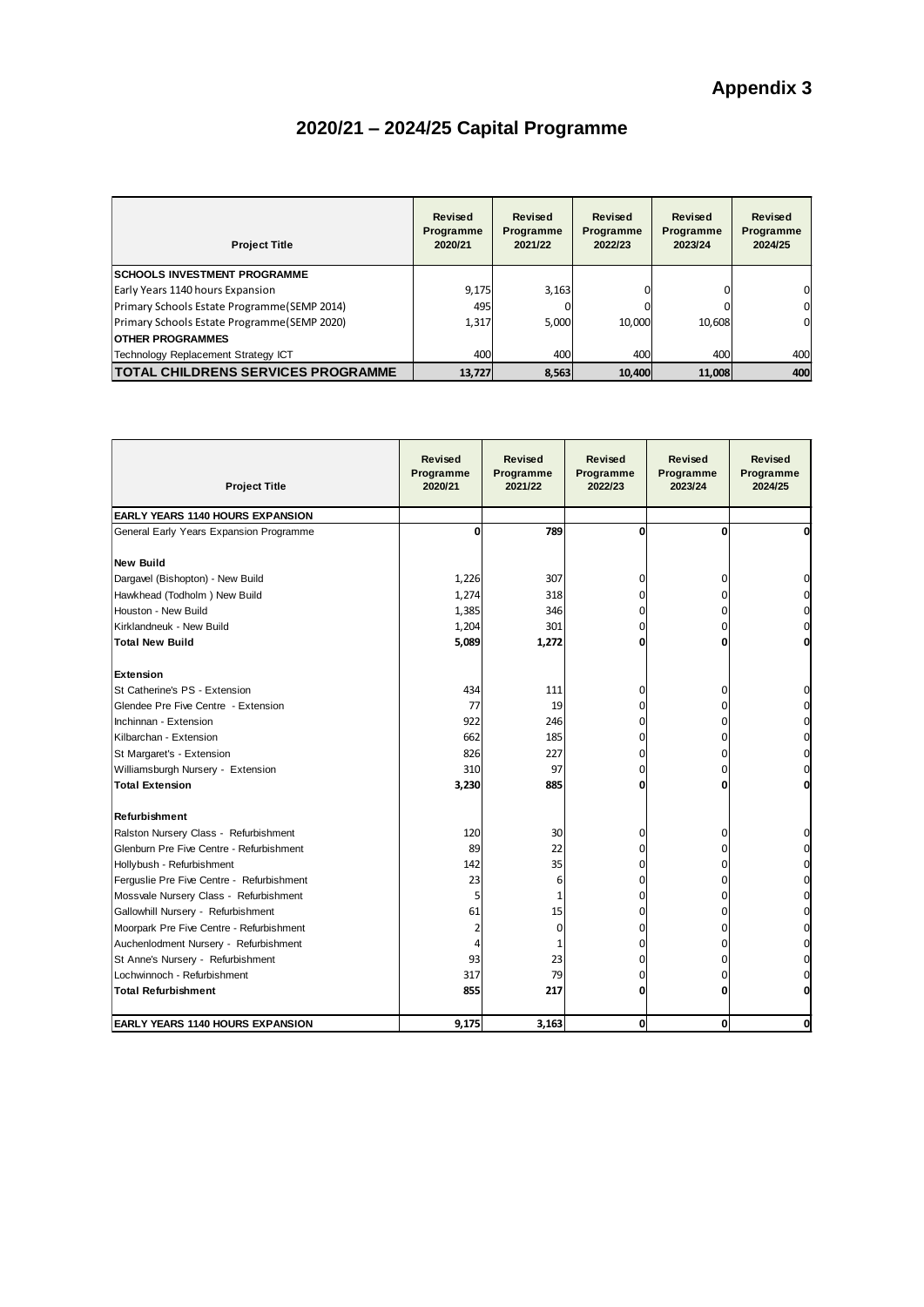# **Appendix 3**

| <b>Project Title</b>                      | Revised<br><b>Programme</b><br>2020/21 | <b>Revised</b><br>Programme<br>2021/22 | <b>Revised</b><br><b>Programme</b><br>2022/23 | <b>Revised</b><br>Programme<br>2023/24 | <b>Revised</b><br><b>Programme</b><br>2024/25 |
|-------------------------------------------|----------------------------------------|----------------------------------------|-----------------------------------------------|----------------------------------------|-----------------------------------------------|
| <b>ILEISURE INVESTMENT PROGRAMME</b>      |                                        |                                        |                                               |                                        |                                               |
| Community Sports Hubs                     | 334                                    | 0                                      |                                               |                                        | 0                                             |
| <b>TOTAL LEISURE INVESTMENT PROGRAMME</b> | 334                                    |                                        |                                               |                                        | 0                                             |
| <b>IOTHER PROGRAMMES</b>                  |                                        |                                        |                                               |                                        |                                               |
| Grass Pitches & Changing Facilities       | 637                                    |                                        |                                               |                                        | 0                                             |
| Community Halls Refurbishment             | 124                                    | 2,362                                  |                                               |                                        | 0                                             |
| <b>TOTAL LEISURE SERVICES PROGRAMME</b>   | 1,095                                  | 2.362                                  |                                               |                                        | 0                                             |

# **2020/21 – 2024/25 Capital Programme**

| <b>Project Title</b>                                                                                                                                                                                                             | <b>Revised</b><br>Programme<br>2020/21 | <b>Revised</b><br>Programme<br>2021/22 | Revised<br>Programme<br>2022/23 | Revised<br>Programme<br>2023/24 | Revised<br>Programme<br>2024/25      |
|----------------------------------------------------------------------------------------------------------------------------------------------------------------------------------------------------------------------------------|----------------------------------------|----------------------------------------|---------------------------------|---------------------------------|--------------------------------------|
| <b>PROGRAMME FUNDED BY SPECIFIC GRANT</b>                                                                                                                                                                                        |                                        |                                        |                                 |                                 |                                      |
| Cycling, Walking & Safer Streets - Outwith Travel Plans                                                                                                                                                                          | 783                                    | 250                                    | 250                             | 250                             | 0                                    |
| <b>Total Programme Funded By Specific Consent</b>                                                                                                                                                                                | 783                                    | 250                                    | 250                             | 250                             | 0                                    |
| <b>ASSET LIFECYCLE MAINTENANCE PROGRAMMES</b><br>Vehicle Replacement Programme<br><b>Bridge Assessment/Strengthening</b><br>Roads/Footways Upgrade Programme<br><b>Lighting Columns Replacement</b><br><b>Traffic Management</b> | 1,800<br>300<br>7,800<br>500<br>1,000  | 9,800                                  | 10,200                          | 3,000                           | 0<br>0<br>400<br>0<br>$\overline{0}$ |
| <b>IOTHER MAJOR PROGRAMMES</b><br>Parks Improvement Programme<br>Underwood Depot - Workshop Improvements                                                                                                                         | 60<br>209                              |                                        |                                 |                                 | 0                                    |
| <b>TOTAL ENVIRONMENT &amp; INFRASTRUCTURE</b>                                                                                                                                                                                    | 12,452                                 | 10,050                                 | 10,450                          | 3,250                           | 400                                  |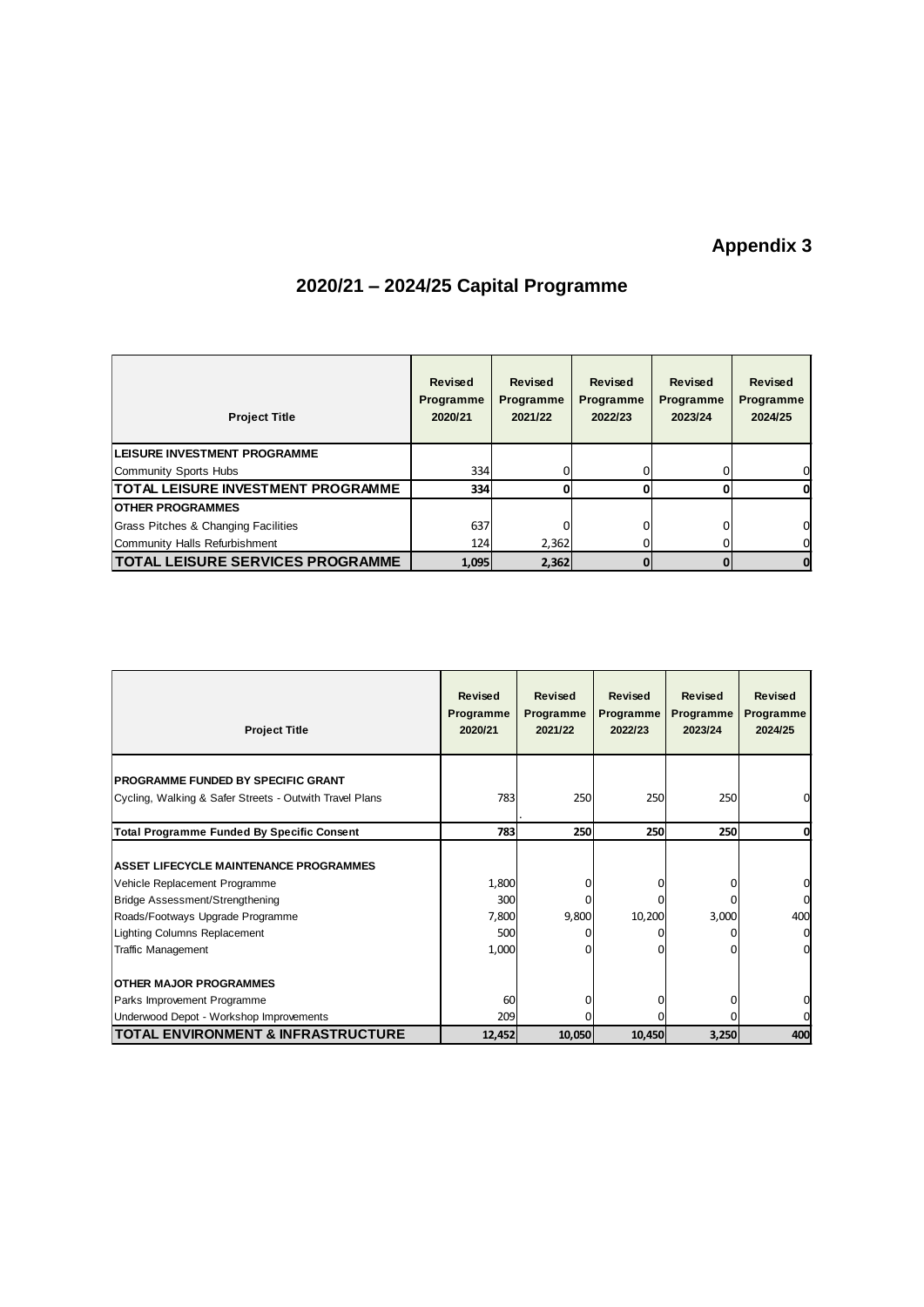| <b>Project Title</b>                                                                   | <b>Revised</b><br>Programme<br>2020/21 | <b>Revised</b><br>Programme<br>2021/22 | <b>Revised</b><br>Programme<br>2022/23 | Revised<br>Programme<br>2023/24 | <b>Revised</b><br>Programme<br>2024/25 |
|----------------------------------------------------------------------------------------|----------------------------------------|----------------------------------------|----------------------------------------|---------------------------------|----------------------------------------|
| <b>CITY DEAL</b>                                                                       |                                        |                                        |                                        |                                 |                                        |
| Glasgow Airport Investment Area                                                        | 15,340                                 | 970                                    | 267                                    | 217                             | 219                                    |
| Clyde Waterfront & Renfrew Riverside                                                   | 17,921                                 | 35,564                                 | 19,708                                 | 562                             | 527                                    |
| <b>Airport Access</b>                                                                  | 1,202                                  | 2,504                                  | 3,993                                  | 37,766                          | 51,154                                 |
| <b>Total CITY DEAL</b>                                                                 | 34,463                                 | 39,038                                 | 23,968                                 | 38,545                          | 51,900                                 |
| ICITY DEAL RELATED PROGRAMMES<br><b>GAIA Regeneration</b><br>AMIDS: Public Realm Phase | 2,000<br>2,277                         | 2,000                                  | 1,500<br>n                             | 0<br>0                          | $\overline{0}$<br>$\overline{0}$       |
| PAISLEY VENUE & TOWN CENTRE INFRASTRUCTURE                                             |                                        |                                        |                                        |                                 |                                        |
| Paisley Art Centre Redevelopment                                                       | 400                                    | 2,144                                  | 0                                      | 0                               | 0                                      |
| Paisley Town Hall Redevelopment                                                        | 3,366                                  | 16,705                                 | 650                                    | 0                               | $\overline{0}$                         |
| Flexible Outdoor Facility/Travel & Accessibility Infrastructure                        | 2,519                                  | 6,917                                  | ŋ                                      | O                               | $\mathbf 0$                            |
| Sport and Leisure Infrastruture                                                        | 1,404                                  | 5,724                                  | o                                      | ŋ                               | $\mathbf 0$                            |
| Paisley Museum                                                                         | 5,616                                  | 31,202                                 | 0                                      | 0                               | $\overline{0}$                         |
| Paisley Learning & Cultural Hub                                                        | 2,802                                  | 2,703                                  | O                                      | ŋ                               | $\mathbf 0$                            |
| Town Centre Capital Fund                                                               | 1,333                                  |                                        | O                                      | n                               | O                                      |
| <b>Development &amp; Housing Projects</b>                                              |                                        |                                        |                                        |                                 |                                        |
| Townscape Heritage CARS 2                                                              | 2,285                                  | 855                                    | ŋ                                      | 0                               | 0                                      |
| Local Green Area Networks Projects                                                     | 65                                     | 70                                     |                                        |                                 | $\Omega$                               |
| <b>TOTAL CHIEF EXECUTIVES PROGRAMME</b>                                                | 58,530                                 | 107,359                                | 26,118                                 | 38,545                          | 51,900                                 |

# **2020/21 – 2024/25 Capital Programme**

| <b>Project Title</b>                               | Revised<br>Programme<br>2020/21 | Revised<br>Programme<br>2021/22 | Revised<br>Programme<br>2022/23 | Revised<br>Programme<br>2023/24 | Revised<br>Programme<br>2024/25 |
|----------------------------------------------------|---------------------------------|---------------------------------|---------------------------------|---------------------------------|---------------------------------|
| <b>ICT PROGRAMME</b>                               |                                 |                                 |                                 |                                 |                                 |
| ICT Infrastructure Maintenance & Renewal Programme | 1,231                           | 400                             | 400                             | 400                             | 400                             |
| <b>Total ICT Programme</b>                         | 1,231                           | 400                             | 400                             | 400                             | 400                             |
| <b>OTHER CORPORATE PROGRAMMES</b>                  |                                 |                                 |                                 |                                 |                                 |
| Strategic Asset Management Fund                    | 645                             |                                 |                                 |                                 | 0                               |
| <b>Energy Efficiency Programme</b>                 | 402                             |                                 |                                 |                                 | 0                               |
| Lifecycle Capital Maintenance (LCM) Fund           | 5,157                           | 1,000                           | 1,000                           | 1,000                           | 1,000                           |
| Digital Infrastructure Provision                   | 1,200                           | 300                             |                                 |                                 | 0                               |
| Commnunity Empowerment Fund                        | 351                             | 450                             |                                 |                                 | 0                               |
| Greenspaces and Parks                              | 396                             | 300                             |                                 |                                 | 0                               |
| <b>TOTAL CORPORATE PROJECTS PROGRAMME</b>          | 9,381                           | 2,450                           | 1,400                           | 1,400                           | 1,400                           |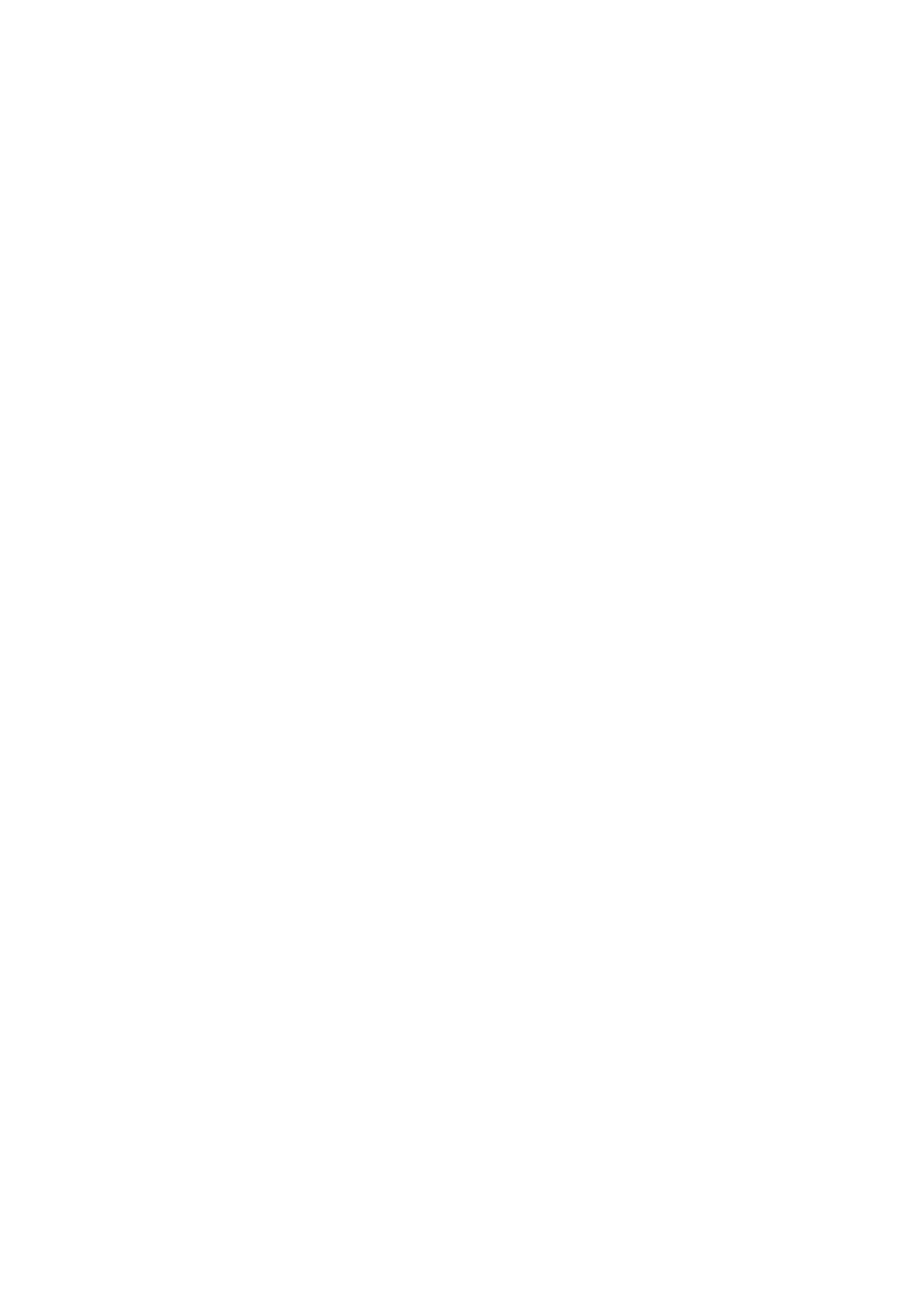# **Appendix 4**

### **Property Lifecycle Maintenance Programme 2020 – 21\***

|                                                                                    | 2020/21 |
|------------------------------------------------------------------------------------|---------|
|                                                                                    | £m      |
| Minor Works & Roofing Programme                                                    | 2.500   |
| <b>Energy Programme</b>                                                            | 0.200   |
| Asbestos Works – compliance with Asbestos legislation<br>following inspections     | 0.100   |
| Electrical Installations Works – compliance with Electrical<br>testing inspections | 1.700   |
| Gas Installations Works – compliance with Gas testing<br>inspections               | 0.300   |
| <b>Office Accommodation</b>                                                        | 0.100   |
| Design and Pre Contract Works Allocation                                           | 0.100   |
| <b>TOTAL</b>                                                                       | 5.000   |

\* Note – the programme above reflects the additional £4m allocated from grant funding and £1m from borrowing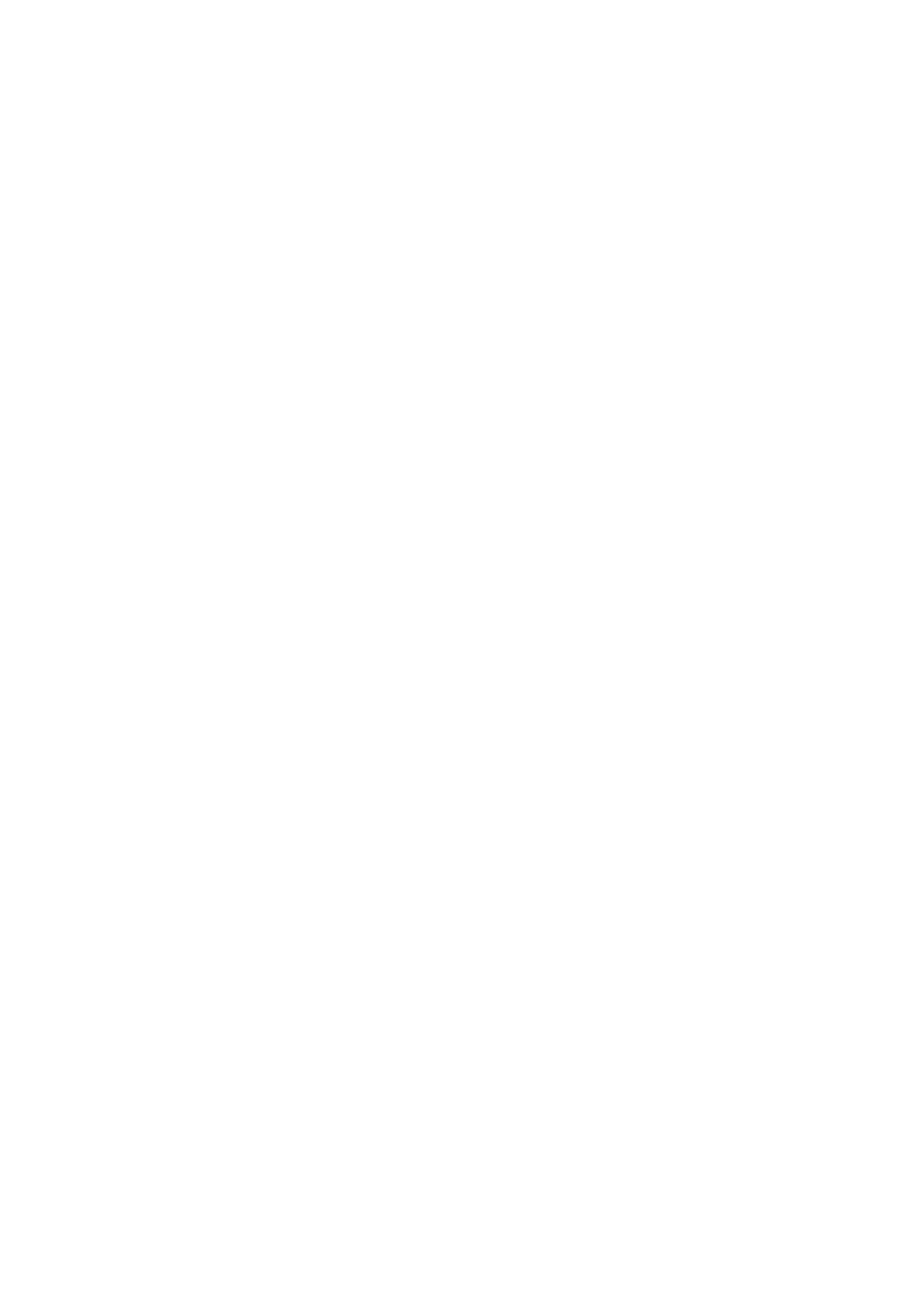### **Appendix 5**

# **Roads & Footpaths Lifecycle Maintenance Programme 2020 - 21**

|                                                   | 2020/21<br>£m |
|---------------------------------------------------|---------------|
| Patching programme in advance of surface dressing | 0.400         |
| <b>Footway Resurfacing</b>                        | 0.300         |
| Carriageway Resurfacing                           | 4.700         |
| Surface treatment                                 | 0.600         |
| Drainage Improvements                             | 0.400         |
| Defect/area based Patching                        | 0.700         |
| <b>Staff Costs</b>                                | 0.700         |
| Walking, Cycling and Safer Streets*               | 0.783         |
| <b>Total</b>                                      | 8.583         |

\* based on level of CWSS specific grant per the draft Scottish Budget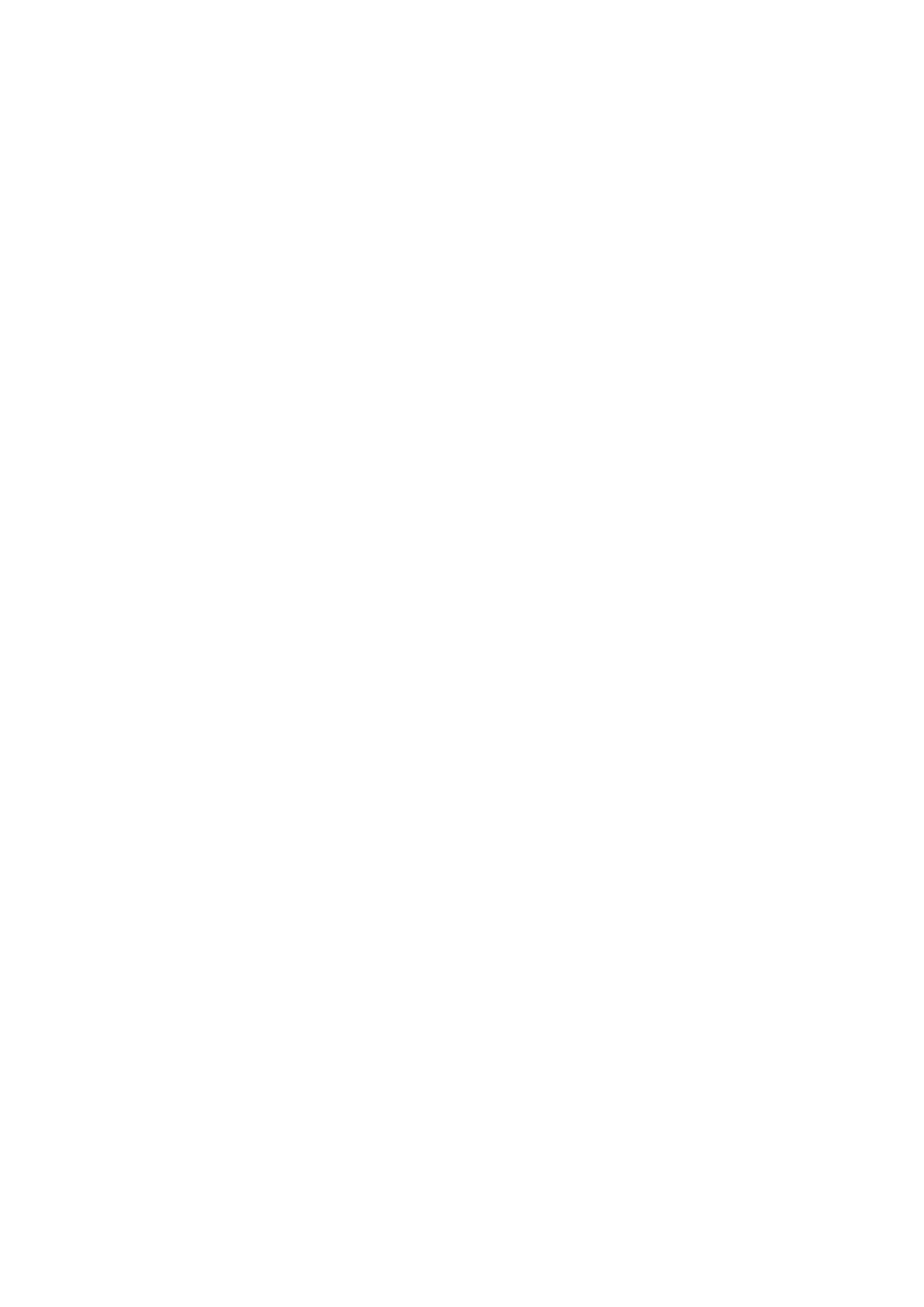### **Prudential Framework for Capital Finance 2020-2023 (estimates) and Treasury Management Strategy Statement 2020-2023**

### **1. Summary**

- 1.1 The Local Government in Scotland Act 2003 and supporting regulations require local authorities to have regard to the following codes of practice issued by the Chartered Institute of Public Finance and Accountancy (CIPFA):
	- The Prudential Code for Capital Finance in Local Authorities ("the Prudential Code");
	- Treasury Management in the Public Services: Code of Practice and Cross-Sectoral Guidance Notes ("the Treasury Management Code").
- 1.2 Revised editions of the Treasury Management Code and the Prudential Code were published in December 2017 and adopted by Council on the 28<sup>th</sup> February 2019.
- 1.3 The Prudential Code and the Treasury Management Code require the Council to set prudential and treasury management indicators for the following three years to ensure that the Council's capital investment plans are affordable, prudent and sustainable.
- 1.4 The Treasury Management Code further requires Council to approve, annually in advance, a strategy for its treasury management activities. This strategy (at sections 8 to 12 of this report) sets out the Council's policies and plans for the year ahead in relation to the management of cash flows, money market transactions and capital market transactions (including borrowing and investing), the effective control of the risks associated with those activities and the pursuit of optimum performance consistent with those risks.

## **2. Prudential framework for capital finance: purpose, governance and affordability considerations**

- 2.1 The Prudential Code plays a key role in capital finance in local authorities. Local authorities determine their own programmes for capital investment in fixed assets that are central to the delivery of quality services. The Prudential Code was developed by the Chartered Institute of Public Finance and Accountancy (CIPFA) as a professional code of practice to support local authorities in taking decisions relevant to their capital investment plans.
- 2.2 The key objectives of the Prudential Code are to ensure that:
	- the capital investment plans are affordable, prudent and sustainable;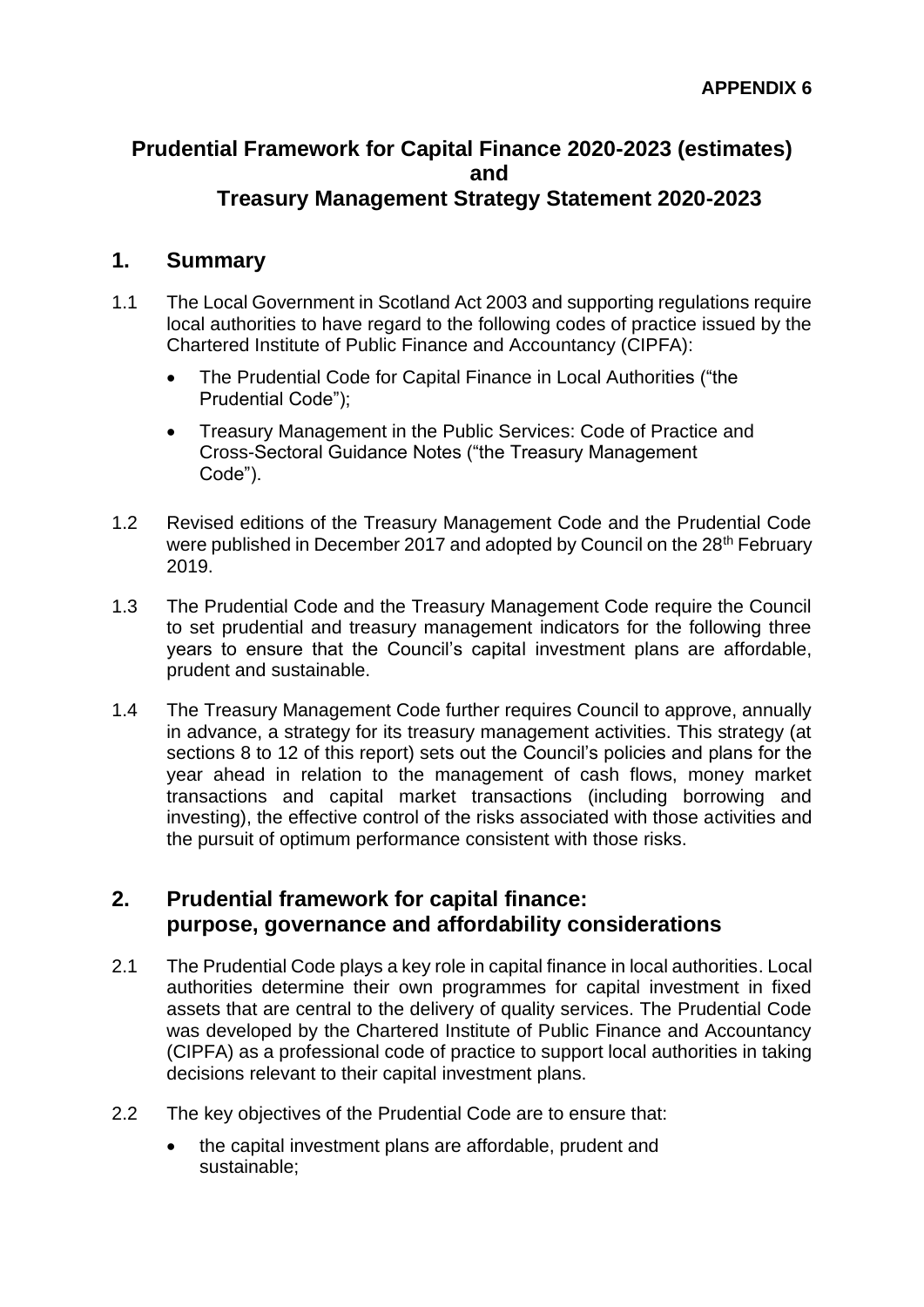- treasury management decisions are taken in accordance with good professional practice and in full understanding of the risks involved;
- capital investment plans are being made in light of the overall organisational strategy and resources, ensuring that decisions are being made with sufficient regard to the long run financial implications and potential risks to the authority.
- 2.3 To demonstrate that local authorities have fulfilled these objectives, the Prudential Code sets out the indicators that must be used and the factors that must be taken into account. The Prudential Code does not include suggested indicative limits or ratios – these are for the Council to set itself.
- 2.4 The prudential indicators required by the Prudential Code are designed to support and record local decision-making. They are not designed to be comparative performance indicators, and the use of them in this way would be likely to be misleading and counter-productive. In particular, local authorities have widely different debt positions and these differences are likely to increase over time as the result of the exercise of local choices. The system is specifically designed to support such local decision-making in a manner that is publicly accountable.
- 2.5 The Prudential Code sets out a clear governance procedure for the setting and revising of prudential indicators. This will be done by the same body that takes the decisions for the Council's budget, that is, the full Council. The Director of Finance & Resources is responsible for ensuring that all matters required to be taken into account are reported to Council for consideration, and for establishing procedures to monitor performance.
- 2.6 Prudential indicators for previous years will be taken directly from information in the Council's Statement of Accounts. If any item within the Accounts that is relied upon for a prudential indicator is the subject of audit qualification, this must be highlighted when the prudential indicators are set out or revised.
- 2.7 The Local Government in Scotland Act 2003 refers to affordability. The Council must consider the affordability of its capital investment during all the years in which it will have a financial impact on the Council. In doing so, the Council needs to pay due regard to risk and uncertainty. Risk analysis and risk management strategies should be taken into account. The Prudential Code also requires local authorities to have regard to wider management processes (option appraisal, asset management planning, strategic planning and achievability) in accordance with good professional practice.
- 2.8 The fundamental objective in the consideration of the affordability of the Council's capital plans is to ensure that the total capital investment of the Council remains within sustainable limits, and in particular to consider its impact on the Council's 'bottom line' and subsequent level of council tax. Affordability is ultimately determined by judgement about acceptable council tax levels and, in the case of the Housing Revenue Account, acceptable rent levels.
- 2.9 In considering the affordability of its capital plans, the Council is required to consider all of the resources currently available to it and estimated for the future, together with the totality of its capital plans, revenue income and revenue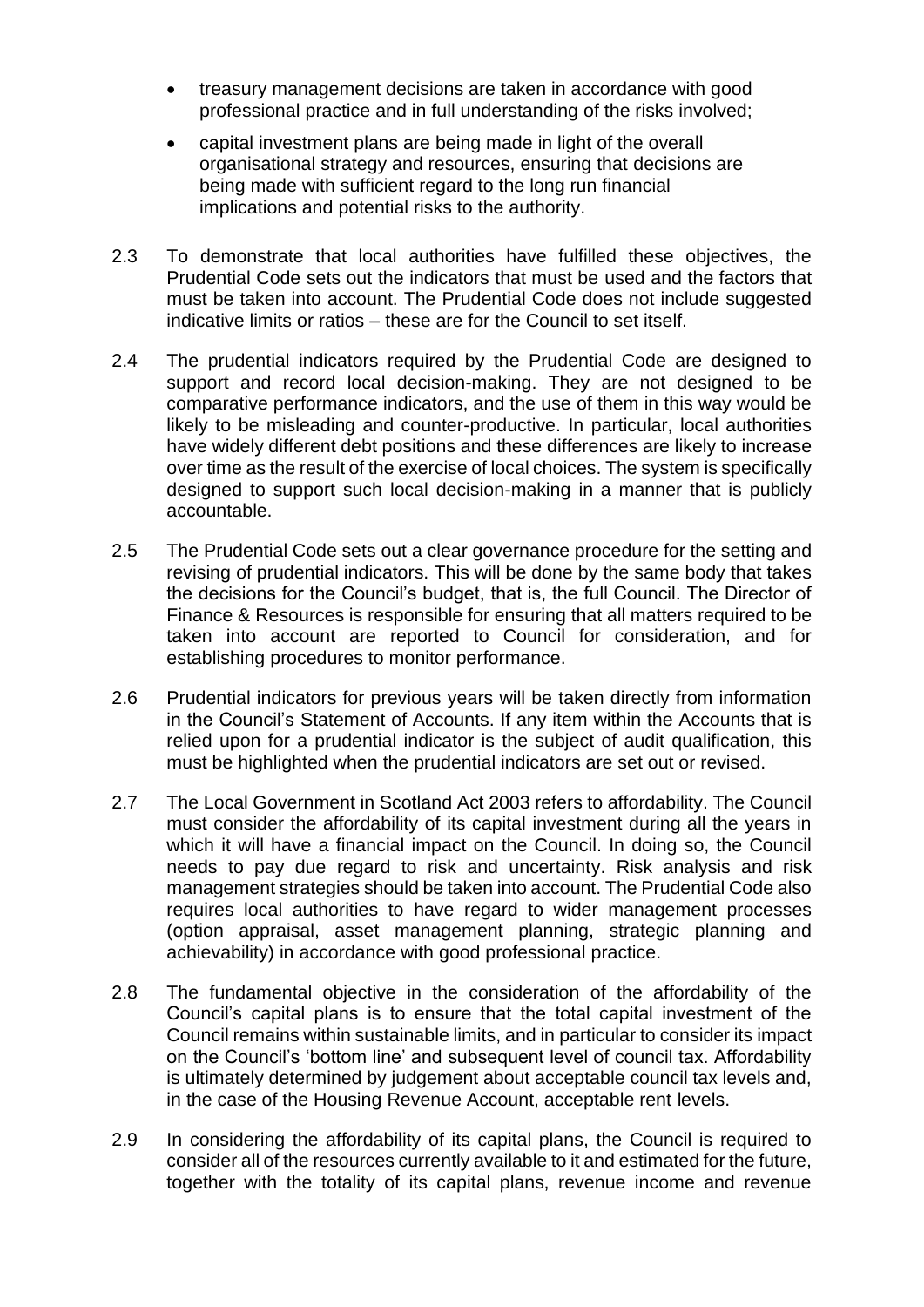expenditure forecasts for the forthcoming year and the following two years. The Council is also required to consider known significant variations beyond this time frame. This requires the development of three-year revenue forecasts as well as three-year capital investment plans. The capital plans are rolling scenarios, not fixed for three years.

- 2.10 Prudential indicators in respect of external debt must be set and revised taking into account their affordability. It is through this means that the objectives of sustainability and prudence are addressed year on year.
- 2.11 It is also prudent that treasury management is carried out in accordance with good professional practice. The Prudential Code requires compliance with the Treasury Management Code.
- 2.12 A soundly formulated capital programme must be driven by the desire to provide high quality, value-for-money public services. The Prudential Code recognises that in making its capital investment decisions the Council must have explicit regard to option appraisal, asset management planning, strategic planning for the Council and achievability of the forward plan.
- 2.13 The Prudential Code does not specify how the Council should have regard to these factors. All of them represent elements of good practice for which guidance has already been provided by CIPFA and other authoritative sources. The Prudential Code instead concentrates on the means by which the Council will demonstrate that its proposals are affordable, prudent and sustainable.
- 2.14 The Prudential Code promotes transparency in decision-making by using information contained within the Council's Statement of Accounts and by having definitions for prudential indicators that are consistent with the definitions used within the Accounts.

### **3. Prudential framework for capital finance: prudential indicators for capital expenditure**

### 3.1 **Capital expenditure**

Capital expenditure is defined in the CIPFA *Code of Practice on Local Authority Accounting in the United Kingdom 2019/20* and must be consistent with financial reporting standards for accounting purposes. In addition, under the Local Government in Scotland Act 2003, local authorities have a duty to observe proper accounting practices.

- 3.2 Under section 35(1) of the Local Government in Scotland Act 2003, it is the duty of the Council to determine and keep under review the maximum amount which it can afford to allocate to capital expenditure.
- 3.3 The Council is required to make estimates of the capital expenditure it plans to incur for the forthcoming financial year and at least the following two years, and to keep these estimates under review. Separate estimates should be made for the Housing Revenue Account ("housing") and for General Fund ("nonhousing") services. Details in relation to the planned investment programmes for non-housing and housing services are presented to this Council meeting in the main body of this report and in a separate report on this agenda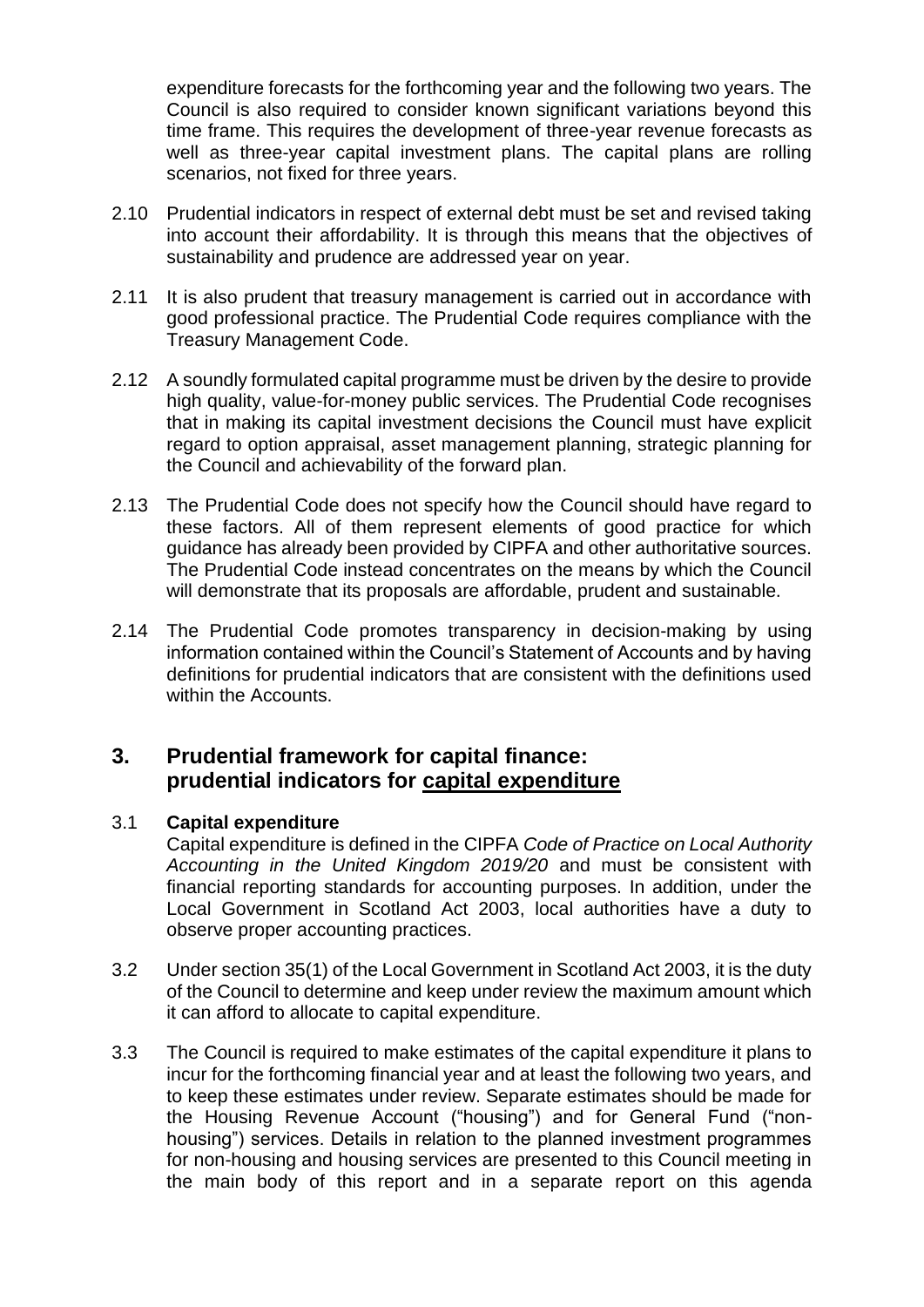respectively; and take account of the capital resources that will be made available to the Council from the Scottish Government in 2020/21 and the updated housing investment programme.

3.4 In addition to the approved capital investment plans, there may be projects which emerge throughout the year which will take advantage of the opportunities arising from the flexibility offered by the Prudential Code, and as a consequence the capital expenditure totals may change. Any required changes to the prudential indicators arising from new projects will be considered as part of the reports presented to Policy Boards or to the Council. It is recommended that the Council approves the following as the indicator for capital expenditure for the next three financial years:

| <b>Capital</b><br>expenditure | 2020-21<br>estimate<br>Em <sub>l</sub> | 2021-22<br>estimate<br>£m | 2022-23<br>estimate<br>£m |
|-------------------------------|----------------------------------------|---------------------------|---------------------------|
| Non-housing                   | 97.235                                 | 130.784                   | 48.368                    |
| Housing                       | 30.215                                 | 39.192                    | 23.515                    |
| <b>Total</b>                  | 127.450                                | 169.976                   | 71.883                    |

- 3.5 The capital investment plans are to be funded from various sources, such as general and specific capital grants, contributions from revenue resources and secured capital receipts, as well as long-term borrowing. As a direct consequence of managing the increased risk in relation to the disposal of surplus land, and in line with practice adopted in previous years, there is no reliance on the funding of the capital investment plans from unrealised capital receipts.
- 3.6 After the year-end, the actual capital expenditure incurred during the financial year will be recorded for housing and for non-housing services. These figures will be included in the Council's Statement of Accounts, with explanations of significant variations from expectations. The actual capital expenditure incurred in 2018/19 was £64.742 million.

### 3.7 **Capital financing requirement**

Local authorities have available to them a number of ways of financing traditionally procured capital investment. The term "financing" does not refer to the payment of cash, but the resources that are applied to ensure that the underlying amount arising from capital payments is dealt with absolutely, whether at the point of spend or over the longer term. A number of financing options that are available to local authorities involve resourcing the investment at the time that it is incurred. These are:

- the application of usable capital receipts;
- a direct charge to revenue for the capital expenditure;
- the application of capital grants;
- up-front contributions from project partners and funders.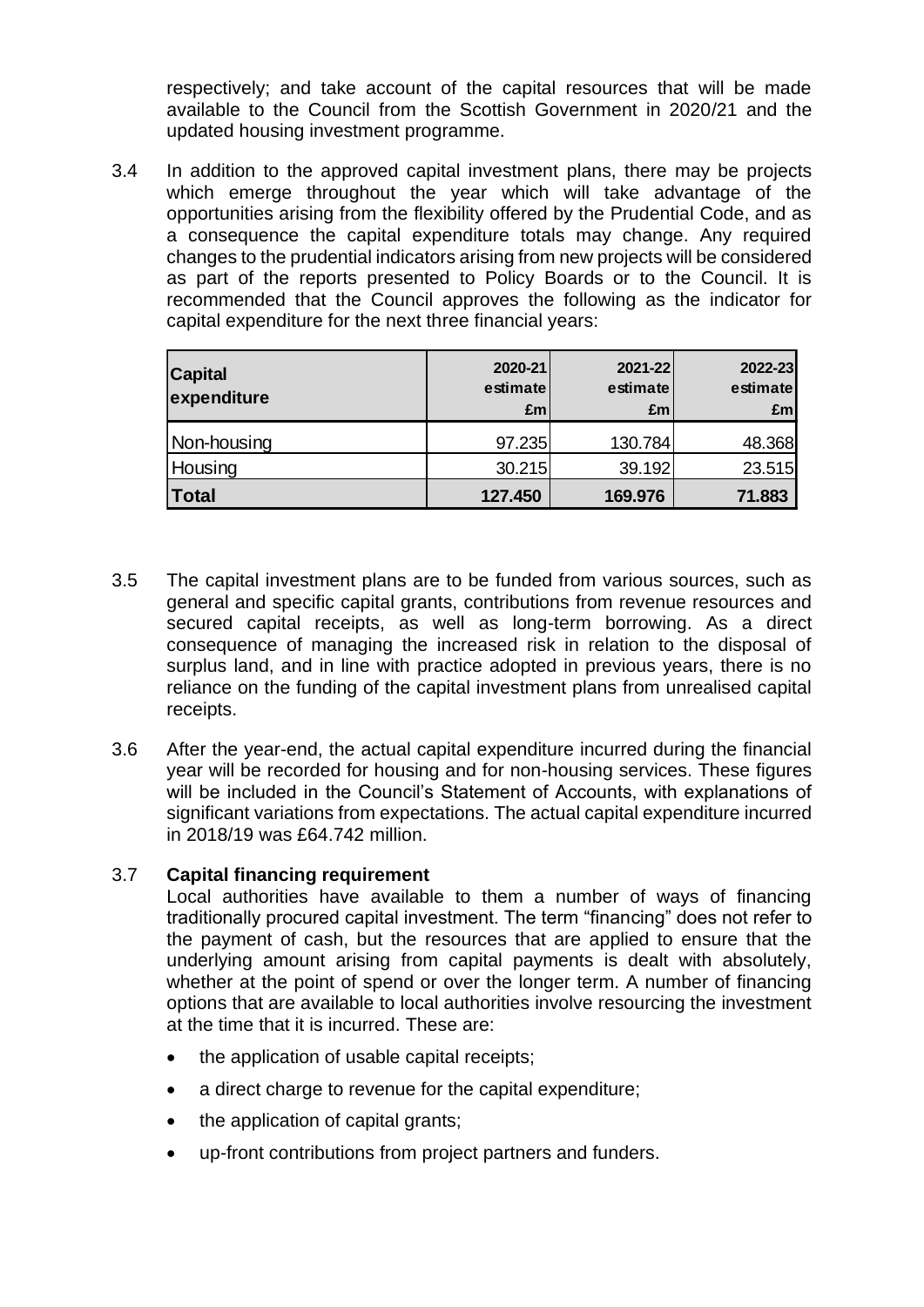- 3.8 Capital expenditure which is not financed up front by one of the above methods will increase the capital financing requirement of the Council. It has often been referred to as "capital expenditure financed by borrowing", however this is incorrect as borrowing provides the cash, not the resource, since borrowing has to be repaid. Also, "borrowing" in this context does not necessarily imply external debt since, in accordance with best professional practice, the Council has an integrated treasury management strategy and therefore does not associate borrowing with particular items or types of expenditure. The Council will at any point in time have a number of cash flows both positive and negative and will be managing its position in terms of its borrowing and investments in accordance with its treasury management strategy.
- 3.9 In measuring external debt, as detailed in section 4, the Prudential Code encompasses all borrowing, whether for a capital or for a revenue purpose. In day-to-day cash management no distinction is made between 'revenue cash' and 'capital cash'. External borrowing arises as a consequence of all the financial transactions of the Council and not simply those arising from capital spending. In contrast, the capital financing requirement reflects the Council's underlying need to borrow for a capital purpose.
- 3.10 The Council is required to make reasonable estimates of its capital financing requirement at the end of the forthcoming financial year and the following two years, showing separately figures for housing and non-housing, and keep this under review. The capital financing requirement will increase whenever capital expenditure is incurred. If this capital expenditure is resourced immediately, through usable capital receipts, direct financing from revenue or application of capital grants/contributions, then the capital financing requirement will reduce at the same time that the capital expenditure is incurred, resulting in no net increase to the capital financing requirement. The capital financing requirement also will be reduced by charges to the revenue account in respect of past capital expenditure or where the Council may initiate voluntary early charges to revenue as part of longer term financial planning decisions. Where capital expenditure is not resourced immediately, this will result in a net increase to the capital financing requirement that represents an increase in the underlying need to borrow for a capital purpose. This will be the case whether or not external borrowing actually occurs.
- 3.11 It is recommended that the Council approves the following as the indicator for the capital financing requirement at the end of each of the next three financial years:

| <b>Capital financing</b><br>requirement | 31 March 2021<br>estimate | 31 March 2022<br>estimate | 31 March 2023<br>estimate |
|-----------------------------------------|---------------------------|---------------------------|---------------------------|
|                                         | £m                        | £m                        | £m                        |
| Non-housing                             | 305                       | 395                       | 423                       |
| Housing                                 | 126                       | 142                       | 152                       |
| Total                                   | 431                       | 537                       | 575                       |

3.12 After the year-end, the actual capital financing requirement as at the year-end will be calculated for housing, for non-housing and the total of the two. These figures will be included in the Council's Statement of Accounts, with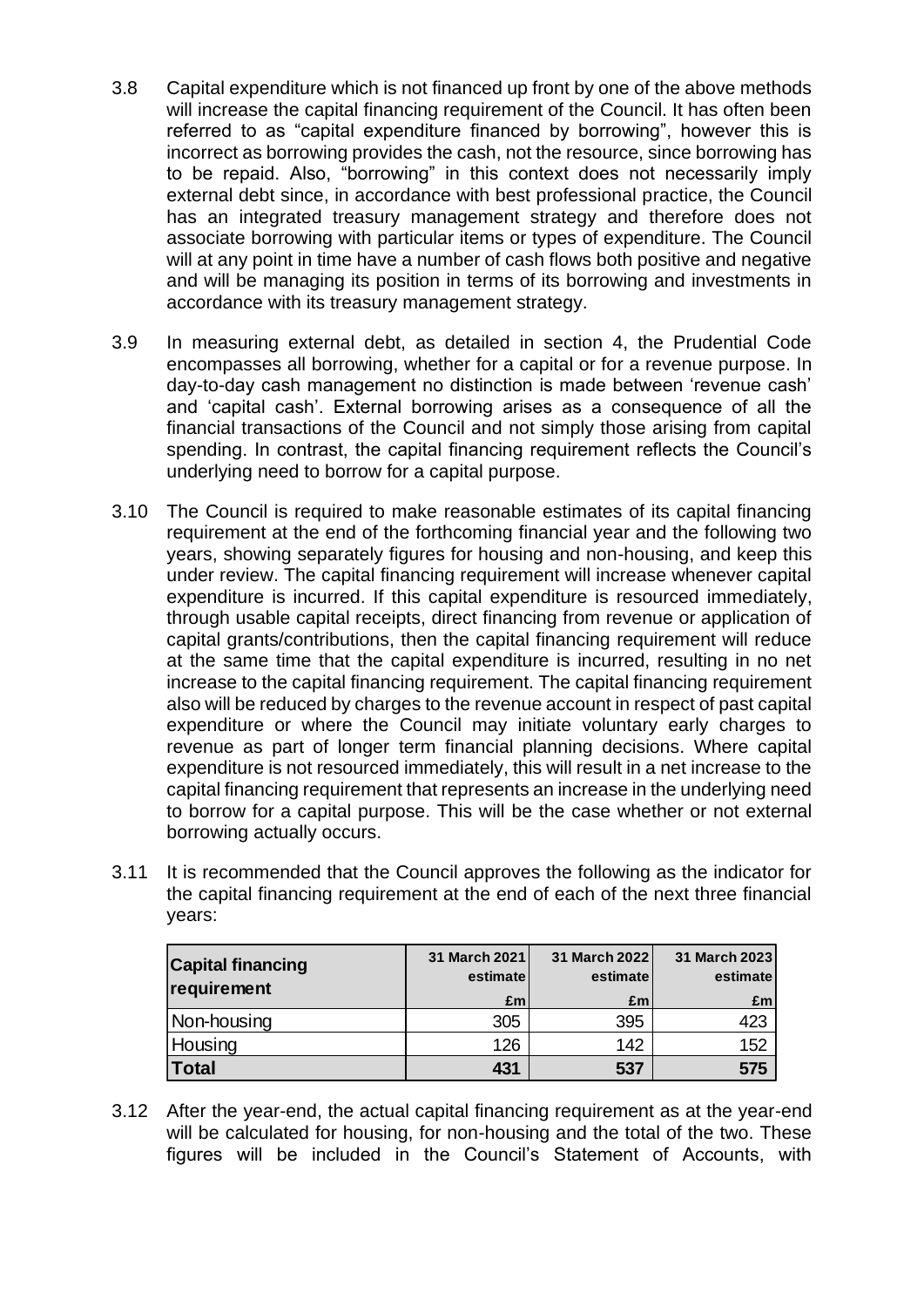explanations for significant variations from expectations. At 31 March 2019 the capital financing requirement was £344.567 million.

#### 3.13 **Statutory repayment of loans fund advances**

The Council is required to set out its policy for the statutory repayment of loans fund advances prior to the start of the financial year. The repayment of loans funds advances ensures that the Council makes a prudent provision each year to pay off an element of the accumulated loans fund advances made in previous financial years.

A variety of options are provided to the Council so long as prudent provision is made each year. The Council is recommended to approve the following policy on the repayment of loans fund advances:-

For pre-existing loans advances made up to 31<sup>st</sup> March 2016 and for forward capital expenditure plans made after 1 April 2016, the policy for the repayment of loan advances will be the Statutory Method (option 1), with loan fund advances being repaid by the annuity method.

The repayment of loan advances will therefore be equal to the annual amount determined in accordance with Schedule 3 of the Local Government (Scotland) Act 1975. The Council is permitted to use this option for a transitional period only, of five years until 31<sup>st</sup> March 2021, at which time it must change its policy to use alternative approaches based on depreciation, asset life periods or a funding/income profile.

## **4. Prudential framework for capital finance: prudential indicators for external debt**

- 4.1 External debt is referred to as the sum of external borrowing and other longterm liabilities (such as finance leases). The prudential indicators for external debt must be set and revised taking into account their affordability. It is through this means that that the objective of ensuring that external debt is kept within sustainable prudent limits is addressed year on year.
- 4.2 External debt indicators are at two levels: an *operational boundary* and an *authorised limit*. Both of these need to be consistent with the Council's plans for capital expenditure and financing, and with its treasury management policy statement and practices.

### 4.3 **Operational boundary**

This is the focus of day-to-day treasury management activity within the Council, and is an estimate of the most likely, but not worst case, scenario in terms of cash flow. Risk analysis and risk management strategies have been taken into account, as have plans for capital expenditure, estimates of the capital financing requirement and estimates of cash flow requirements for all purposes. It is possible that this boundary could be breached occasionally and this should not be regarded as significant. However, a sustained or regular trend would be significant and would require investigation and action.

4.4 The Council is required to set for the forthcoming financial year and the following two years an operational boundary for its total external debt (gross of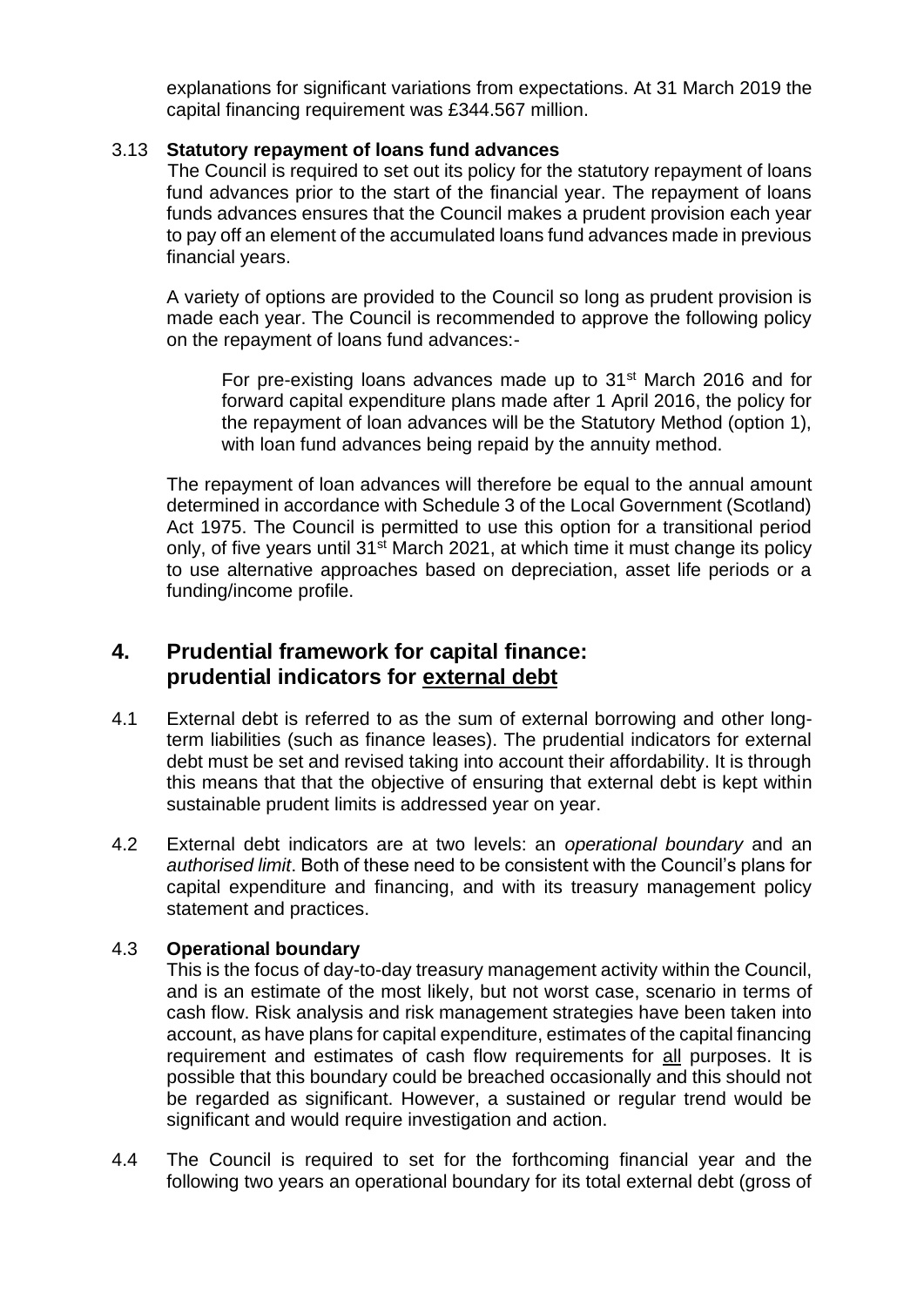investments), identifying separately borrowing from other long-term liabilities. It is recommended that the Council approves the following as the indicator for the operational boundary over the three-year period 2020/21 through 2022/23:

| <b>Operational boundary for</b><br>external debt | 2020-21<br>estimate<br>£m | 2021-22<br>estimate<br>£m | 2022-23<br>estimate<br>Em <sub>l</sub> |
|--------------------------------------------------|---------------------------|---------------------------|----------------------------------------|
| Borrowing                                        | 362                       | 471                       | 512                                    |
| <b>Other long-term liabilities</b>               | 69                        | 66                        | 63                                     |
| Total                                            | 431                       | 537                       | 575                                    |

### 4.5 **Authorised limit**

This is based on the same assumptions as the operational boundary, with sufficient "headroom" to allow for unusual/exceptional cash movements. Headroom has been added to the operational boundary to arrive at an authorised limit which is sufficient to allow for cash flow management without breaching the limit.

- 4.6 The authorised limit will be reviewed on an annual basis and any changes will require approval by Council.
- 4.7 The Council is required to set for the forthcoming financial year and the following two years an authorised limit for its total external debt (gross of investments), identifying separately borrowing from other long-term liabilities. It is recommended that the Council approves the following as the indicator for the authorised limit over the three-year period 2020/21 through 2022/23:

| <b>Authorised limit for external</b><br>debt | 2020-21<br>estimate<br>£m | 2021-22<br>estimate<br>£m | 2022-23<br>estimate<br>£m |
|----------------------------------------------|---------------------------|---------------------------|---------------------------|
| Borrowing                                    | 380                       | 495                       | 538                       |
| Other long-term liabilities                  | 69                        | 66                        | 63                        |
| <b>Total</b>                                 | 449                       | 561                       | 601                       |

- 4.8 After the year-end, the balance of actual external debt as at the year-end will be calculated and reported to Council, with borrowing and other long-term liabilities being shown separately.
- 4.9 The Council's actual external debt at 31 March 2019 was £298.865 million of which £224.590 million related to borrowing and £74.275 million to outstanding obligations on finance leases.
- 4.10 The actual external debt is not directly comparable to the authorised limit nor to the operational boundary, since the actual external debt reflects the position at one point in time. In addition, the external debt indicators are set based on the Council's potential external borrowing requirements for capital investment purposes. However, as part of the ongoing treasury management strategy the Council may utilise internal borrowing where it is deemed appropriate to avoid unnecessary exposure to interest rate risk. The adoption of this strategy results in the Council's net external borrowing being lower than the capital financing requirement. The projected external debt compared to the estimated capital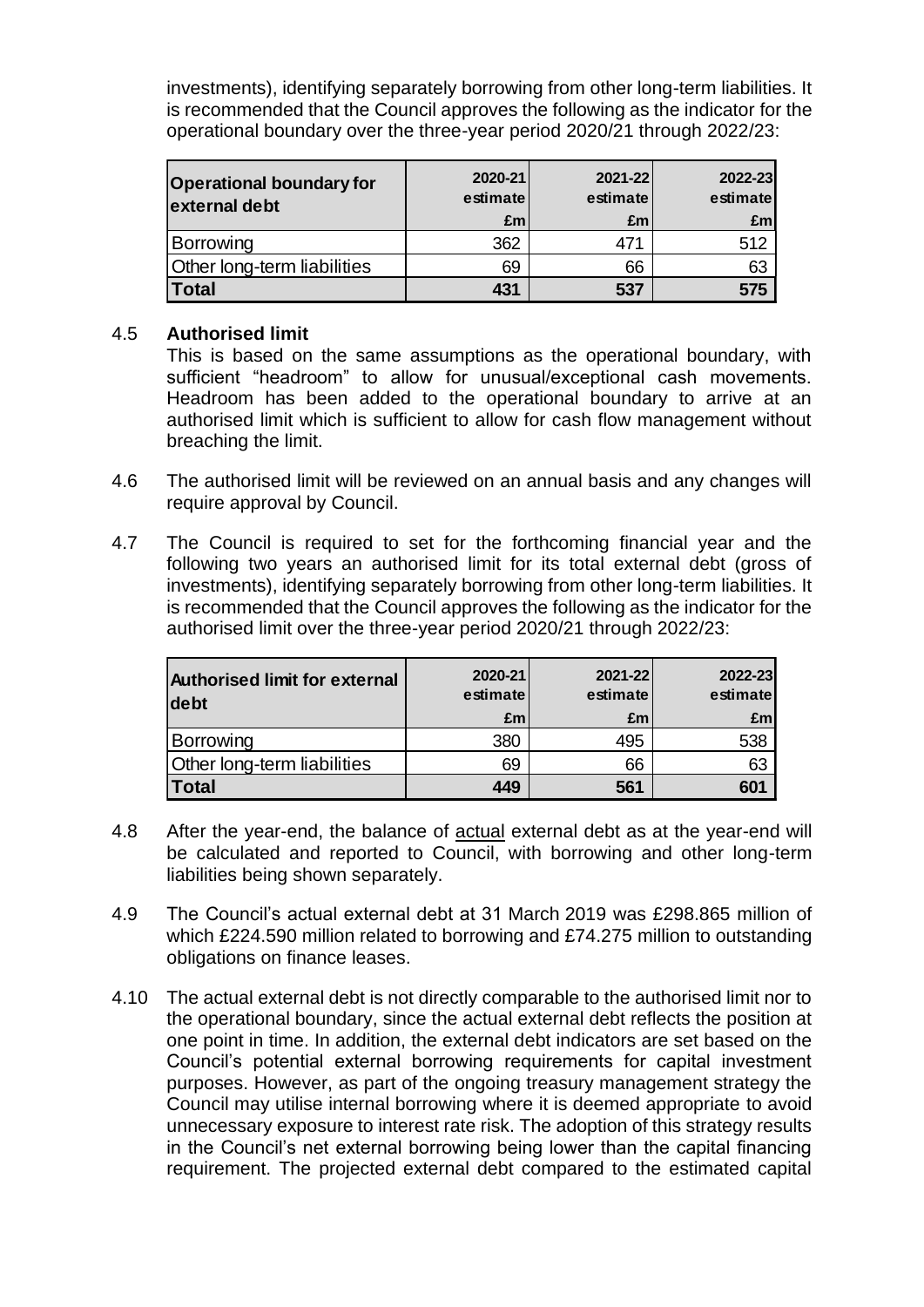financing requirement for the three-year period 2020/21 through 2022/23 is detailed at section 10.3.

- 4.11 In December 2018 the CIPFA/LASAAC Local Accounting Board confirmed that from 1st April 2020 the CIPFA Code of Practice on Local Authority Accounting would be adopting the accounting standard IFRS 16 Leases. The practical effect of adopting IFRS 16 will be to require any contract the Council has signed which provides the right to rent or lease exclusive use of an asset such as property or vehicles, to be recognised as an asset on the Council's balance sheet with a corresponding debt liability recognised at the present value of the future lease payments. This liability will be treating as additional borrowing, therefore, increasing the Capital Finance Requirement and other associated Prudential Indicators such as the Operational Boundary and Authorised Limit.
- 4.12 The Council is awaiting advice from external consultants, in relation to the proper accounting treatment under IFRS 16 of the shared Clyde Valley Waste disposal facility, and the subsequent impact on prudential indicators. An initial review of the contracts affected by the change to IFRS 16 indicate that there is no risk of the Authorised Limit above being breached once these contracts are included as part of borrowing. Any adjustment to the Authorised Limit as a result of incorporating IFRS 16 will be required to be approved by Council during 2020/21.

### **5. Prudential framework for capital finance: prudential indicator for treasury management**

- 5.1 The prudential indicator in respect of treasury management is that the Council has adopted the CIPFA *Treasury Management in the Public Services: Code of Practice and Cross-Sectoral Guidance Notes* ("the Treasury Management Code"). Indeed, the revised 2017 edition of the Treasury Management Code has been adopted by the Council from 2019/20 onwards. This requires that the annual treasury management strategy statement is approved by Council, along with treasury limits for the three-year period 2020/21 through 2022/23.
- 5.2 In adopting the Treasury Management Code, the aim is to ensure that treasury management is led by a clear and integrated treasury management strategy, and a recognition of the pre-existing structure of the Council's borrowing and investment portfolios. The prime policy objectives of the Council's investment activities are the security and liquidity of funds, and the avoidance of exposure of public funds to unnecessary or unquantified risk. The Council should consider the return on its investments; however, this should not be at the expense of security and liquidity. It is therefore important that the Council adopts an appropriate approach to risk management with regard to their investment activities. Borrowing more than, or in advance of, the Council's needs purely in order to profit from the investment of the extra sums borrowed should not be undertaken. In those circumstances where borrowing is taken in advance of need, the security of such funds must be ensured and consideration should be given as to whether value-for-money can be demonstrated. These principles should be borne in mind when investments are made, particularly for the medium to long term.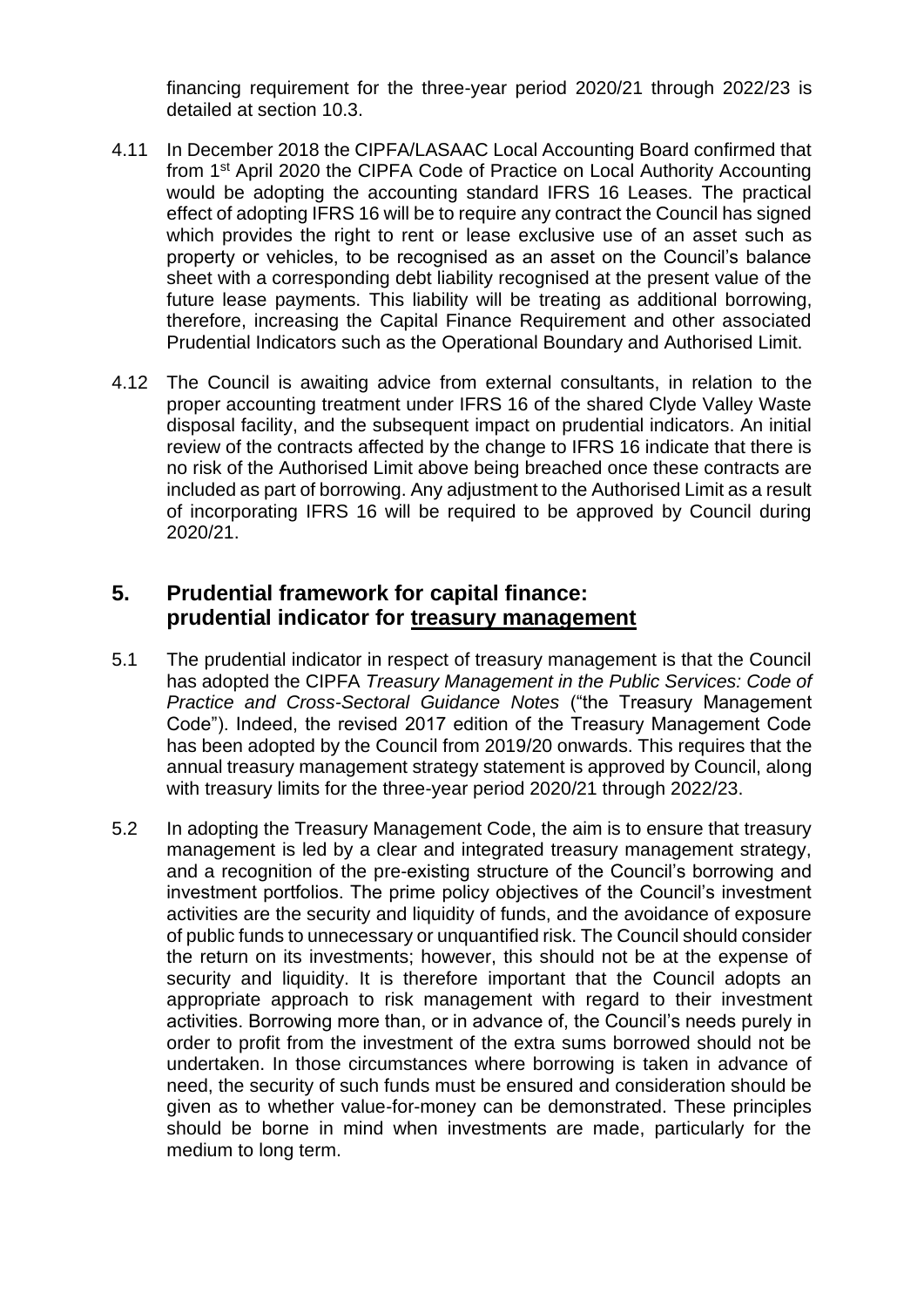5.3 The Treasury Management Code requires, amongst other things, that the Council approves, annually in advance, a strategy for its treasury management activities. The treasury management strategy for 2020/21 is set out at sections 8 to 12 of this report.

## **6. Prudential framework for capital finance: prudential indicators for prudence**

- 6.1 It is possible that, while a council's financial strategy may be affordable in the short term, it is imprudent and unsustainable because in the medium term it would, if pursued, be dependent on the use of borrowing to fund revenue expenditure. For this reason the Prudential Code makes it necessary, if a financial strategy is to be prudent, that it is one in which the medium-term net borrowing is only to be used for capital purposes.
- 6.2 In the Prudential Code, this requirement is to be demonstrated through a comparison of net borrowing with the capital financing requirement. Except in the short term, net external borrowing should not exceed the total capital financing requirement in the previous year, plus the estimates of any additional capital financing requirements for the current and next two financial years.
- 6.3 The projected capital financing requirement at 31 March 2023 is £575 million (section 3.11). Net external borrowing should not exceed this level and, indeed, the projected operational boundary at 31 March 2023 is £575 million (section 4.4). The Council had no difficulty in meeting this requirement at 31 March 2019 and no difficulties are anticipated in meeting this requirement in the future.
- 6.4 In addition, ensuring that treasury management is carried out in accordance with good professional practice is an essential feature of prudence. The treasury management indicators required by the CIPFA *Treasury Management in the Public Services: Code of Practice and Cross-Sectoral Guidance Notes* ("the Treasury Management Code") are designed to help demonstrate prudence. The prudential indicator is that the Council has adopted CIPFA's Treasury Management Code. Indeed, the revised 2017 edition of the Treasury Management Code has been adopted from the 2019/20 financial year onwards.

## **7. Prudential framework for capital finance: prudential indicators for affordability**

7.1 A key measure of affordability is the incremental impact of investment decisions on council tax or housing rents. Estimates of the ratio of financing costs to net revenue stream provide an indication of how much of the Council's revenue is committed to the repayment of debt. The estimated ratios for the next three financial years are:

| <b>Ratio of financing costs</b><br>to net revenue stream | 2020-21<br>estimate | 2021-22<br>estimate | 2022-23<br>estimatel |
|----------------------------------------------------------|---------------------|---------------------|----------------------|
| Non-housing                                              | $3.99\%$            | 4.41%               | 4.81%                |
| Housing                                                  | 39.85%              | 38.17%              | 35.42%               |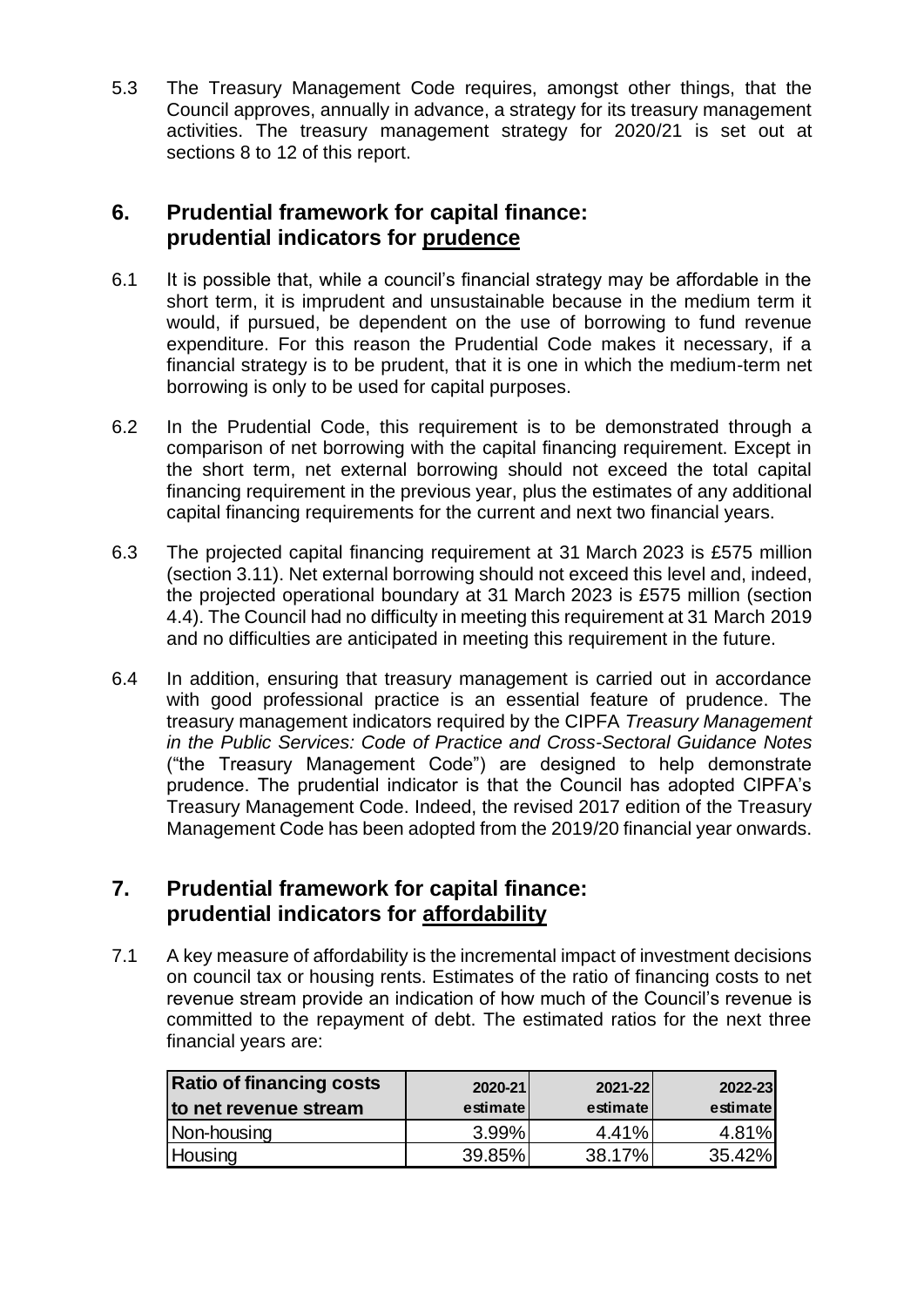† 2021-2023 Non-housing estimates are currently based on the 2020-2021 settlement figures because the current spending review does not extend past 2020-2021.

- 7.2 Financing costs include the interest payable with respect to borrowing, interest payable on finance leases, interest and investment income, loans fund and finance lease principal repayments and gains/losses on the repurchase or early settlement of borrowing.
- 7.3 Revenue streams relate either to the amounts received in terms of government grant and local taxpayers ("non-housing") or to the amounts received from tenants in respect of housing rents ("housing").
- 7.4 The estimate of the incremental impact of the capital investment proposals outlined in this report for non-housing services, and as outlined in the *Housing Capital Investment Plan*, are:

| Impact of capital<br>investment decisions | 2020-21<br>estimate | 2021-22<br>estimate | 2022-23<br>estimatel |
|-------------------------------------------|---------------------|---------------------|----------------------|
| on Band D Council Tax                     | £0.00               | £0.00               | £0.00                |
| on weekly housing rents                   | £0.40               | £1.21               | £2.05                |

7.5 The impact on Band D council tax is nil due to the fact that the financing costs resulting from any additional capital expenditure and related borrowing will be funded from government grant support and savings in other areas of expenditure.

## **8. Treasury management strategy statement: compliance with the Prudential Code**

- 8.1 In order to comply with the treasury management requirements of the Prudential Code, local authorities are required to adopt the CIPFA *Treasury Management in the Public Services: Code of Practice and Cross-Sectoral Guidance Notes* ("the Treasury Management Code").
- 8.2 This report covers the requirements of the CIPFA Treasury Management Code of Practice, including the Treasury Management Indicators, and the Scottish Government's 2010 Consent for the Investment of Money by Scottish Local Authorities.
- 8.3 The Council's **treasury management strategy statement** for 2020/21 is set out here at sections 8 through 12, and constitutes the Council's annual strategy and plan in relation to its treasury management activities as defined by the Treasury Management Code.

### **9. Treasury management strategy statement: objectives and responsibility for decision-making**

9.1 The overall objectives of the Council's treasury management strategy are:

### for **borrowings**:

• to minimise the revenue costs of borrowing,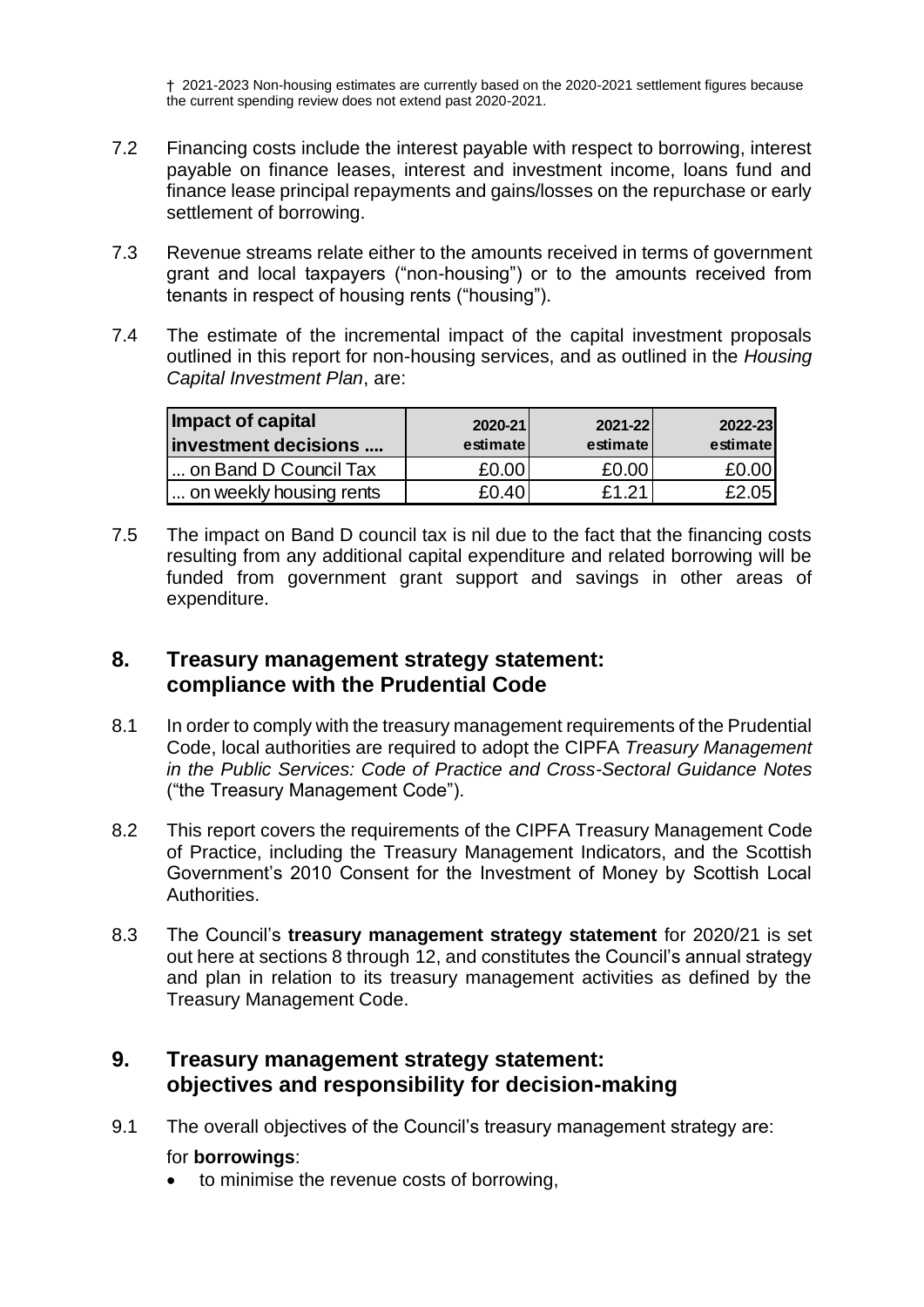- to manage the borrowing repayment profile,
- to assess interest rate movements and borrow accordingly,
- to monitor and review the level of variable rate loans held in order to take advantage of interest rate movements and
- to reschedule borrowing to improve the Council's repayment profile or to reduce the revenue costs of borrowing.

#### for **temporary investments**:

- to protect the capital security and liquidity of the invested funds and
- to obtain an acceptable market rate of return subject to protecting capital security and liquidity of invested funds.

These objectives are set within the context of the Council's over-arching objective in relation to treasury management activities: the effective management and control of risk.

- 9.2 The Council has a contract with Arlingclose Limited for the provision of treasury management consultancy services. It is recognised that there is value in employing such external service providers in order to acquire access to specialist skills and resources, however the responsibility for treasury management decisions remains with Renfrewshire Council at all times and undue reliance is not placed upon our external service providers.
- 9.3 The suggested treasury management strategy for 2020/21 is based upon the views on interest rates, supplemented with market forecasts provided by Arlingclose, and covers the following aspects of the treasury management function:
	- treasury limits in force which will limit the treasury risk and activities of the Council:
		- prudential and treasury management indicators;
	- the current treasury position;
	- the identified borrowing requirement;
	- prospects for interest rates;
	- the borrowing strategy;
	- policy on borrowing in advance of need;
	- debt rescheduling;
	- the investment strategy;
	- creditworthiness policy;
	- policy on use of external service providers.

### **10. Treasury management strategy statement: borrowing strategy**

### 10.1 **Current external borrowing position**

The Council's external borrowing position as at 24 January 2020 was as follows: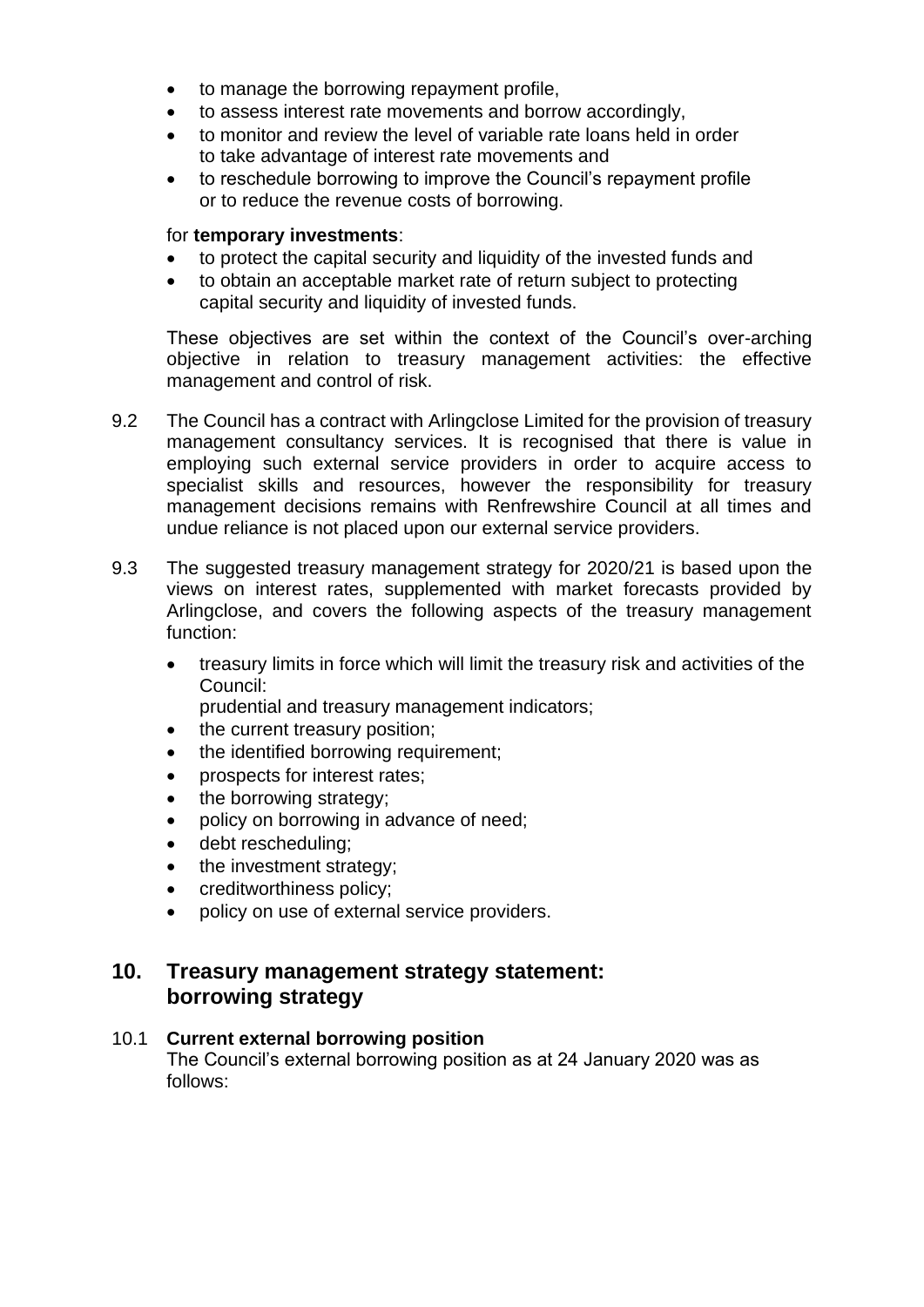| <b>External borrowing</b>                  | 31.03.2019 | borrowing position as at | borrowing position as at<br>24.01.2020 | change in<br>the year    |          |
|--------------------------------------------|------------|--------------------------|----------------------------------------|--------------------------|----------|
| position                                   | £m         | average<br>interest rate | £m                                     | average<br>interest rate | £m       |
| Long-term<br>borrowings:                   |            |                          |                                        |                          |          |
| PWLB: fixed rate                           | 171.674    | 4.70%                    | 168.978                                | 4.59%                    | $-2.696$ |
| PWLB: variable rate                        | 0.000      | $0.00\%$                 | 0.000                                  | $0.00\%$                 | 0.000    |
| Market loans                               | 52.916     | 4.70%                    | 52.916                                 | 4.70%                    | 0.000    |
| <b>Total long-term</b><br>borrowings       | 224.590    | 4.70%                    | 221.894                                | 4.62%                    | $-2.696$ |
| <b>Short-term</b><br>borrowings: nil       |            |                          |                                        |                          |          |
| <b>Total of all external</b><br>borrowings | 224.590    | 4.70%                    | 221.894                                | 4.62%                    | $-2.696$ |

10.2 The decrease in Public Works Loan Board (PWLB) borrowing represents the scheduled repayment of loans that matured during the period 1 April 2019 to 24 January 2020. These repayments were funded from investment balances.

### 10.3 **Projected borrowing position**

The Council's anticipated borrowing position for the forthcoming financial year and the following two financial years is summarised in the following table. This shows the projected external debt compared to the estimated capital financing requirement (the underlying need to borrow for a capital purpose) at the end of each of the next three financial years.

| <b>Borrowing Position</b>     | 31 March<br>2021<br>estimate<br>£m | 31 March<br>2022<br>estimate<br>£m | 31 March<br>2023<br>estimate<br>£m |
|-------------------------------|------------------------------------|------------------------------------|------------------------------------|
| <b>Borrowing</b>              | 280.965                            | 389.240                            | 429.747                            |
| Other long-term liabilities   | 68.896                             | 66.298                             | 63.351                             |
| Total external debt           | 349.861                            | 455.538                            | 493.098                            |
| Capital financing requirement | 431.000                            | 537.000                            | 575.000                            |
| <b>Under-borrowing</b>        | 81.139                             | 81.462                             | 81.902                             |

10.4 A number of the prudential indicators are designed to ensure that the Council carries out its treasury management activities within well-defined limits. One of these indicators is that gross external debt does not, except in the short term, exceed the total of the capital financing requirement in 2019/20 plus the estimates of any additional capital financing requirement for 2020/21 and the following two financial years. This allows some flexibility for limited early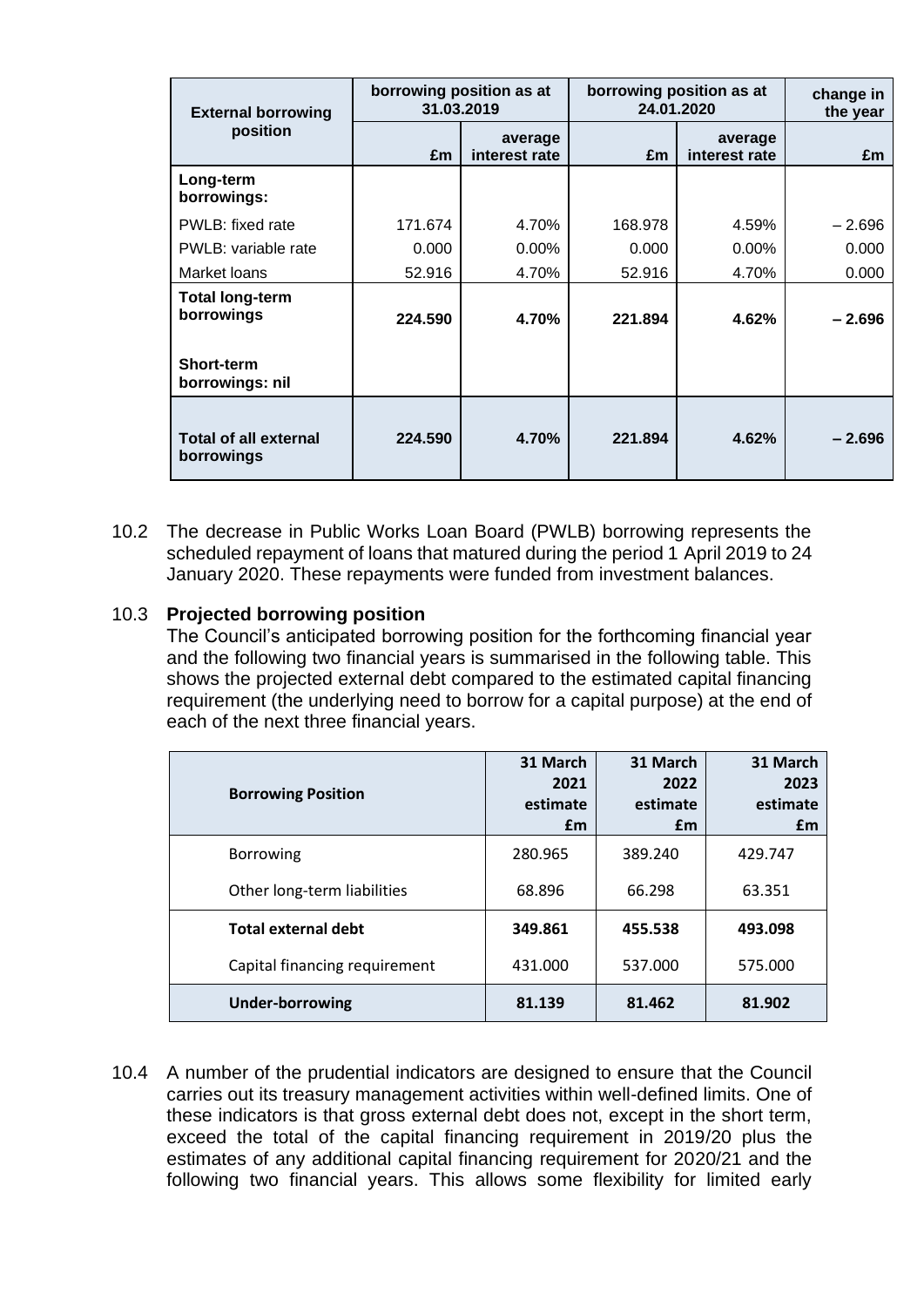borrowing for future years, but ensures that borrowing is not taken in order to fund revenue expenditure.

10.5 The Council has complied with this prudential indicator during 2019/20 and it is envisaged this will remain the position moving forward over the forthcoming three-year period. As detailed in the table above, it is anticipated that the borrowing strategy will continue to progress on the basis of utilising internal borrowing where possible over the medium term to mitigate both interest rate risk exposure for the Council, and also risks associated with maintaining adequate capacity with appropriate investment counterparties. However, significant shorter term borrowing will be required to fund the City Deal projects. This borrowing is required as the grant income for City Deal is phased over a 20-year period from 2015/16, while the project expenditure is incurred from 2015/16 to 2026/27. The requirement for borrowing to cover this period in advance of grant receipt is continually monitored and refined as project designs develop and this requirement is incorporated into the overall Council borrowing forecast.

### 10.6 **Interest rate forecast**

As part of Arlingclose's treasury management consultancy service to the Council, assistance is provided in preparing a forecast of short-term and longerterm fixed interest rates. Current interest rate forecasts for the official bank rate paid on commercial bank reserves (the "Bank Rate") and for PWLB borrowings are: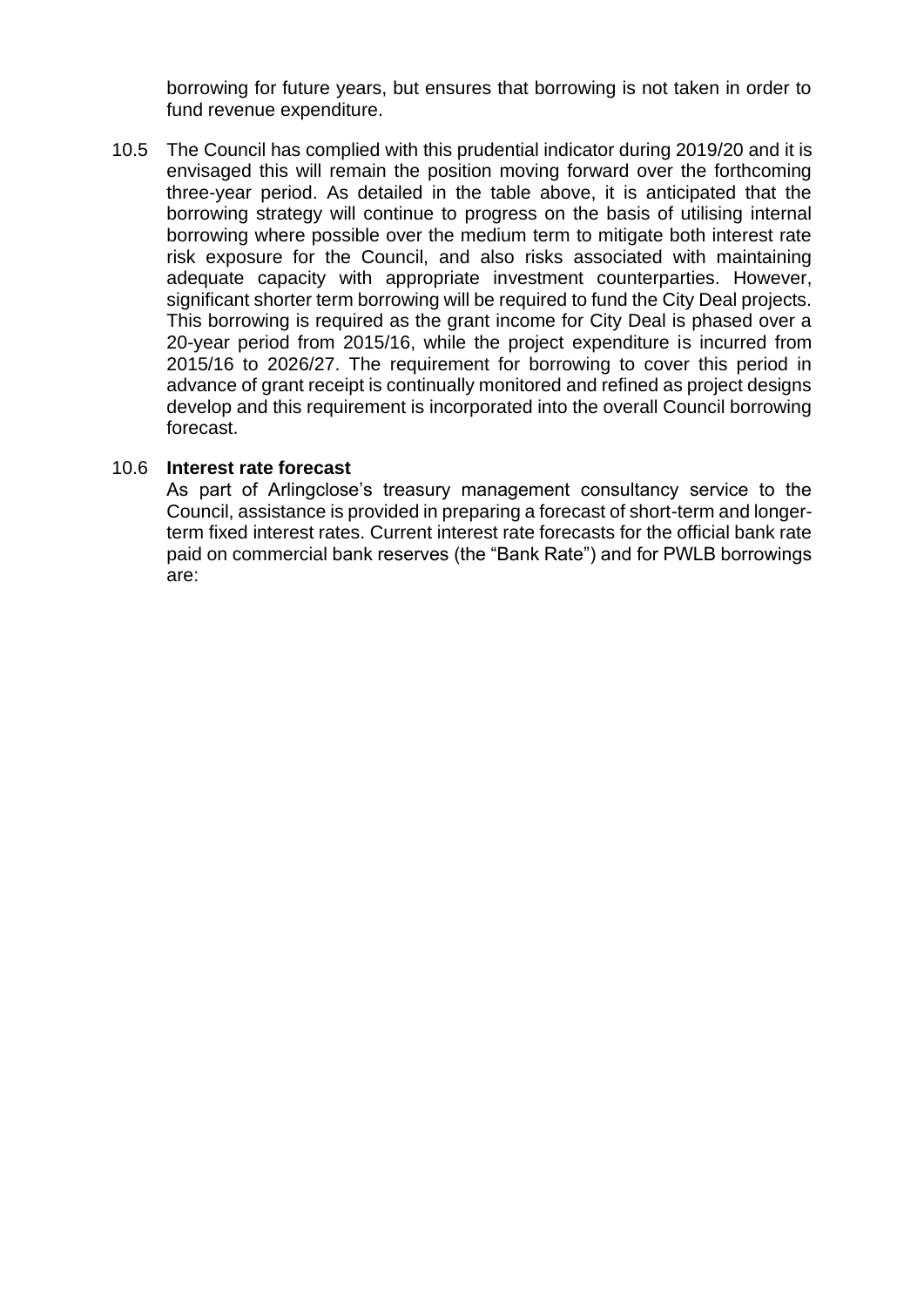| Interest rate<br>forecast:<br><b>Bank Rate</b> | <b>March</b><br>2020 | June<br>2020 | <b>Sept</b><br>2020 | <b>Dec</b><br>2020 | <b>March</b><br>2021 | <b>March</b><br>2022 | <b>March</b><br>2023 |
|------------------------------------------------|----------------------|--------------|---------------------|--------------------|----------------------|----------------------|----------------------|
| <b>Bank Rate</b>                               | 0.75%                | 0.75%        | 0.75%               | 0.75%              | 0.75%                | 0.75%                | 0.75%                |

| Interest rate<br>forecast: PWLB<br>borrowings | <b>March</b><br>2020 | June<br>2020 | <b>Sept</b><br>2020 | <b>Dec</b><br>2020 | <b>March</b><br>2021 | <b>March</b><br>2022 | <b>March</b><br>2023 |
|-----------------------------------------------|----------------------|--------------|---------------------|--------------------|----------------------|----------------------|----------------------|
| 5-year loans                                  | 2.30%                | 2.30%        | 2.35%               | 2.35%              | 2.35%                | 2.45%                | 2.55%                |
| 10-year loans                                 | 2.55%                | 2.60%        | 2.60%               | 2.65%              | 2.65%                | 2.75%                | 2.90%                |
| 20-year loans                                 | 3.00%                | 3.05%        | 3.05%               | 3.05%              | 3.10%                | 3.15%                | 3.20%                |
| 50-year loans                                 | 3.00%                | 3.05%        | 3.05%               | 3.05%              | 3.10%                | 3.15%                | 3.20%                |

### 10.7 **Borrowing decisions**

The main borrowing decisions to be made for 2020/21 are:

- when to borrow.
- for how long to borrow and
- whether to borrow externally or to use cash balances.
- 10.8 Based on the capital investment programme, it is anticipated that the Council may need to borrow up to £59.692 million to fund new capital expenditure during 2020/21 and to replace loans due to mature that year.
- 10.9 The Council's borrowing strategy will give consideration to new borrowing in the following order of priority:
	- (i) The cheapest borrowing will be internal borrowing by running down cash balances and foregoing interest earned at historically low rates. However, in view of the overall forecast for long-term borrowing rates to increase gradually over the coming years, consideration will also be given to weighing the short-term advantage of internal borrowing against potential long-term costs if the opportunity is missed for taking loans at long-term rates which will be higher in future years.
	- (ii) PWLB borrowing for periods under 10 years where interest rates are expected to be significantly lower than interest rates for longer periods. This offers a range of options for new borrowing which will spread debt maturities away from a concentration at longer-dated time periods.
	- (iii) Short-dated borrowing from non-PWLB sources.
	- (iv) Long-term borrowing arranged in advance, in order to achieve certainty on future borrowing costs and reduce exposure to interest rate risk.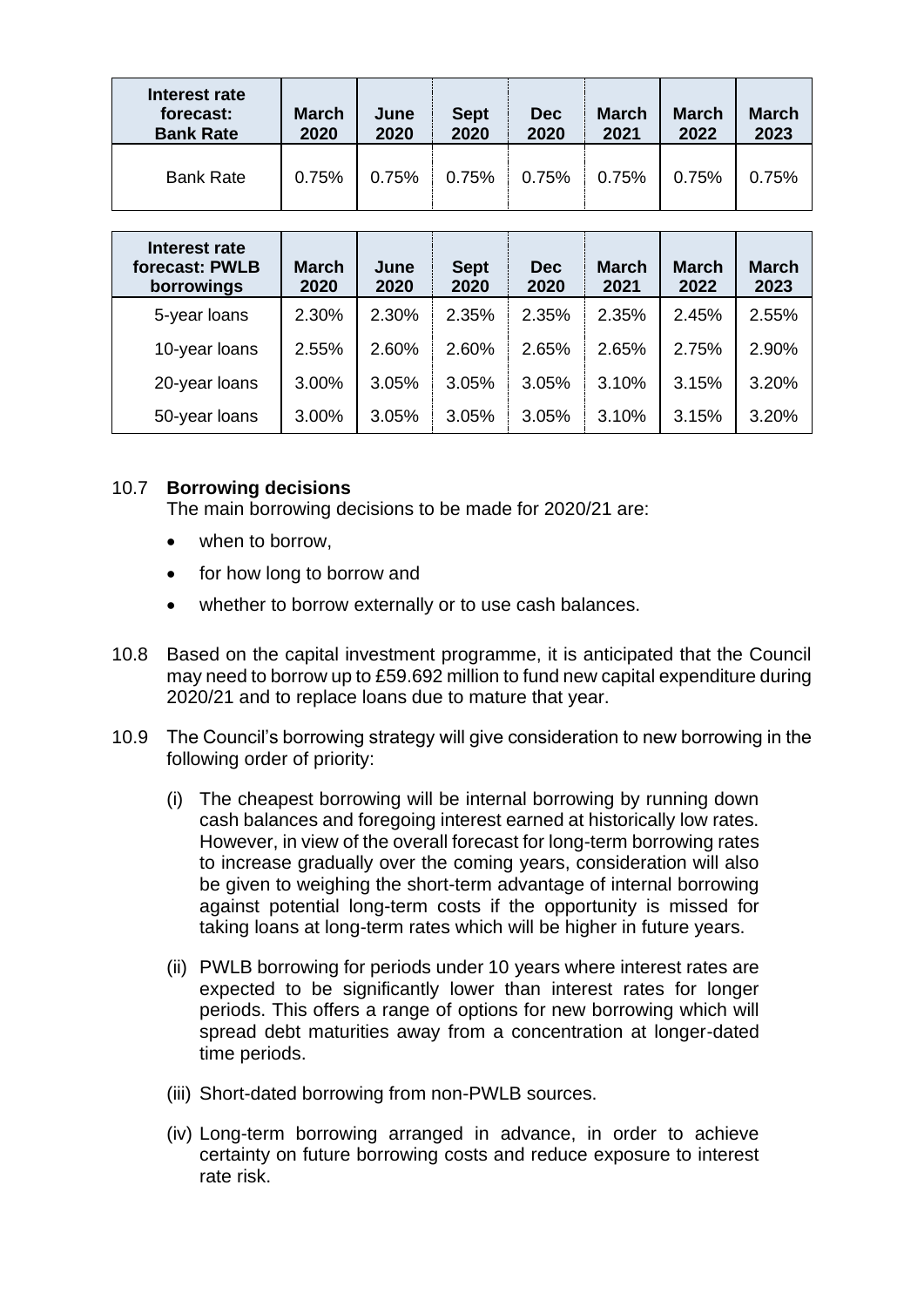(v) Long-term fixed rate market loans at rates significantly below PWLB rates for the equivalent maturity period (where available), with due regard to maintaining an appropriate balance between PWLB and market debt in the debt portfolio.

### 10.10 **Sensitivity of the interest rate forecast**

The Council officers, in conjunction with the Council's treasury advisers, will continually monitor both the prevailing interest rates and the market forecasts, and will respond appropriately to material changes in interest rate forecasts, for example:

- If it were felt that there was a significant risk of a sharp fall in longand short-term interest rates than that currently forecast, then longterm borrowings will be postponed, with focus shifting to consideration of short-term borrowing to meet the Council's borrowing need along with any opportunities for rescheduling.
- If it were felt that there was a significant risk of a much sharper rise in long- and short-term interest rates than that currently forecast, then the portfolio position will be reappraised with potentially a move to take on required borrowing whilst interest rates were still relatively low.
- 10.11 The forecast debt maturity profile at 31 March 2020 per the graph below shows the amount of debt maturing in future years. The Council has less than 15% of its total borrowings redeeming in any one of the next 25 years, with one year beyond this period having a repayment in excess of 15%. It is expected this repayment will be rescheduled well in advance of this date. This is well within the Council's treasury indicators for debt maturity, and therefore provides the Council with the flexibility needed to structure new borrowing over this period in a manner that minimises debt interest costs.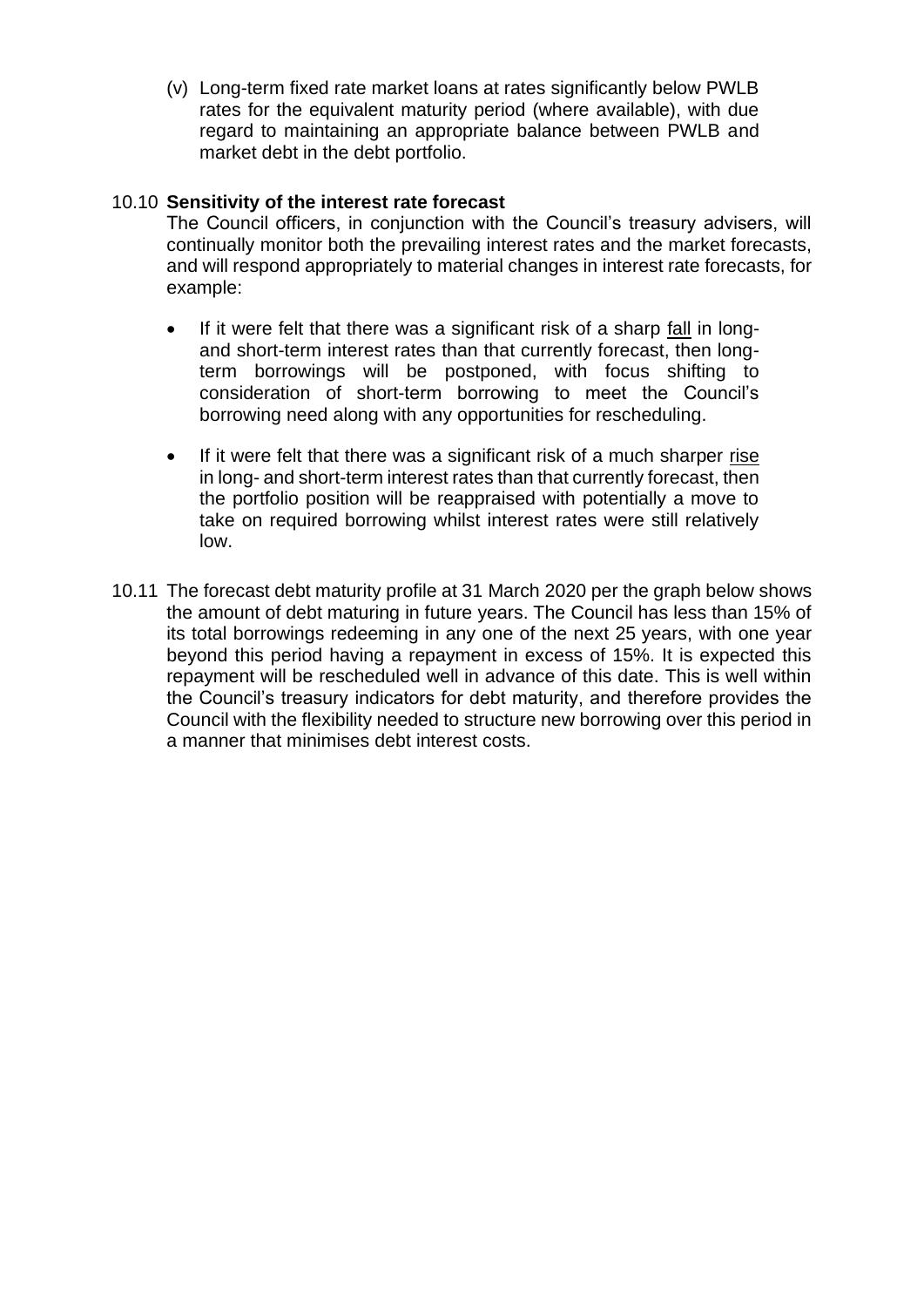

- 10.12 Since the Council has a capital investment plan covering the period to 2024/25 and detailed investment/borrowing analyses, advantage can be taken of opportunities that may arise to achieve beneficial borrowing rates over the same period, minimising interest rate risk. The Council will not borrow more than, or earlier than, required with the primary intention to profit from the investment return of the extra sums borrowed. Pre-borrowing of this nature will only be taken for risk management reasons and subject to sound justification. The timing of any new borrowing of this nature will take into account the management of liquidity and counterparty risk, and also the projected movement in interest rates
- 10.13 Caution will continue to be adopted and the Director of Finance and Resources will monitor the interest rate market. Should long-term rates start to rise or fall sharply, the debt portfolio position will be reappraised and appropriate action taken.

#### 10.14 **Debt rescheduling opportunities**

The purpose of debt rescheduling is to reorganise existing borrowings in such a way as to amend the repayment profile of the borrowing portfolio, or to secure interest rate savings.

10.15 As short-term borrowing rates will be considerably cheaper than longer-term rates, there may be potential opportunities to generate savings by switching from long-term debt to short-term debt. However, such potential savings will be considered in the light of their short-term nature and risks associated with potential longer-term costs of refinancing those short-term loans, once they mature.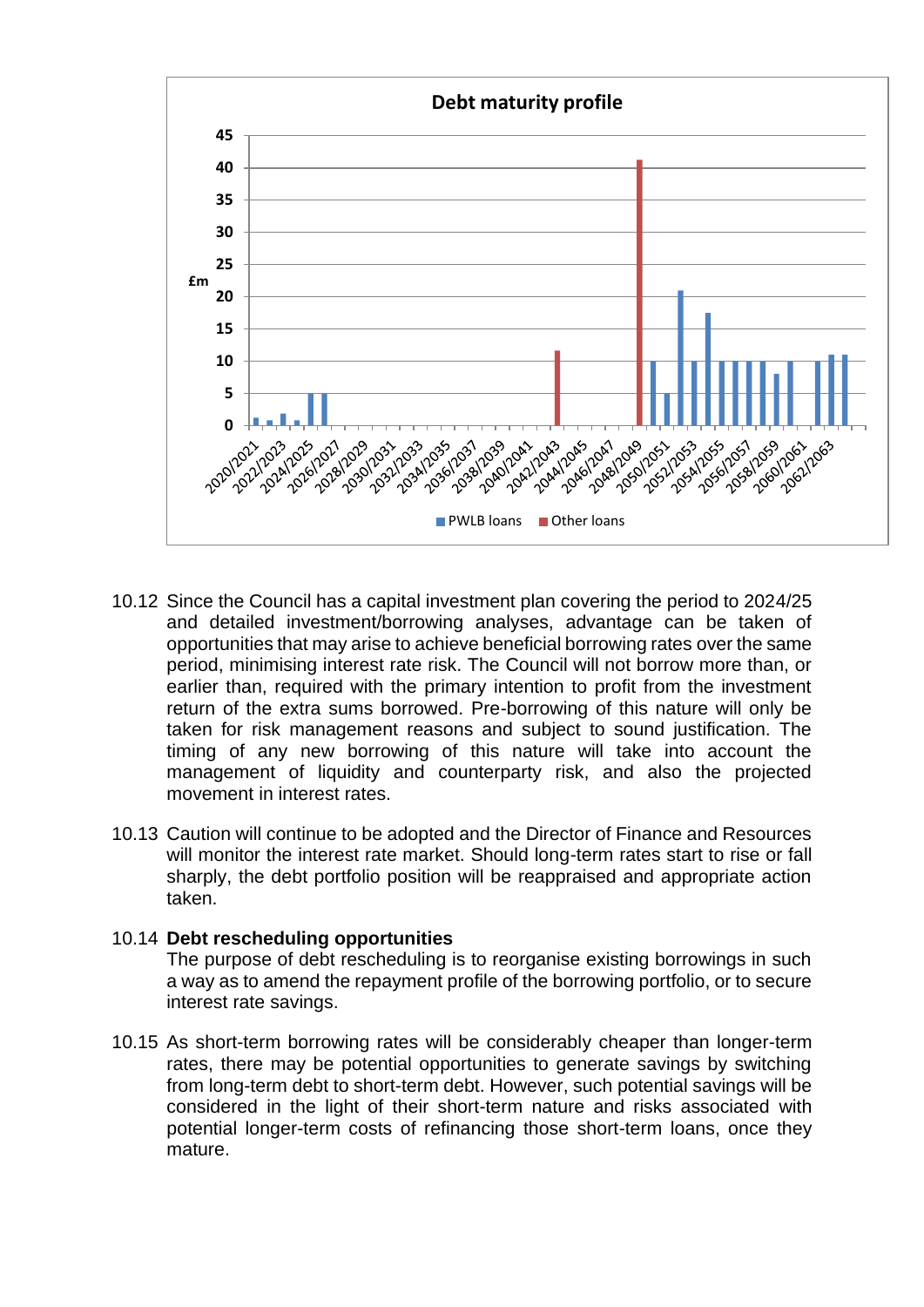10.16 Consideration will also be given to the potential for making savings by running down investment balances to repay debt prematurely, as short-term rates on investments are likely to be lower than rates paid on current debt.

### **11. Treasury management strategy statement: annual investment strategy**

### 11.1 **Investment policy**

In carrying out investment activities, the Council will have regard to The Local Government Investment (Scotland) Regulations 2010, the accompanying Scottish Government Finance Circular 5/2010 and the 2011 CIPFA *Treasury Management in the Public Services: Code of Practice and Cross-Sectoral Guidance Notes* ("the Treasury Management Code"). The Council's investment priorities are:

- the security of capital and
- the liquidity of its investments.
- 11.2 The Council will also aim to achieve the optimum return on its investments commensurate with proper levels of security and liquidity. The risk appetite of the Council is low-to-medium, with absolute priority given to the security of its investments.
- 11.3 The borrowing of monies purely to invest or on-lend and make a return is unlawful and the Council will not engage in such activity.
- 11.4 Investment instruments identified for use in the financial year are listed in Annex A, and counterparty limits will be set as defined within the Council's treasury management practices (TMPs) documentation.

### 11.5 **External investment position**

The Council's external investment position as at 24 January 2020 was as follows:

| <b>External</b><br>investment    |         | investment position as at<br>31.03.2019 | investment position as at<br>24.01.2020 |                          | change in<br>the year |
|----------------------------------|---------|-----------------------------------------|-----------------------------------------|--------------------------|-----------------------|
| position                         | £m      | average<br>interest rate                | £m                                      | average<br>interest rate | £m                    |
| <b>Temporary</b><br>investments: | 153.685 | 0.88%                                   | 147.885                                 | 0.85%                    | $-5.800$              |

- 11.6 The decrease in the Council's short-term investments ("temporary deposits") during the period reflects:
	- the short-term cash flow position of the Council over the Christmas holiday period;
	- the re-profiling of elements of the current capital programme.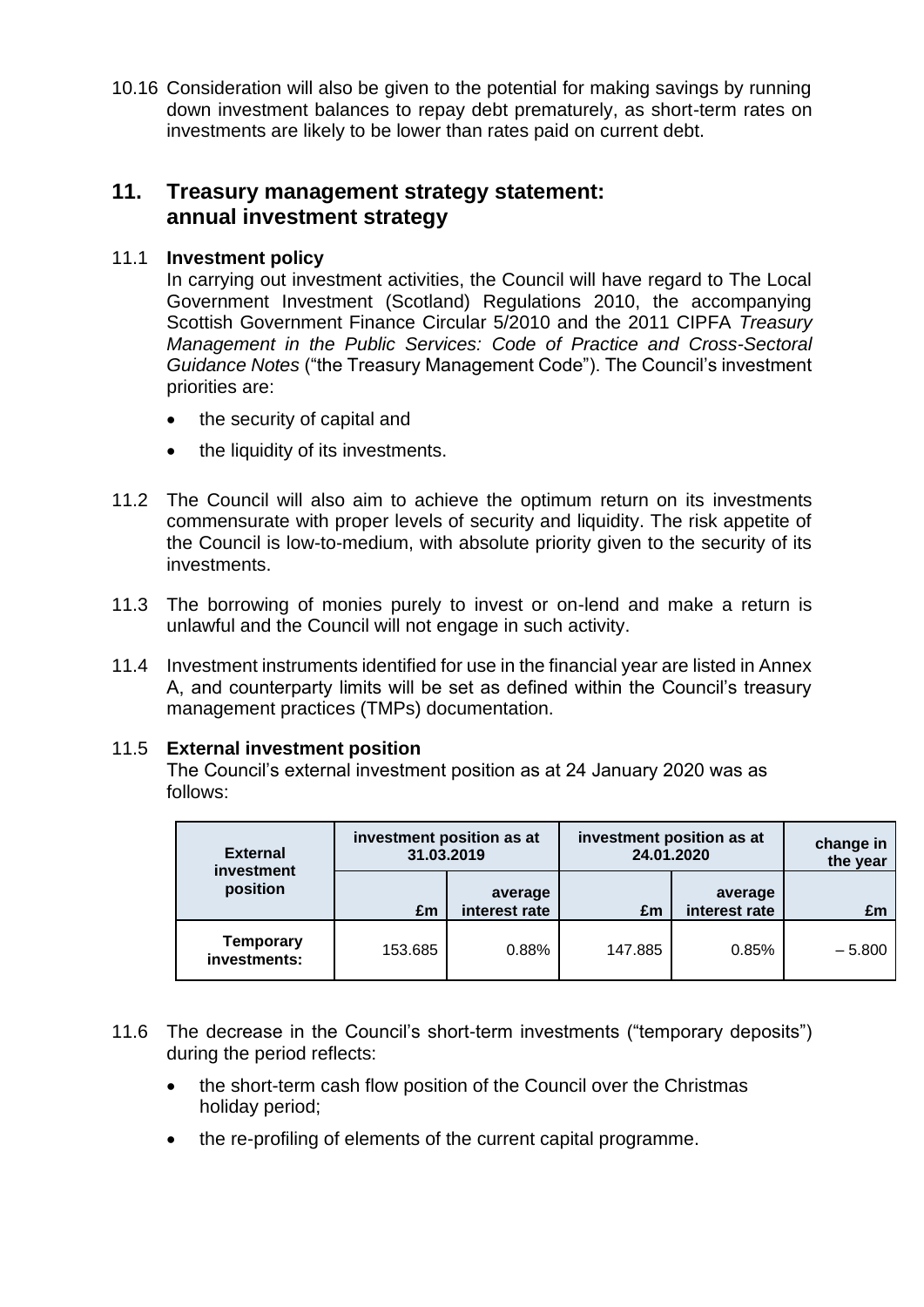11.7 The average rate of interest received on the Council's temporary deposits has reduced slightly over the period, although it continues to out-perform the Bank Rate. The reduction reflects the fact that some of the longer-term temporary deposits which the Council had secured at relatively high rates have now matured, with the longer-term rates for new deposits not being as high in relative terms as they had been. The Council has continued to lock into longerterm temporary deposit deals with counterparties of high creditworthiness, securing a higher overall rate of return across the portfolio without compromising the security of investments; and will seek to explore longer term investments with high quality counterparties.

### 11.8 **Creditworthiness policy**

In order to maintain an approved list of counterparties (institutions with which the Council will invest funds), the Council refers to the institutions listed on the Counterparty Lists provided by Arlingclose. These lists show all the institutions that Arlingclose are comfortable with the Council lending to and are based on the credit ratings from the three major credit rating agencies: Fitch, Moody's and Standard & Poor's. The Council understands that credit ratings are a good, but not perfect, predictor of investment default. Full regard will therefore be given to other available information on the credit quality of the organisations in which it invests including:

- credit default swap (CDS) spreads, to give early warning of likely changes in credit ratings;
- financial statements:
- sovereign ratings, to select counterparties from only the most creditworthy countries;
- credit ratings relevant to the specific investment or class of investment are used where available;
- financial press.
- 11.9 The list of counterparties which treasury officers operate defines a maximum limit on the aggregate value of deposits placed with each counterparty. The purpose of this is to ensure that the Council does not deposit an excessive proportion of its funds with any single institution. Currently the counterparty limit for each bank has been set at 5% (with the exception of the Royal Bank of Scotland, for which the counterparty limit has been set at 2.5%). The limits for building societies, money market funds and enhanced cash funds has also been set at 5% of the total cash balances held by the Council at the time the investment is made, and taking into account the relevant investment period. This approach allows the Council to meet its cash flow management objectives whilst appropriately spreading investments over a range of counterparties.
- 11.10 Arlingclose also recommend the maximum deposit period for each counterparty and this is used as a guide when setting the investment period for each institution shown on the Council's approved list of counterparties.
- 11.12 All credit ratings are monitored daily. Arlingclose alert the Council to rating changes made by any of the three rating agencies and if a downgrade results in the counterparty/ investment scheme no longer meeting the Council's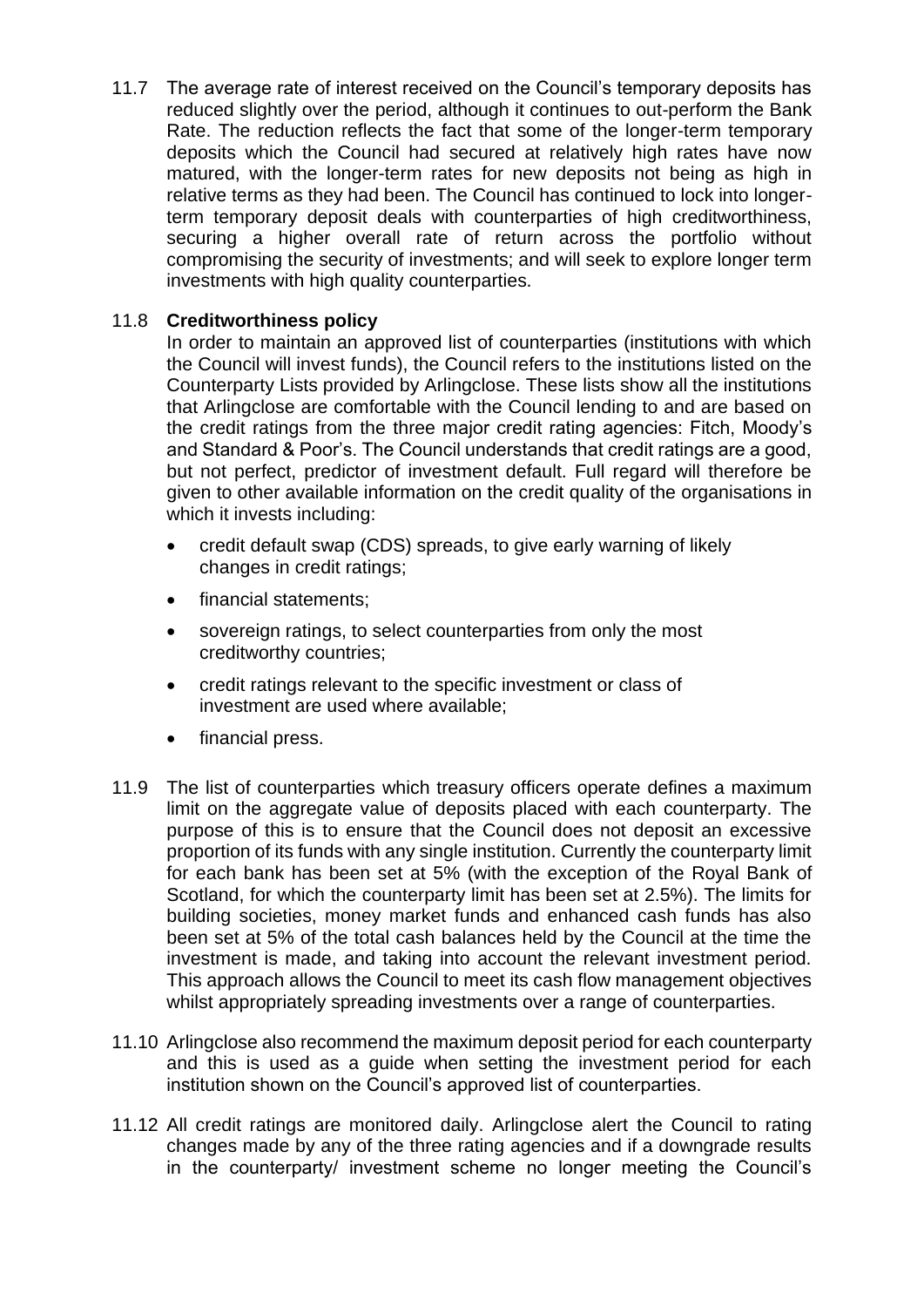minimum criteria, its further use as a new investment will be withdrawn immediately.

11.13 Sole reliance is not placed on the use of this external service: in addition the Council will make its own judgement based on the Adviser's suggestions but will also use market data and market information, the quality financial press, information on government support for banks and the credit ratings of that government support.

### 11.14 **Investment decisions**

The Bank Rate was last changed by the Bank of England in August 2018, from 0.50% to 0.75%. The current forecasts from Arlingclose indicate that no further change to the Bank Rate is expected in the period to March 2023. However, there is a downside risk to this forecast due to the economic uncertainties associated with the limited Brexit transitionary period.

11.15 The majority of the Council's surplus cash is currently invested in short-term deposits with other local authorities, as well as investments in money market funds and short-term deposits with banks. Given the increasing risk and very low returns from short-term unsecured bank investments, the Council will continue to invest with other local authorities and in money market funds. However, if attractive rates become available with counterparties of particularly high creditworthiness, thus making longer-term deals worthwhile and within the risk parameters set by the Council, then longer-term investments will be considered.

### **12. Treasury management strategy statement: treasury management indicators**

- 12.1 The *Guidance Notes for Local Authorities* which accompany the CIPFA *Treasury Management in the Public Services: Code of Practice and Cross-Sectoral Guidance Notes* ("the Treasury Management Code") specify four treasury management indicators covered by the Prudential Code: (i) acceptance of the Treasury Management Code, (ii) authorised limit, (iii) operational boundary and (iv) actual external debt. These indicators are dealt with in detail at sections 4, 5 and 6 of this Appendix.
- 12.2 The *Guidance Notes for Local Authorities* which accompany the Treasury Management Code specify an additional treasury management indicator – the maturity structure of borrowing.

### 12.4 **Maturity structure of borrowing**

The Council is required to set for the forthcoming financial year both upper and lower limits with respect to the maturity structure of its borrowing. This is to ensure that the Council is not exposed to large concentrations of debt maturing in a single year and requiring to be replaced when interest rates are unfavourable. It is recommended that the Council approves the following as the indicator for the maturity structure of borrowing for the forthcoming financial year: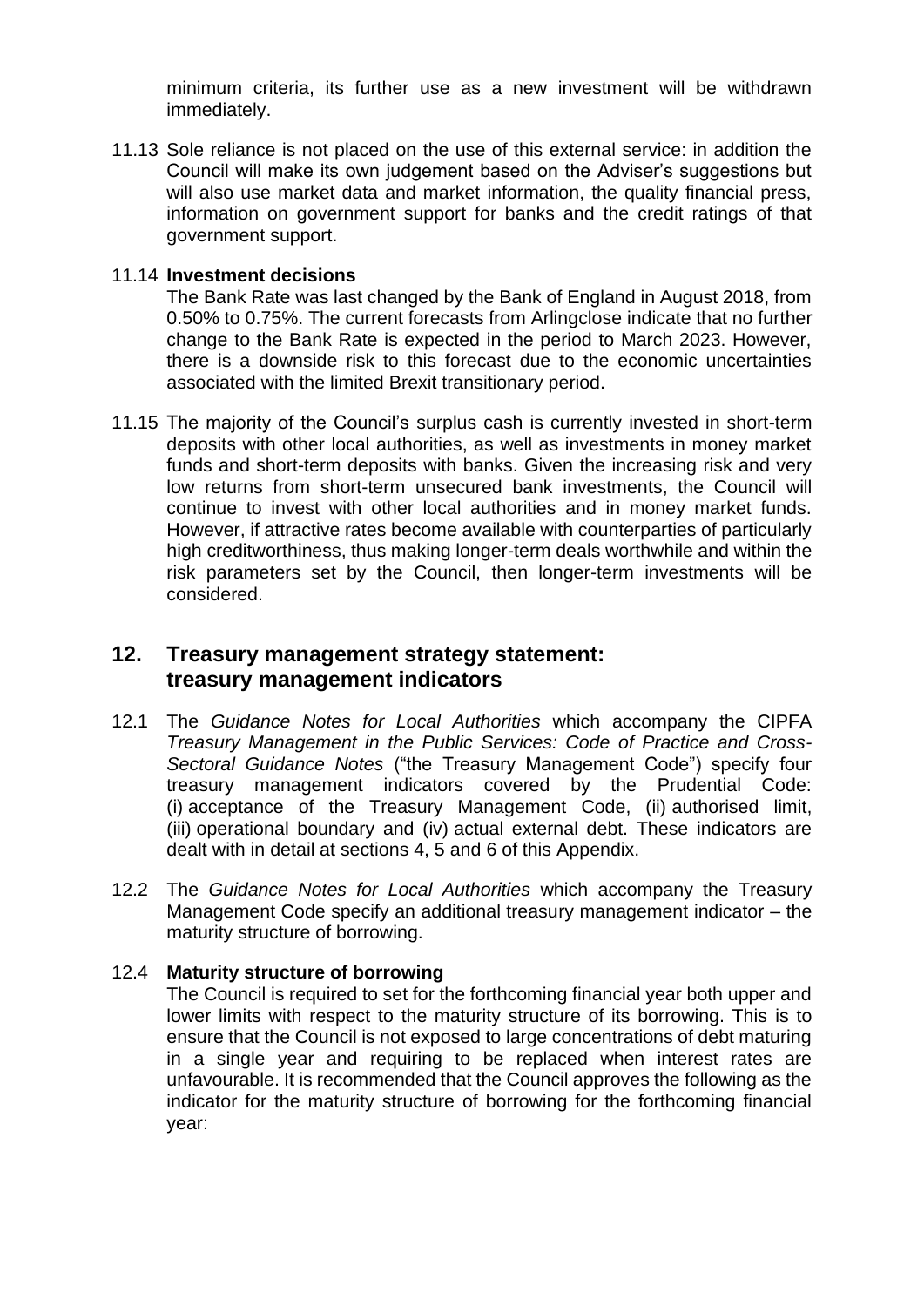|                                        | 2020-21     |             |  |
|----------------------------------------|-------------|-------------|--|
| <b>Maturity structure of borrowing</b> | lower limit | upper limit |  |
| under 12 months                        | 0%          | 15%         |  |
| 12 months and within 24 months         | 0%          | 15%         |  |
| 24 months and within 5 years           | 0%          | 45%         |  |
| 5 years and within 10 years            | 0%          | 50%         |  |
| 10 years and above                     | 0%          | 100%        |  |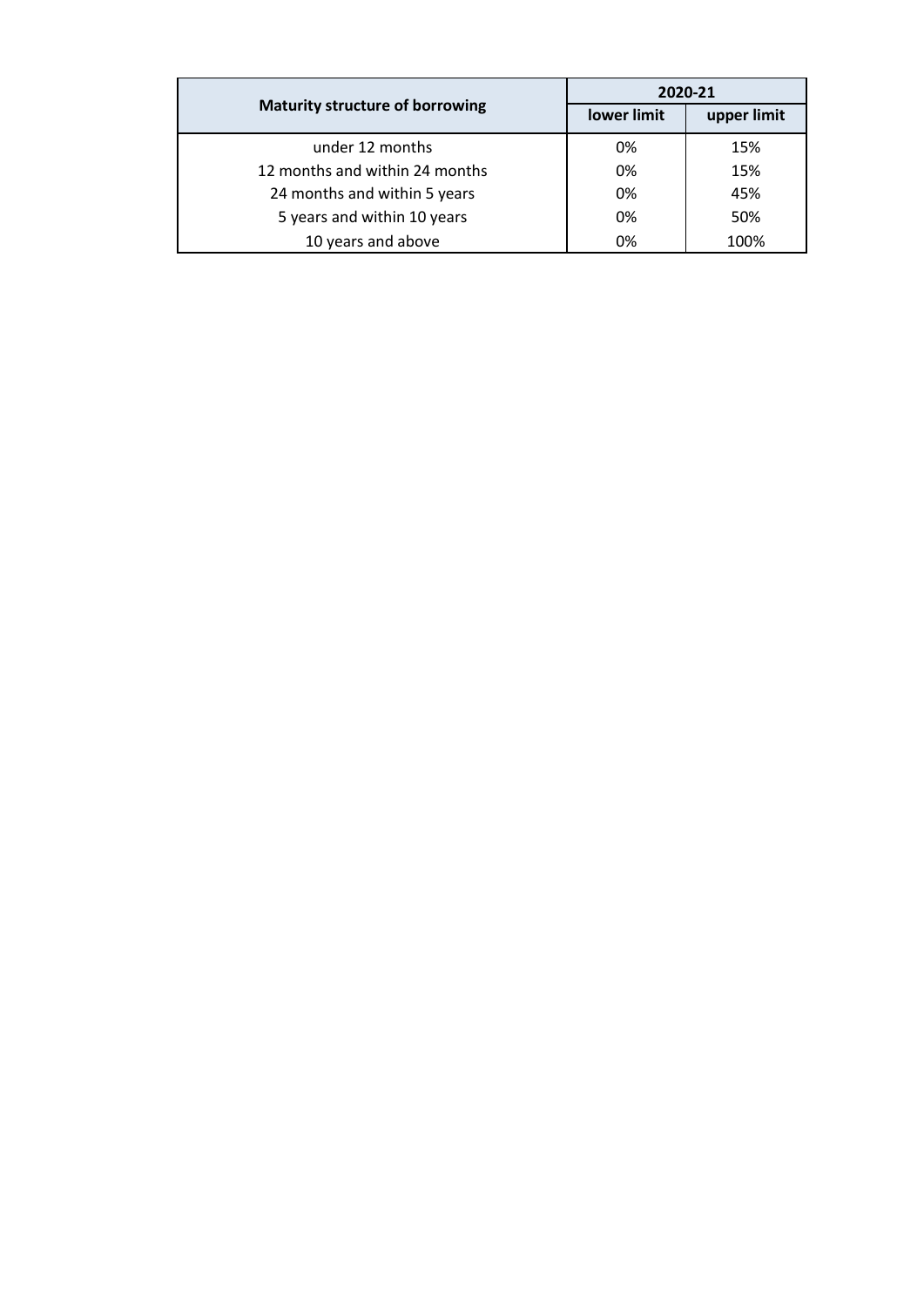# **Annex A: Permitted investments**

The Council approves the forms of investment instrument for use as **permitted investments** as set out in tables 1, 2 and 3. Please also refer to section 11 in the body of Appendix 6.

A.1 Table 1 lists the permitted investments of a cash-type nature available for use by the Council's in-house treasury management team:

| <b>Permitted investments</b><br>table 1:<br>cash-type instruments<br>arranged in-house | minimum<br>credit<br>criteria              | liquidity<br>risk             | market<br>risk | maximum<br>share of<br>total<br>invest-<br>ments | maximum<br>maturity<br>period             |
|----------------------------------------------------------------------------------------|--------------------------------------------|-------------------------------|----------------|--------------------------------------------------|-------------------------------------------|
| Debt Management Account<br>Deposit Facility (DMADF)                                    | not<br>applicable                          | term                          | no             | 100%                                             | 2 years                                   |
| Term deposits<br>with local authorities                                                | not<br>applicable                          | term                          | no             | 100%                                             | 2 years                                   |
| Longer-term deposits<br>with local authorities                                         | per<br>approved<br>counter-<br>party list  | term                          | no             | 20%                                              | 10 years                                  |
| Call accounts and<br>notice accounts with banks and<br>building societies              | per<br>approved<br>counter-<br>party list  | instant /<br>notice<br>period | no             | 100%                                             | up to<br>100<br>days                      |
| Term deposits<br>with banks and<br>building societies                                  | per<br>approved<br>counter-<br>party list  | term                          | no             | 100%                                             | per<br>approved<br>counter-<br>party list |
| Certificates of deposit issued by<br>banks and building societies                      | per<br>approved<br>counterpar<br>ty list   | $T+1$                         | yes            | 10%                                              | per<br>approved<br>counter-<br>party list |
| <b>Treasury bills</b>                                                                  | UK<br>sovereign<br>rating                  | $T+1$                         | yes            | 75%                                              | 1 year                                    |
| <b>UK Government gilts</b>                                                             | UK<br>sovereign<br>rating                  | $T+1$                         | yes            | 75%                                              | 2 year                                    |
| Money market funds                                                                     | long-term<br>AAA vol-<br>atility<br>rating | instant                       | no             | 75%                                              | not<br>applicable                         |
| Enhanced cash funds                                                                    | long-term<br>AAA vol-<br>atility<br>rating | $T+1$ to<br>$T+5$             | yes            | 75%                                              | not<br>applicable                         |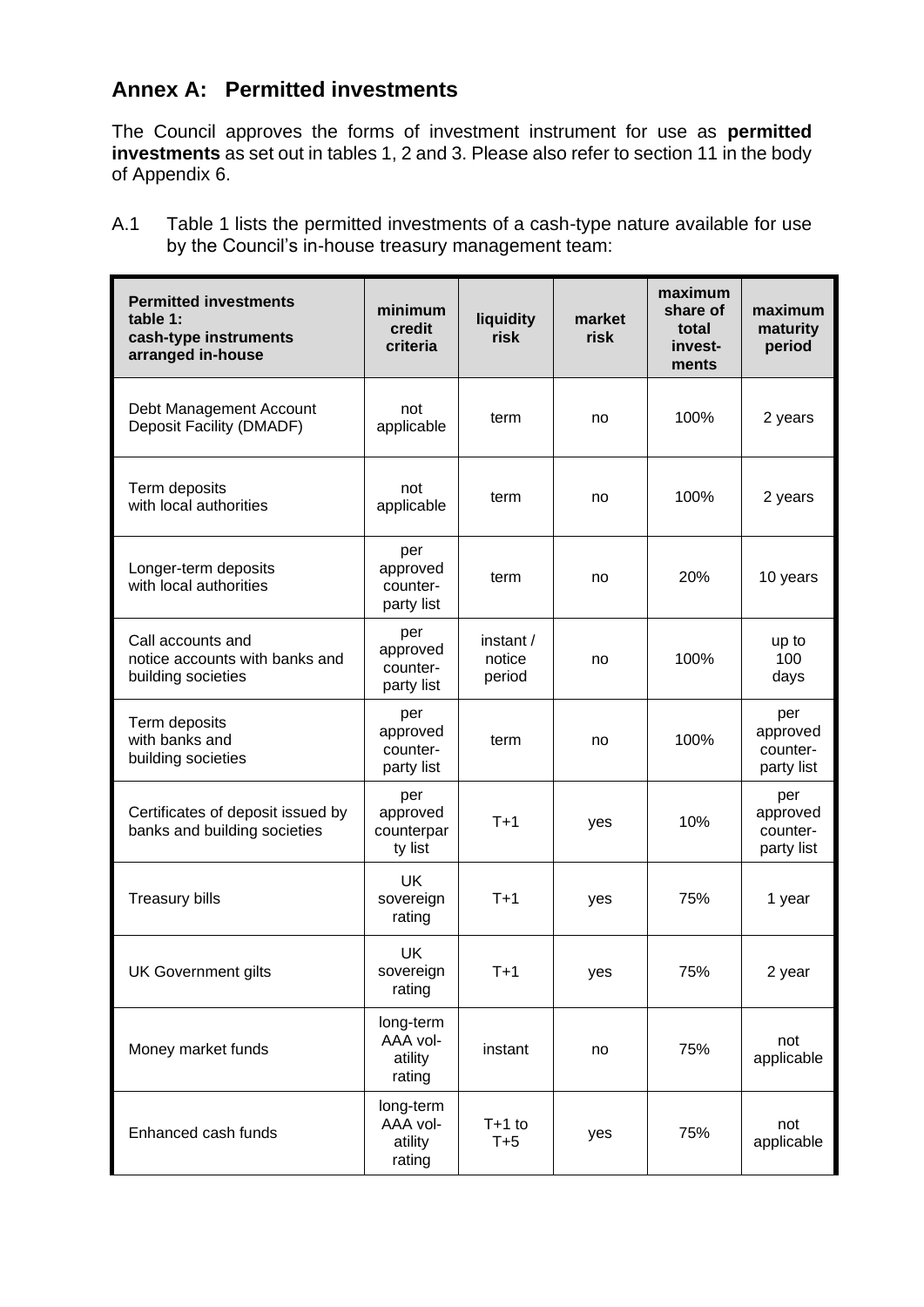| Pooled funds other than<br>money market / enhanced cash<br>funds | not<br>applicable | various | ves | 20% | not<br>applicable |
|------------------------------------------------------------------|-------------------|---------|-----|-----|-------------------|
|------------------------------------------------------------------|-------------------|---------|-----|-----|-------------------|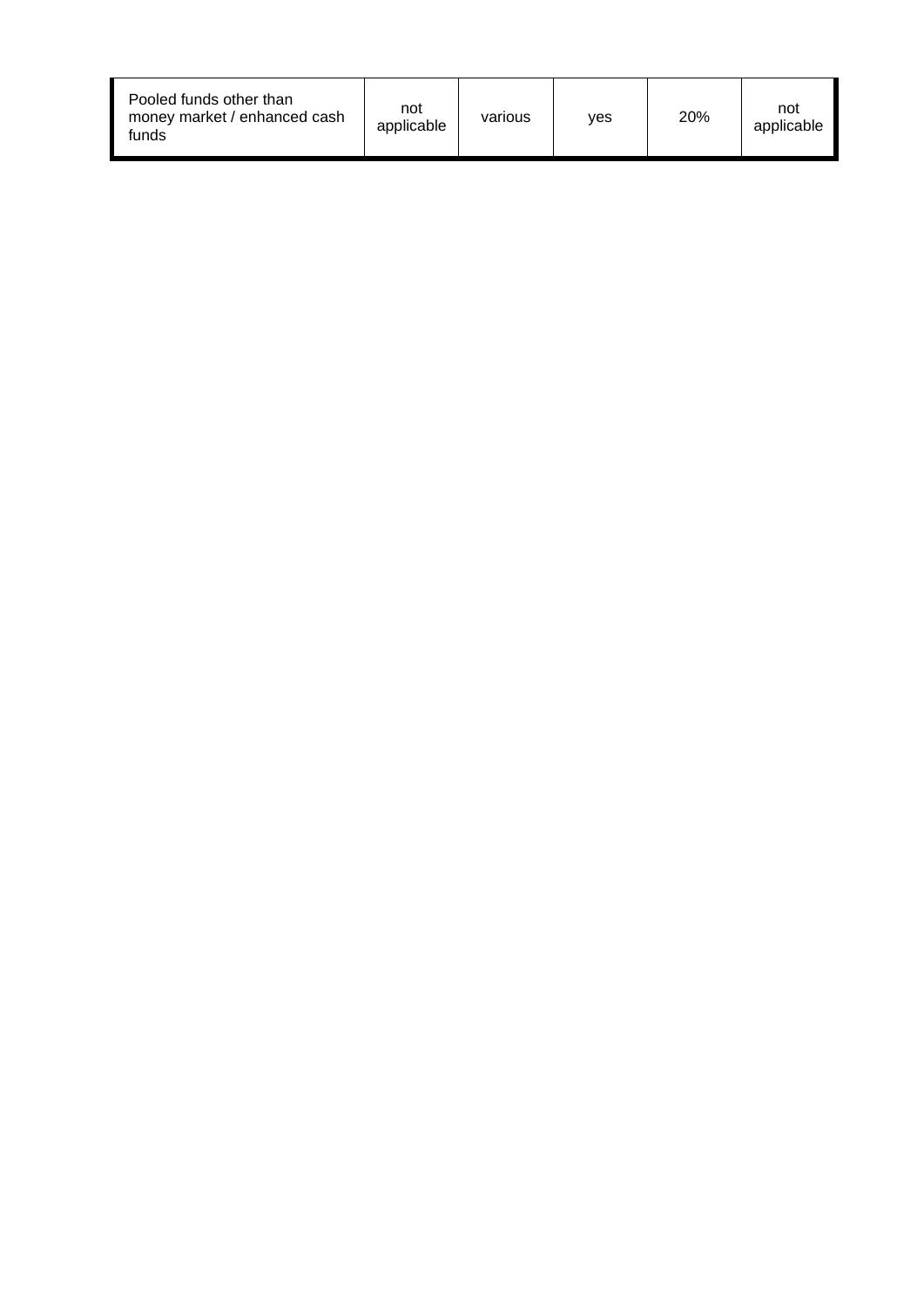A.2 Table 2 lists the permitted investments of a cash-type nature available for use by the investment managers of the Council's Insurance Fund:

| <b>Permitted investments</b><br>table 2:<br>cash-type instruments<br>used by Insurance Fund<br>investment managers | minimum<br>credit<br>criteria             | liquidity<br>risk | market<br>risk   | maximum<br>share of<br>total<br>invest-<br>ments | maximum<br>maturity<br>period |
|--------------------------------------------------------------------------------------------------------------------|-------------------------------------------|-------------------|------------------|--------------------------------------------------|-------------------------------|
| Equities                                                                                                           | delegated<br>tο<br>investment<br>managers | term              | yes <sup>‡</sup> | $33\% + 10\%$                                    | not<br>applicable             |
| <b>Fixed-interest securities</b>                                                                                   | delegated<br>tο<br>investment<br>managers | term              | yes <sup>‡</sup> | $33\% + 10\%$                                    | not<br>applicable             |
| Other assets                                                                                                       | delegated<br>to<br>investment<br>managers | term              | yes <sup>‡</sup> | $33\% + 10\%$                                    | not<br>applicable             |

‡ Market risk is mitigated since investment managers have been instructed to maintain low volatility by investing in a diversified portfolio which incorporates (i) a broad spread of equities, both directly and indirectly (through pooled funds), and (ii) a proportion of fixed-interest securities and cash.

### A.3 **Treasury risks**

All the investment instruments listed in tables 1 and 2 above are subject to the following risks:

- (i) *Credit and counterparty risk:* This is the risk of failure by a counterparty (bank or building society) to meet its contractual obligations to the organisation particularly as a result of the counterparty's diminished creditworthiness, and the resulting detrimental effect on the organisation's capital or current (revenue) resources. There are no counterparties where this risk is zero although AAA-rated organisations have a very high level of creditworthiness.
- (ii) *Liquidity risk:* This is the risk that cash will not be available when it is needed. While it could be said that all counterparties are subject to at least a very small level of liquidity risk as credit risk can never be zero, in this document, liquidity risk has been treated as whether or not instant access to cash can be obtained from each form of investment instrument.
- (iii) *Interest rate risk:* This is the risk that fluctuations in the levels of interest rates create an unexpected or unbudgeted burden on the organisation's finances, against which the organisation has failed to protect itself adequately. The Council has set limits for its fixed and variable rate exposure in its treasury indicators as detailed in this report.
- (iv) *Legal and regulatory risk:* This is the risk that the organisation itself, or an organisation with which it is dealing in its treasury management activities, fails to act in accordance with its legal powers or regulatory requirements, and that the organisation suffers losses accordingly.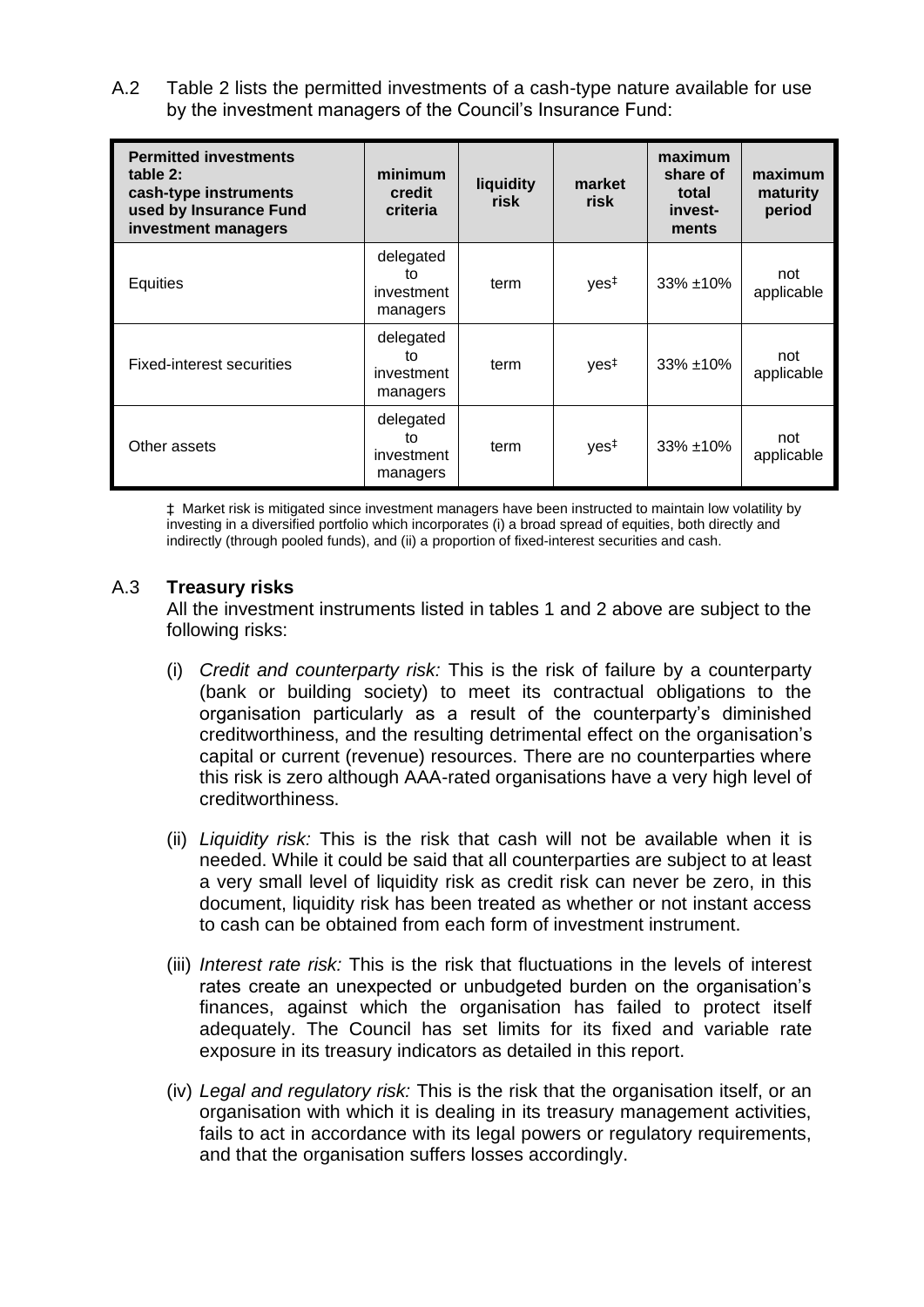(v) *Market risk:* This is the risk that, through adverse market fluctuations, the value of investments may decline over a given time period simply because of economic changes or other events that impact large portions of the market.

### A.4 **Controls on treasury risks**

- (i) *Credit and counterparty risk:* The Council has set minimum credit criteria to determine which counterparties and countries are of sufficiently high creditworthiness to enable investments to be made safely.
- (ii) *Liquidity risk:* The Council has a cash flow forecasting model to enable it to determine the duration for which individual investments can be made, and how much can be invested.
- (iii) *Interest rate risk:* The Council manages this risk by having a view of the future course of interest rates and formulating a treasury management strategy accordingly. The strategy aims to maximise investment earnings consistent with control of risk and minimise expenditure on interest costs on borrowing.
- (iv) *Legal and regulatory risk:* The Council will not undertake any form of investing until it has ensured that it has all necessary powers to do so. The Council will ensure that it complies with all applicable regulations in the carrying out of its treasury management operations.
- (v) *Market risk:* Asset allocation and diversification can protect against market risk because different portions of the market tend to under-perform at different time times. The Director of Finance and Resources has the authority to invest the funds of the Insurance Fund in such investments, securities or property as deemed fit. The Director and officers rely on professional investment managers (currently Aberdeen Standard Capital) for the day-to-day management of the assets of the Council's Insurance Fund. The investment managers are responsible for the allocation of assets between types of investments and for the selection of individual stocks within each type of investment. The investment fund is focused on the objective of achieving moderate capital growth in combination with low volatility to mitigate the impact of market risk. In order to achieve these objectives the investment manager operates within predefined asset allocation limits as outlined in table 2 above.

### A.5 **Objectives of each type of investment instrument**

The objectives of the investment instruments listed in table 1 above are outlined below.

(i) *Debt Management Account Deposit Facility (DMADF):* This offers the lowest risk form of investment available to local authorities as it is effectively an investment placed with central government. It is also easy to use because it is a deposit account and avoids the complications of buying and holding UK Government-issued treasury bills or gilts. As it is low risk it also earns low rates of interest, however it is useful where there may be a short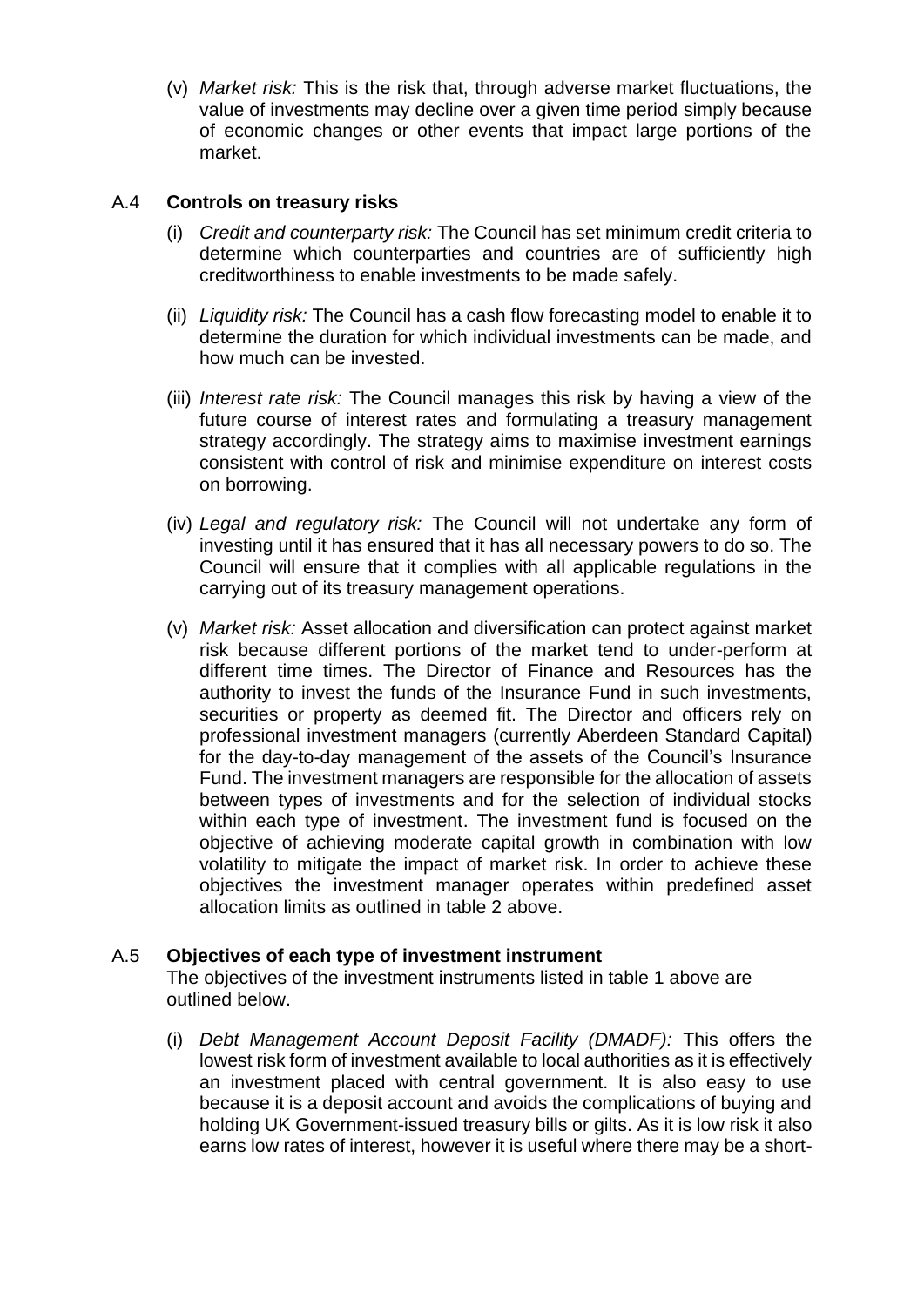term priority to avoid credit risk. The longest term deposit that can be made with the DMADF is six months.

(ii) *Term deposits with other local authorities and with high credit worthiness banks and building societies:* This is the most widely used form of investment used by local authorities. It offers a much higher rate of return than the DMADF (dependent on the deposit term) and, now that measures have been put in place to avoid any over-reliance on credit ratings, there is greater confidence that the residual risks around using local authorities, banks and building societies are at a low, reasonable and acceptable level.

The Council will ensure diversification of its portfolio of deposits ensuring that no more than 5%\* (10% for other local authorities) of the total portfolio can be placed with any one institution or group. In addition, longer-term deposits offer an opportunity to increase investment returns by locking into relatively high interest rates ahead of an expected fall in interest rates. At other times, longer-term rates can offer good value when the markets incorrectly assess the speed and timing of interest rate increases.

This form of investing, therefore, offers flexibility and a higher level of earnings than the DMADF. Where it is restricted is that once a longer-term investment is made, that cash is 'locked in' and cannot be accessed until the maturity date. This type of deposit includes callable deposits, whereby the principal deposited is protected and earns a fixed rate of interest but can be terminated early at the bank's discretion.

\* In recognition of the restricted number of approved counterparties that now meet our more stringent lending criteria, there is an added degree of flexibility introduced to the maximum deposit level. The deposit level with any one institution can now extend to a maximum of 10%, where the element which exceeds the 5% threshold is deposited on the basis of a call account deposit with the institution.

- (iii) *Longer term deposits with other local authorities:* These are similar to term deposits with other local authorities (described at (ii) above), except that deposits are placed for longer periods – between 2 and 10 years. For longer term deposits, the decision to include any given local authority on the counterparty list will be based on the outcome of due diligence undertaken on that local authority by the Council in conjunction with the Council's treasury advisers. Similar to term deposits with local authorities (see at (ii) above), no more than 10% of the total portfolio can be placed with any one institution or group.
- (iv)*Call accounts and notice accounts with high credit worthiness banks and building societies:* The objectives are as for (ii) above, but there is access to recalling cash deposited over short call periods (call account periods vary from short-term such as 7 days, but can extend to 35- and 95-day notice periods). This generally means accepting a lower rate of interest than that which could be earned from the same institution by making a term deposit. However, call accounts can offer interest rates two to three times more than term deposits in the DMADF. A certain level of call account use is highly desirable to ensure that the Council has ready access to cash when required.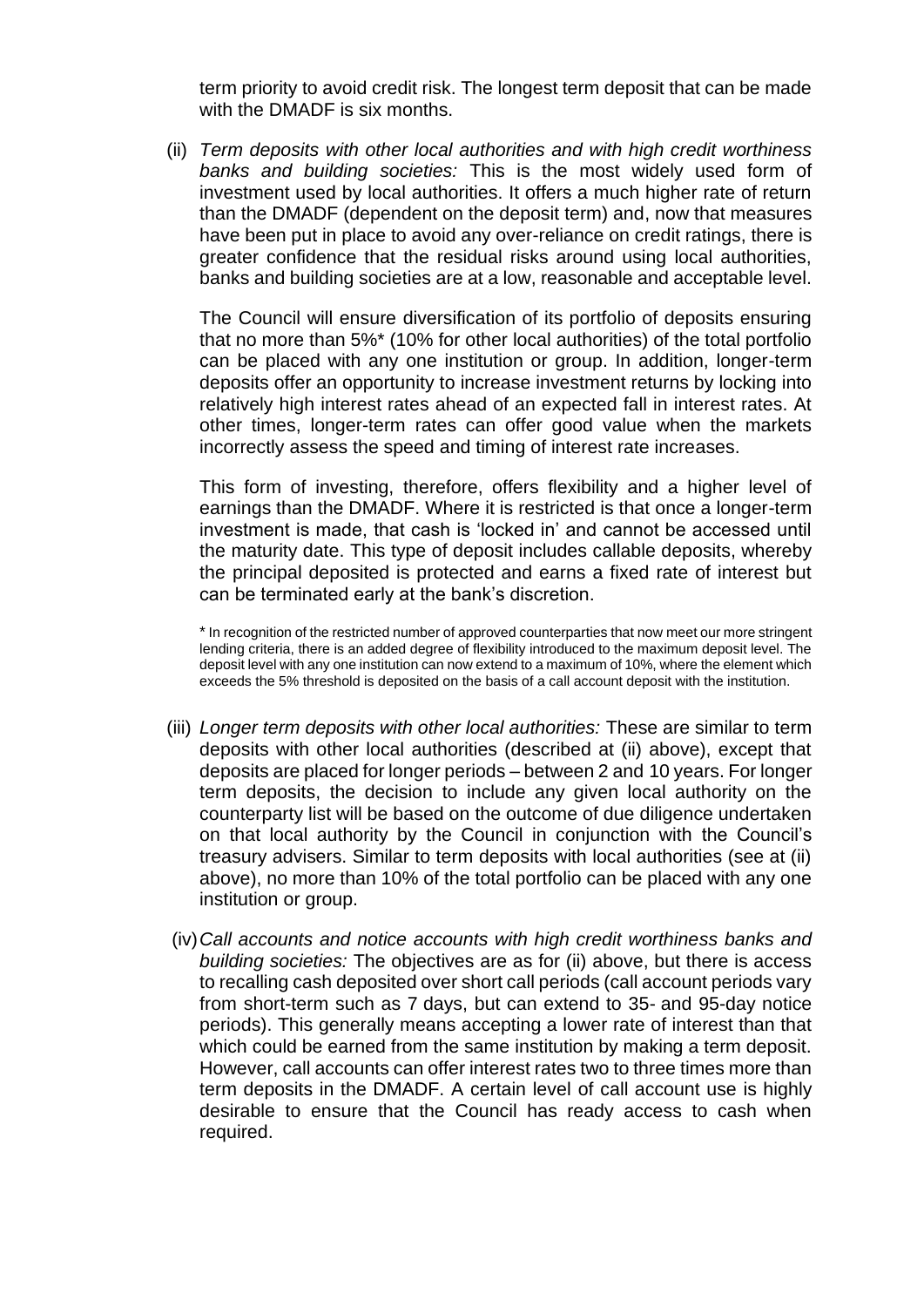- (v) *Certificates of deposit (CDs) issued by banks and building societies:* These are shorter term securities issued by deposit taking institutions (mainly financial institutions). They are negotiable instruments, so can be sold ahead of maturity and also purchased after they have been issued. However, that liquidity can come at a price, where the yield could be marginally less than placing a deposit with the same bank as the issuing bank.
- (vi) *Treasury bills:* These are short term bills (up to 12 months, although none have ever been issued for this maturity) issued by the Government and so are backed by the sovereign rating of the UK. The yield is higher than the rate of interest paid by the DMADF and another advantage compared to a time deposit in the DMADF is that they can be sold if there is a need for access to cash at any point in time. However, there is a spread between purchase and sale prices so early sales could incur a net cost during the period of ownership.
- (vii) *UK Government gilts:* These are longer term debt issuance by the UK Government and are backed by the sovereign rating of the UK. The yield is higher than the rate of interest paid by the DMADF and another advantage compared to a time deposit in the DMADF is that they can be sold if there is a need for access to cash at any point in time. However, there is a spread between purchase and sale prices so early sales may incur a net cost. Market movements that occur between purchase and sale may also have an adverse impact on proceeds. The advantage over Treasury bills is that they generally offer higher yields the longer it is to maturity (for most periods) if the yield curve is positive.
- (viii) *Money market funds:* By definition, money market funds (MMFs) are AAArated (the highest security rating available) and are widely diversified, using many forms of money market securities including types which this Council does not currently have the expertise or risk appetite to hold directly. However, due to the high level of expertise of the fund managers and the significant amounts of funds invested in MMFs, and the fact that the weighted average maturity (WAM) cannot exceed 60 days, MMFs offer a combination of high security, instant access to funds, high diversification and good rates of return compared to equivalent instant access facilities.

They are particularly advantageous in a falling interest rate environment as their 60-day WAM means they have locked-in investments earning higher rates of interest than are currently available in the market. MMFs also help an organisation to diversify its own portfolio, for example a £2million investment placed directly with a specific bank is a 100% risk exposure to that specific bank, whereas £2million invested in an MMF may result in only 1% being invested with that specific bank through the MMF. MMFs offer an effective way of minimising risk exposure while still getting better rates of return than available through the DMADF.

(ix)*Enhanced cash funds (ECFs):* These funds are similar to MMFs, can still be AAA rated but have variable net asset values (VNAV) as opposed to a traditional MMF which has a Constant Net Asset Value (CNAV). They aim to achieve a higher yield and to do this either take more credit risk or invest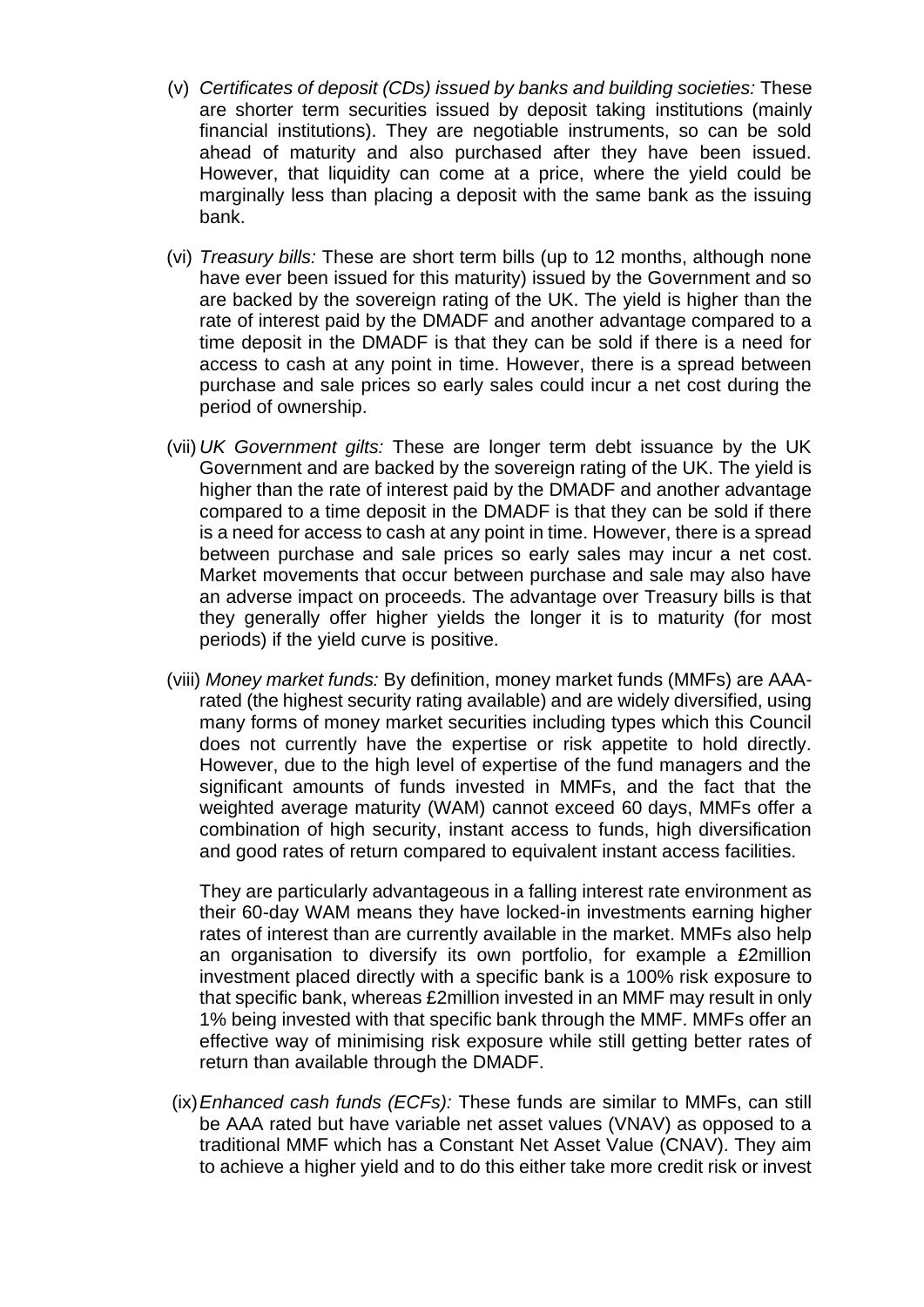out for longer periods of time, which means they are more volatile. These funds can have WAM's and Weighted Average Life (WAL's) of 90 – 365 days or even longer. Their primary objective is yield and capital preservation is second. They therefore are a higher risk than MMFs and correspondingly have the potential to earn higher returns than MMFs.

(x) *Pooled funds other than money market / enhanced cash funds:* Shares or units in diversified investment vehicles covering property, bond and equity investments. Pooled funds whose value changes with market prices and/or that have a notice period may be used for longer investment periods. Money market funds (as well as enhanced cash funds) are included in Table 1, but it is the intention of the Council, given the extent of its long-term investment balances, to diversify an agreed proportion (capped at a maximum of 20% of total investment balances) of its investment balances into longer term assets (property, bonds and equity) utilising pooled funds.

Pooled funds have the advantage of providing wide diversification of investment risks, including credit risk and interest rate risk, coupled with the services of a professional fund manager in return for a fee. Property, bond and equity funds offer enhanced returns over the longer term, but their prices are more volatile in the short term, leading to the risk that they could be sold at below their purchase price. This risk is mitigated by only placing cash that is available for 3 to 5 years into more volatile funds. The Council's officers in conjunction with its treasury advisers have determined that a proportion of the Council's investments have and will remain available for longer term investment in the future. The funds selected will be subject to appropriate scrutiny and suitability assessment, drawing on the experience and advice of the Council's treasury advisers.

(xi) *Operational bank accounts:* The Council may incur operational exposures, for example though current accounts, collection accounts and merchant acquiring services, with its main operational bank (Clydesdale) with credit ratings of BBB+. These are not classed as investments, but are still subject to the risk of a bank bail-in, and balances will normally be kept below £100,000 however, for short periods normally over public holidays this balance may be higher with the approval of the Director of Finance and Resources.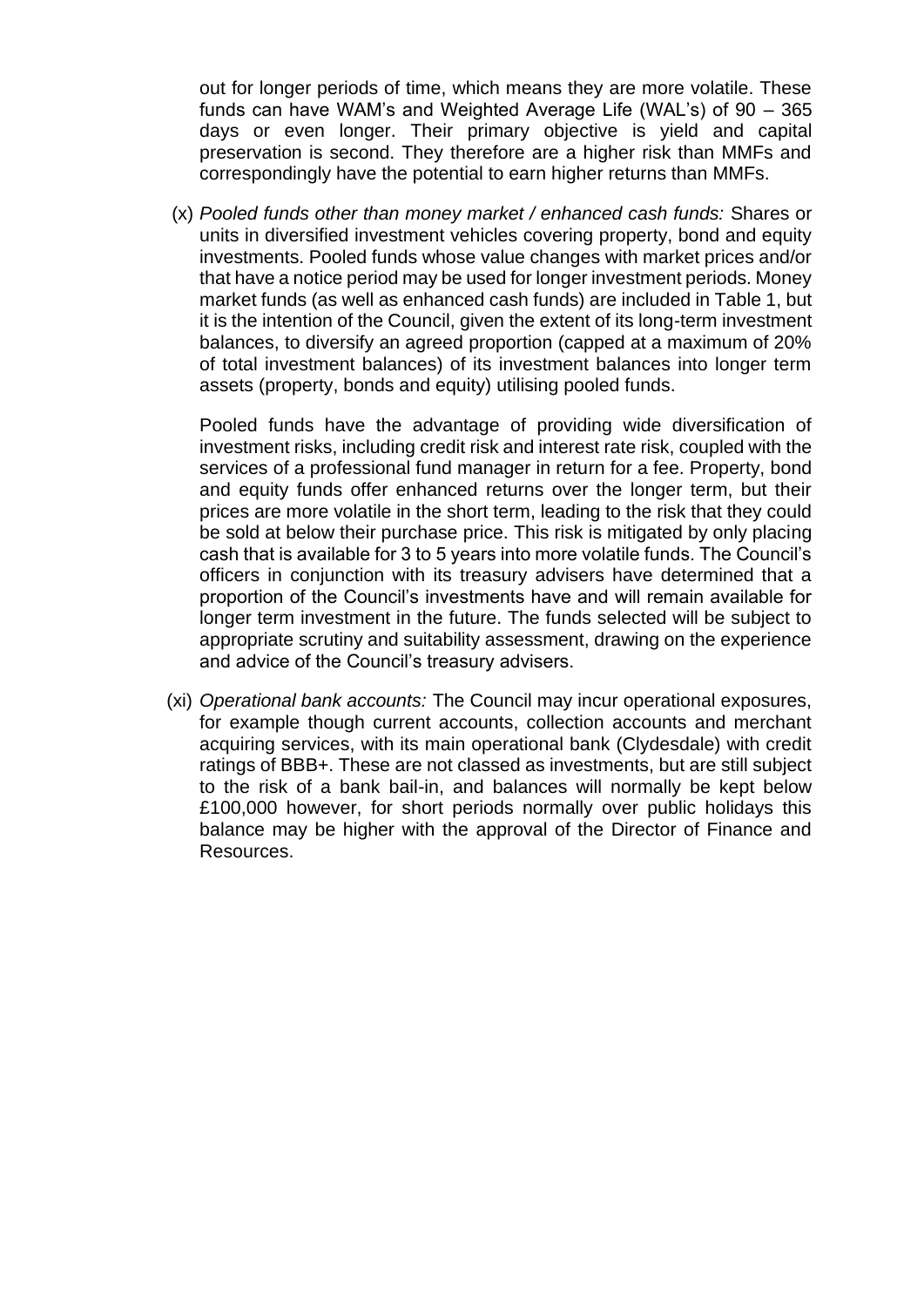A.6 Table 3 lists the permitted investments of a non-cash nature available for use by the Council:

| <b>Permitted</b><br>investments<br>table 3:<br>instruments of a<br>non-cash nature                                      | treasury<br>risks                                                                                                                                                                              | mitigating<br>controls                                                                                                                                                                                                                                                                                                                                                                                                                                                                                                                                                                           | maximum<br>share of total<br>investments                                                                        |
|-------------------------------------------------------------------------------------------------------------------------|------------------------------------------------------------------------------------------------------------------------------------------------------------------------------------------------|--------------------------------------------------------------------------------------------------------------------------------------------------------------------------------------------------------------------------------------------------------------------------------------------------------------------------------------------------------------------------------------------------------------------------------------------------------------------------------------------------------------------------------------------------------------------------------------------------|-----------------------------------------------------------------------------------------------------------------|
| Share holdings, unit<br>holdings and bond<br>holdings, including<br>those in a local<br>authority-owned<br>company      | Service<br>investments<br>which may<br>exhibit market<br>risk; likely to be<br>highly illiquid                                                                                                 | Each equity investment requires<br>Member approval and each<br>application will be supported by<br>the service rationale behind the<br>investment and the likelihood of<br>loss                                                                                                                                                                                                                                                                                                                                                                                                                  | Policy driven,<br>managing all<br>associated<br>risks;<br>authorised limit<br>and operational<br>boundary apply |
| Loans to a local<br>authority-owned<br>company or other<br>entity formed by a<br>local authority to<br>deliver services | Service<br>investments<br>either at market<br>rates of interest<br>or below (soft<br>loans); may<br>exhibit credit<br>risk; likely to be<br>highly illiquid                                    | Each loan to a local authority<br>company requires Member<br>approval and each application<br>will be supported by the service<br>rationale behind the loan and<br>the likelihood of full or partial<br>default                                                                                                                                                                                                                                                                                                                                                                                  | Policy driven,<br>managing all<br>associated<br>risks;<br>authorised limit<br>and operational<br>boundary apply |
| Loans made to third<br>parties, including<br>soft loans (for<br>example, employee<br>loans)                             | Service<br>investments<br>either at market<br>rates of interest<br>or below (soft<br>loans); may<br>exhibit credit<br>risk; likely to be<br>highly illiquid                                    | Each third party loan (or tranche<br>of loans) requires Member<br>approval and each application<br>will be supported by the service<br>rationale behind the loan and<br>the likelihood of full or partial<br>default                                                                                                                                                                                                                                                                                                                                                                             | Policy driven,<br>managing all<br>associated<br>risks:<br>authorised limit<br>and operational<br>boundary apply |
| Investment property                                                                                                     | Non-service<br>properties which<br>are being held<br>pending<br>disposal or for a<br>longer-term<br>rental income<br>stream; these<br>are highly illiquid<br>assets with high<br>risk to value | Property holding will be<br>revalued regularly and reported<br>at appropriate periodic intervals<br>for a property investment<br>portfolio in respect of rental<br>levels; in terms of surplus<br>assets held for disposal, the<br>Council has an active surplus<br>property disposal strategy which<br>ensures a coordinated and<br>managed approach is adopted<br>to the disposal of such sites in a<br>way which is reflective of<br>current and future anticipated<br>market conditions, seeks to<br>maximise market interest in site<br>disposals and secures best<br>value for the Council | Policy driven,<br>managing all<br>associated<br>risks;<br>authorised limit<br>and operational<br>boundary apply |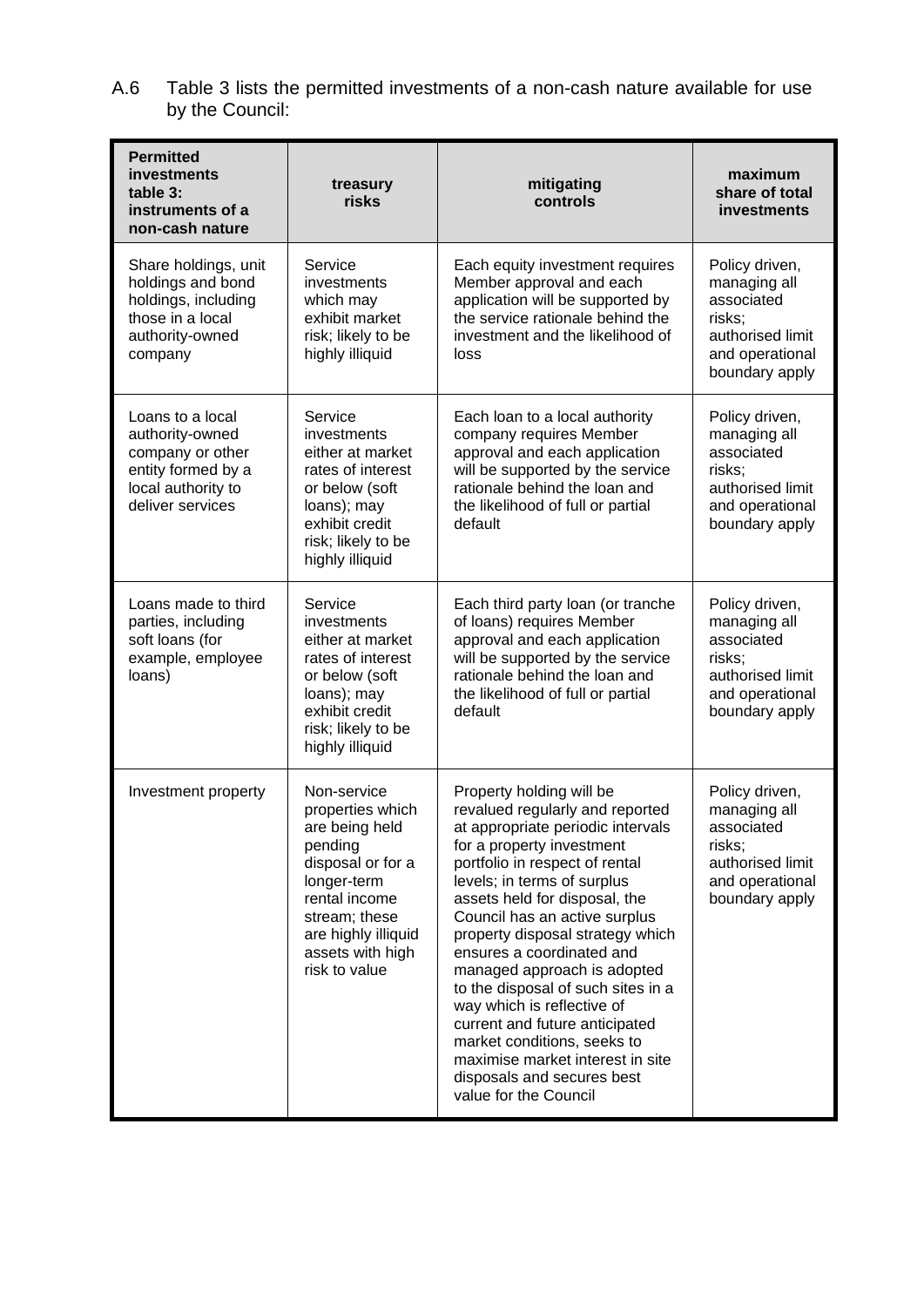### **CAPITAL STRATEGY 2020-23**

#### **1. INTRODUCTION**

- 1.1. The Capital Strategy report gives an overview of how capital expenditure, capital financing and treasury management activity contribute to the provision of public services in local government along with an overview of how associated risk is managed and the implications for future financial sustainability.
- 1.2. Decisions made now on capital and treasury management will have financial consequences for the Council for many years into the future. They are therefore subject to both a national regulatory and local policy framework which are summarised in this report.

#### **2. PURPOSE & AIMS**

- 2.1. Following consultation, in December 2017 the Chartered Institute of Public Finance and Accountancy (CIPFA) published an updated version of the Prudential Code for Capital Finance in Local Authorities ("the Prudential Code").
- 2.2. The key objectives of the Prudential Code are to ensure, within a clear framework, that;
	- Capital investment plans are affordable, prudent and sustainable;
	- Treasury management decisions are taken in accordance with good professional practice and in full understanding of the risks involved;
	- That these risks will be managed to levels that are acceptable to the organisation;
	- Capital investment plans are being made in light of the overall organisational strategy and resources, ensuring that decisions are being made with sufficient regard to the long run financial implications and potential risks to the authority.
- 2.3. In keeping with the objectives above, the purpose of this Capital Strategy is to demonstrate that the Council takes capital investment decisions in line with service objectives that properly takes account of value for money, prudence, sustainability and affordability, setting out the context in which capital expenditure, capital financing and treasury decisions are being made and has given due consideration to the risk associated with these decisions.

#### **3. OVERVIEW**

- 3.1. An understanding of what constitutes capital expenditure and how it is financed is fundamental to realising the benefits and mitigating the risks open to an authority under the prudential framework.
- 3.2. Capital expenditure is the investment in new or existing assets, such as property or vehicles, that will generate economic benefits or service improvements that will be realised by the Council for a period of more than one year.
- 3.3. All capital expenditure must be financed, either from external sources (government grants and other contributions), internal sources (current revenue and capital receipts) or debt (borrowing and leasing).
- 3.4. Financing capital expenditure through debt offers the opportunity to spread the cost over future revenues through loan fund repayments. However, due to the interest payments associated with debt, the total cost is usually higher than other methods of capital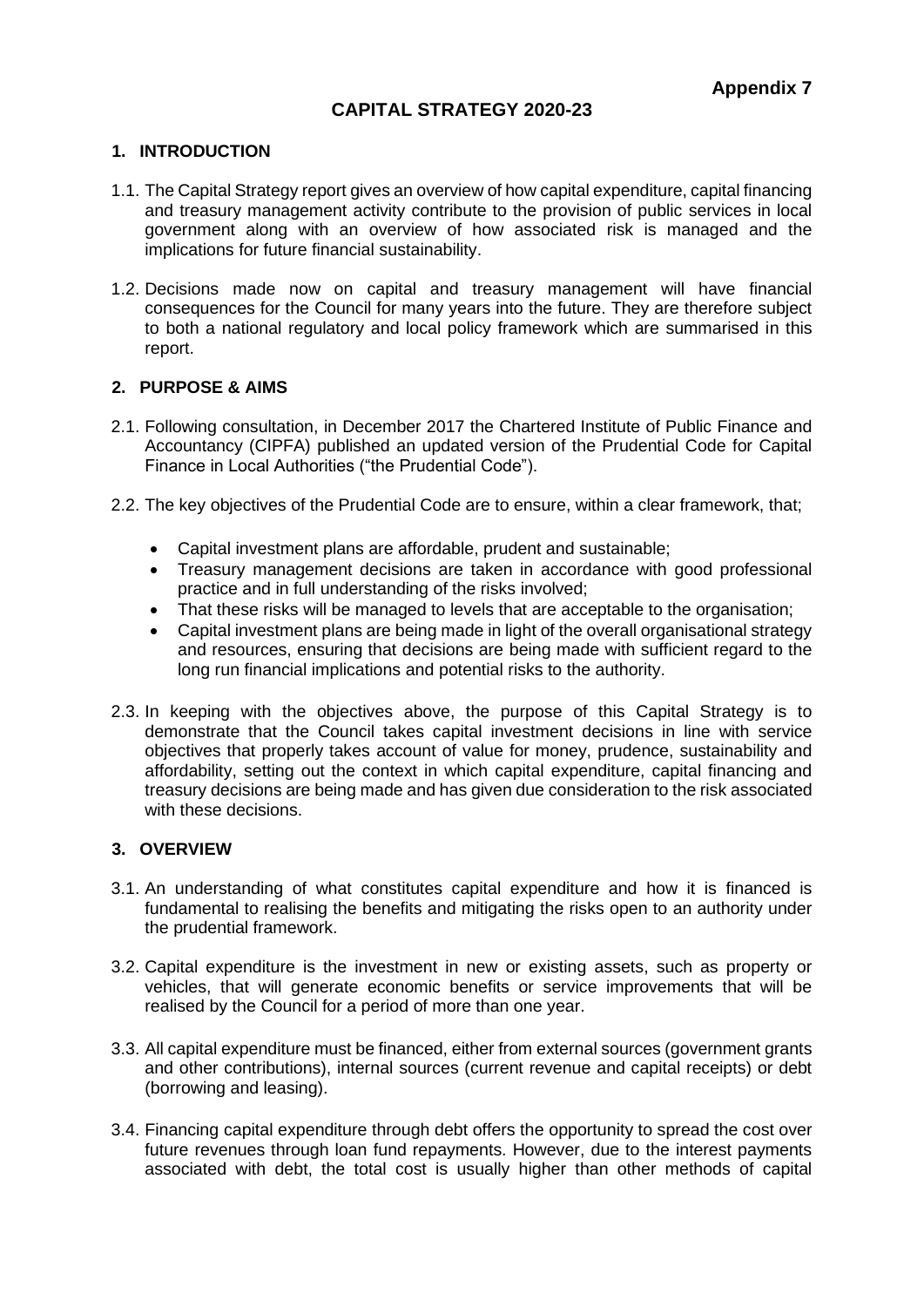financing. Therefore, careful planning and monitoring procedures must be in place to ensure capital investment decisions offer value for money and are affordable and sustainable for current and future revenue budgets.

#### **4. CAPITAL EXPENDITURE & FINANCING**

4.1. The Council is legally obliged to determine the maximum it may allocate to capital expenditure, in line with statutory guidance, the limit is the total shown in the table below. The Housing Revenue Account (HRA) is a ring-fenced account which ensures that council housing does not subsidise, or is itself subsidised, by other local services. HRA capital expenditure is therefore recorded separately.

| <b>Capital</b><br>expenditure | 2020-21<br>estimate<br>£m | 2021-22<br>estimate<br>£m | 2022-23<br>estimate<br>£ml |
|-------------------------------|---------------------------|---------------------------|----------------------------|
| Non-housing                   | 97.235                    | 130.784                   | 48.368                     |
| Housing                       | 30.215                    | 39.192                    | 23.515                     |
| <b>Total</b>                  | 127.450                   | 169.976                   | 71.883                     |

- 4.2. The Council Plan "Thriving People, Connected Communities" was agreed in September 2017. It outlines five strategic outcomes for the Council over the period to 2022. The Council Plan forms a "golden thread" that ensures the key strategic priorities of the Council translate into specific capital programmes.
- 4.3. Below is a summary of the main capital projects within the Capital Plan:
	- **Reshaping our place, our economy and our future;**

Continuation of the City Deal projects of £97.5m which will lead to total investment of £274m in infrastructure in Renfrewshire. The Clyde Waterfront and Renfrewshire Riverside project includes new roads, cycleways and footpaths, including the first opening road bridge across the River Clyde, to connect into the emerging Advanced Manufacturing Innovation District Scotland with more than 2,300 jobs expected to be generated. The Glasgow Airport Access project is working to deliver a new transport link to Glasgow Airport recognising its critical contribution to the regional economy;

Investment of £82.2m in cultural infrastructure, modernising and improving Paisley Town Hall, Paisley Arts Centre, Paisley Learning & Cultural Hub and Paisley Museum transforming Paisley into an international culture and heritage destination and contributing to the overall regeneration of Paisley town centre;

£29m invested in the road, cycling and pathway network as part of the medium term investment programme of £42.3m investment which commenced in 2019/20 representing the largest ever sustained investment programme in the network, focussed on delivering a stepped change in the condition of the key routes that keep the Renfrewshire economy moving.

#### • **Building strong, safe and resilient communities;**

Investment of £41.9m to continue the regeneration and new council homes in Ferguslie Park, Johnstone Castle and Bishopton providing affordable, modern homes for Renfrewshire;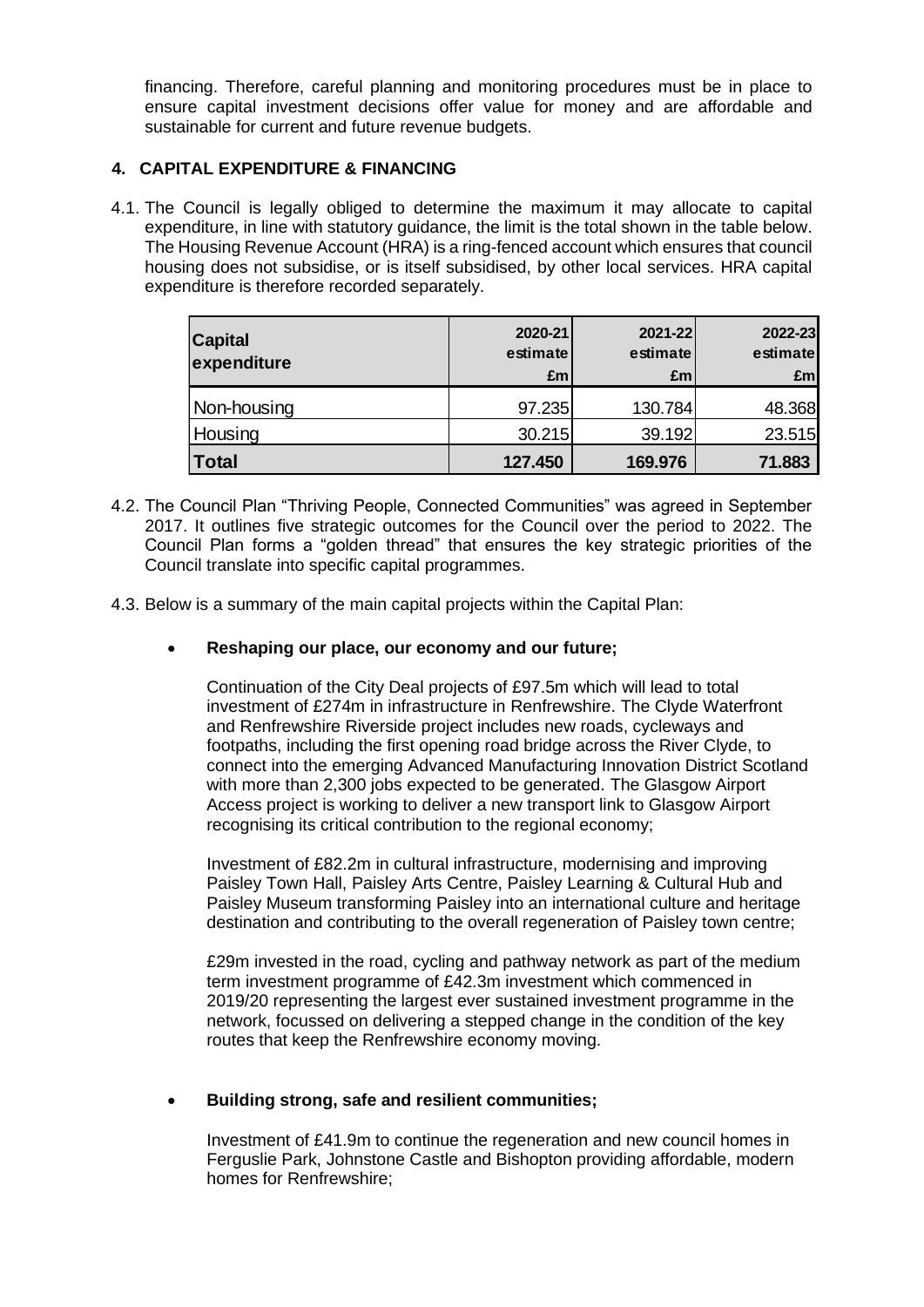Continuation of the Community Empowerment Fund with nearly £1m of the original £1.5m capital funding remaining to be able to make use of assets that have the support of local communities and complementing existing services in an area by providing additional activity.

#### • **Tackling inequality, ensuring opportunities for all;**

Completion of capital investment of £13.6m into the school estate to expand the early learning and child care from 600 to 1,140 hours by August 2020. Including £6.3m in new build nurseries at Houston, Kirklandneuk, Dargavel and Lochfield with the remainder being construction of new extensions and refurbishments at existing sites.

#### • **Creating a sustainable Renfrewshire for all to enjoy;**

Investment of £7.5m to improve the condition and energy efficiency of existing Council Properties.

#### • **Working together to improve outcomes;**

Almost £1m to be awarded from the Greenspaces, Parks & Play areas and Villages Fund to support local community groups improve underused or neglected green spaces and take forward projects which will strengthen the character, identity and heritage of the local community.

#### 4.4. A full copy of the Council Plan is available on the Council website: [Renfrewshire Council Plan](http://www.renfrewshire.gov.uk/article/6346/Council-Plan)

4.5. As stated in 3.3, all capital expenditure must be financed either from external sources, internal sources or through borrowing. The planned financing of the above expenditure is shown on the table below:

| <b>Project Title</b>               | Programme<br>2020/21<br>£000s | Programme<br>2021/22<br>£000s | Programme<br>2022/23<br>£000s | Programme<br>2023/24<br>£000s | Programme<br>2024/25<br>£000s |
|------------------------------------|-------------------------------|-------------------------------|-------------------------------|-------------------------------|-------------------------------|
|                                    |                               |                               |                               |                               |                               |
| <b>Prudential Borrowing</b>        | 22,250                        | 58,784                        | 18,550                        | 12,808                        | 2,200                         |
| <b>TOTAL BORROWING</b>             | 22,250                        | 58,784                        | 18,550                        | 12,808                        | 2,200                         |
| <b>Specific Grant</b>              | 10,714                        | 3,413                         | 250                           | 250                           | 0                             |
| General Capital Grant              | 12,045                        | 5,600                         | 5,600                         | 2,600                         | 0                             |
| City Deal Grant                    | 4,301                         | 4,541                         | 9,769                         | 38,545                        | 51,540                        |
| City Deal borrowing                | 28,637                        | 34,498                        | 14,199                        |                               | 360                           |
| <b>Usable Capital Receipts</b>     | 13,267                        | 17,123                        | 0                             |                               | $\mathbf 0$                   |
| C.F.C.R.                           | 6,021                         | 6,824                         |                               |                               | $\overline{0}$                |
|                                    |                               |                               |                               |                               |                               |
| <b>Total Resource Availability</b> | 97,236                        | 130,783                       | 48,368                        | 54,203                        | 54,100                        |

4.6. Debt is only a temporary source of finance, since loans and leases must be repaid, and is therefore replaced over time by other financing, usually from revenue which is known as loan funds repayments. The Council's cumulative outstanding amount of debt finance that will be charged to future revenue budgets is measured by the capital finance requirement (CFR). The CFR increases with new debt financed capital expenditure and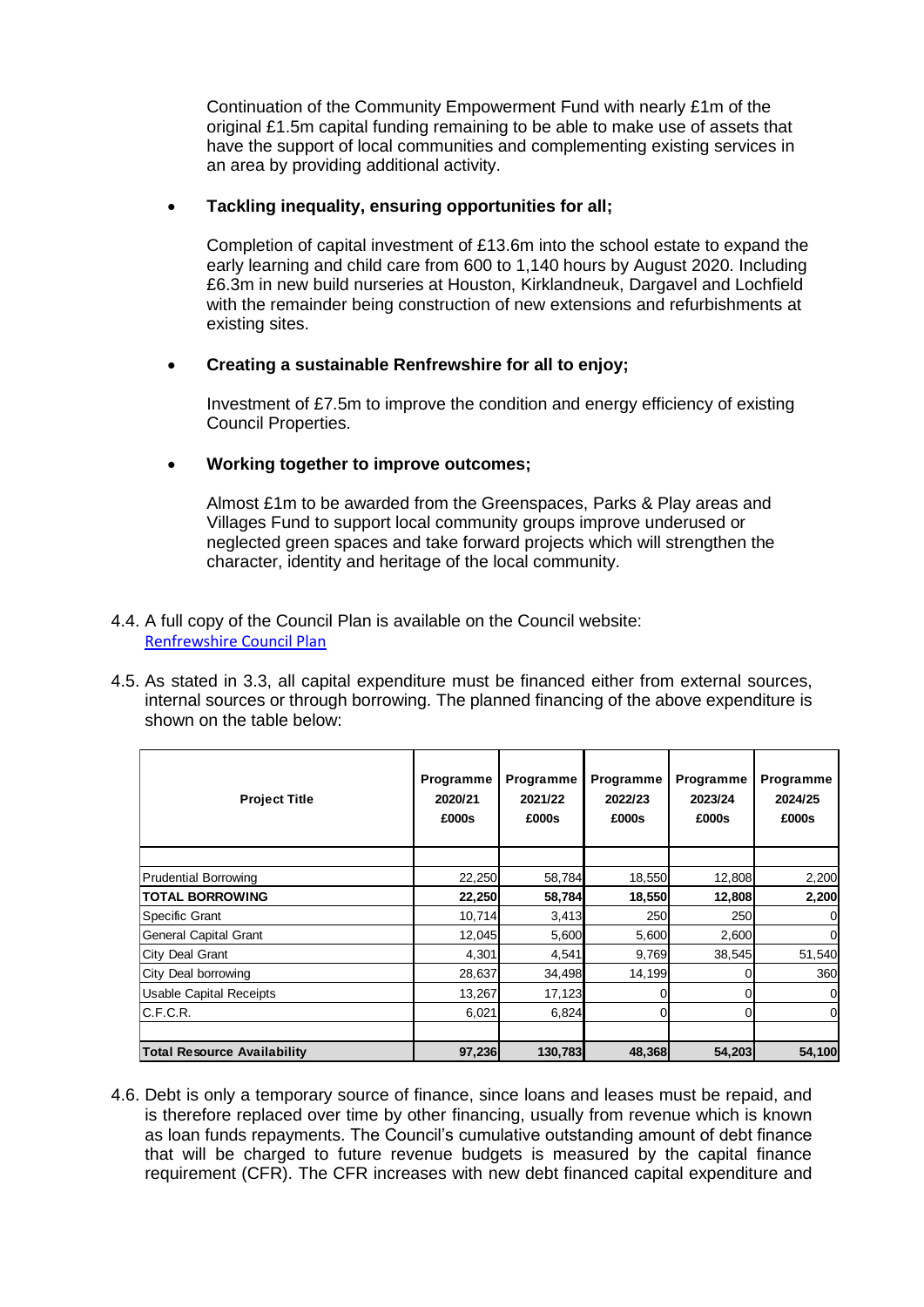reduces with loan fund repayments, capital receipts can also be used to reduce the CFR. Based on the above figures for expenditure and financing, the Council's estimated CFR is as follows:

| <b>Capital financing</b><br>requirement | 31 March 2021<br>estimate | 31 March 2022<br>estimate | 31 March 2023<br>estimate |
|-----------------------------------------|---------------------------|---------------------------|---------------------------|
|                                         | £m                        | £m                        | £m                        |
| Non-housing                             | 305                       | 395                       | 423                       |
| Housing                                 | 126                       | 142                       | 152                       |
| <b>Total</b>                            | 431                       | 537                       | 575                       |

4.7. The loan fund repayments is combined with the interest payable on loans and forms the total that is charged to revenue, known as financing costs. An estimate of the total financing costs as % of net revenue, the amount funded from Council Tax, government grants, business rates and in the case of HRA, rental income, is shown in the table below.

| <b>Ratio of financing costs</b><br>to net revenue stream | 2020-21<br>estimate | 2021-22<br>estimate | 2022-23<br>estimate |
|----------------------------------------------------------|---------------------|---------------------|---------------------|
| Non-housing                                              | 3.99%               | 4.41%               | 4.81%               |
| Housing                                                  | 39.85%              | 38.17%              | 35.42%              |

#### **5. ASSET MANAGEMENT**

- 5.1. The Corporate Asset Strategy 2018/21 (CAS) was approved by the Finance, Resources & Customer Services Policy Board in June 2018. The CAS sets out a high-level framework for the management for all the Council's Assets. It guides the development and upkeep of strategies and plans for all classifications of assets.
- 5.2. The Council's Corporate Asset Strategy 2018/21 can be read in full here: [Renfrewshire Corporate Asset Strategy 2018-21](http://renfrewshire.cmis.uk.com/renfrewshire/Meetings/tabid/70/ctl/ViewMeetingPublic/mid/397/Meeting/2241/Committee/159/Default.aspx)

#### **6. TREASURY MANAGEMENT**

- 6.1. Treasury management is concerned with keeping sufficient but not excessive cash available to meet the Council's spending requirements, whilst managing the risks involved. Surplus cash is invested until required while temporary cash shortages will be met by borrowing.
- 6.2. The Council's Treasury Management Strategy (TMS) contains objectives for borrowing and investments, with the over-arching objective in relation to treasury management activities being effective management and control of risk. The full TMS is within Appendix 6 of this report.
- 6.3. The main objectives of borrowing are to achieve a low but certain cost of finance while retaining flexibility should plans change in the future. Statutory guidance is that debt should remain below the CFR except in the short term. As can be seen from the table below, the Council expects to comply with this during 2020/23.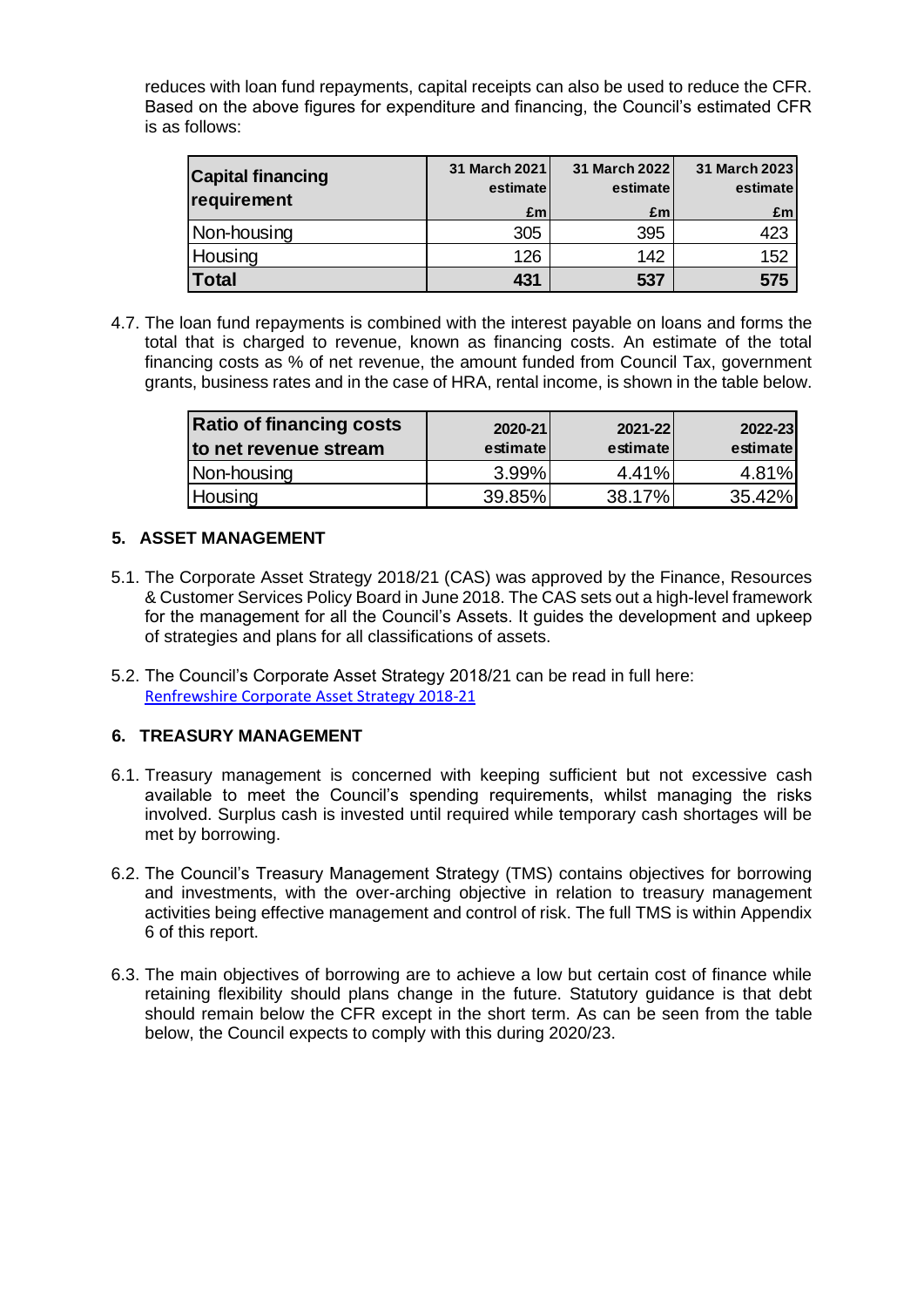| <b>Borrowing Position</b>            | 2020-21<br>estimate | 2021-22<br>estimate | 2022-23<br>estimate |
|--------------------------------------|---------------------|---------------------|---------------------|
|                                      | £m                  | £m                  | £ml                 |
| Borrowing                            | 281                 | 389                 | 430                 |
| Other long-term liabilities          | 69                  | 66                  | 63                  |
| <b>Total External Debt</b>           | 350                 | 455                 | 493                 |
| <b>Capital Financing Requirement</b> | 431                 | 537                 | 575                 |
| <b>Under borrowing</b>               | 81                  | 82                  | 82                  |

- 6.4. The Council is required to set an **operational boundary** for external debt. This is an estimate of the maximum external debt of the Council according to the probable events contained in the Council plans, budgets and strategies. Sustained or regular borrowing above the operational boundary would be significant and require investigation and action.
- 6.5. The **authorised limit** for external debt is based on the same assumptions as those used to calculate the operational boundary. It is greater than the operational boundary to allow sufficient headroom for unusual or exceptional cash requirements. The authorised limit reflects a level of borrowing which, while not desired, could be afforded in the short term but would not be sustainable in the long term. See paragraph 4.11 of the Prudential Framework in appendix 6 for an explanation of how the adoption of IFRS 16 Leases will affect the CFR, operational boundary and authorised limit. The operational boundary and authorised limits are shown in the table below:

| <b>Operational boundary and</b><br>authorised limit for external | 2020-21<br>estimate | 2021-22<br>estimate | 2022-23<br>estimate |
|------------------------------------------------------------------|---------------------|---------------------|---------------------|
| debt                                                             | £m                  | £m                  | £ml                 |
| Operational Boundary                                             | 431                 | 537                 | 575                 |
| Authorised Limit                                                 | 449                 | 561                 |                     |

6.6. Treasury investments arise due to cash flow timings in receiving cash before it is due to be paid out again at a later date. The main objectives of treasury investments are to obtain an acceptable market rate of return subject to protecting capital security and liquidity of invested funds. This ensures the focus is on minimising risk rather than maximising returns. An important element of the Council's recent medium term planning has included the strategy of debt smoothing which involves the repayment of debt over the medium term as part of the Council's planned budget, capital investment and treasury management strategies. The current debt smoothing strategy will naturally conclude in the near future.

### **7. COMMERCIAL ACTIVITIES**

7.1. These are investments made outside the normal treasury management activity, such as property investments, with the sole aim of making a financial surplus. The Council has no such investments at this time.

### **8. OTHER LONG TERM LIABILITIES**

- 8.1. In addition to the debt of £350 million detailed in 6.3 above, the Council has contracted through a Public Private Partnership for the provision and maintenance of educational and other facilities. The outstanding finance lease obligation at the 31<sup>st</sup> March 2020 will be £71.4m.
- 8.2. The Council is part of the Local Government Pension Scheme in Scotland (LGPS) which is a funded, defined benefit, statutory occupational pension scheme. As a funded scheme,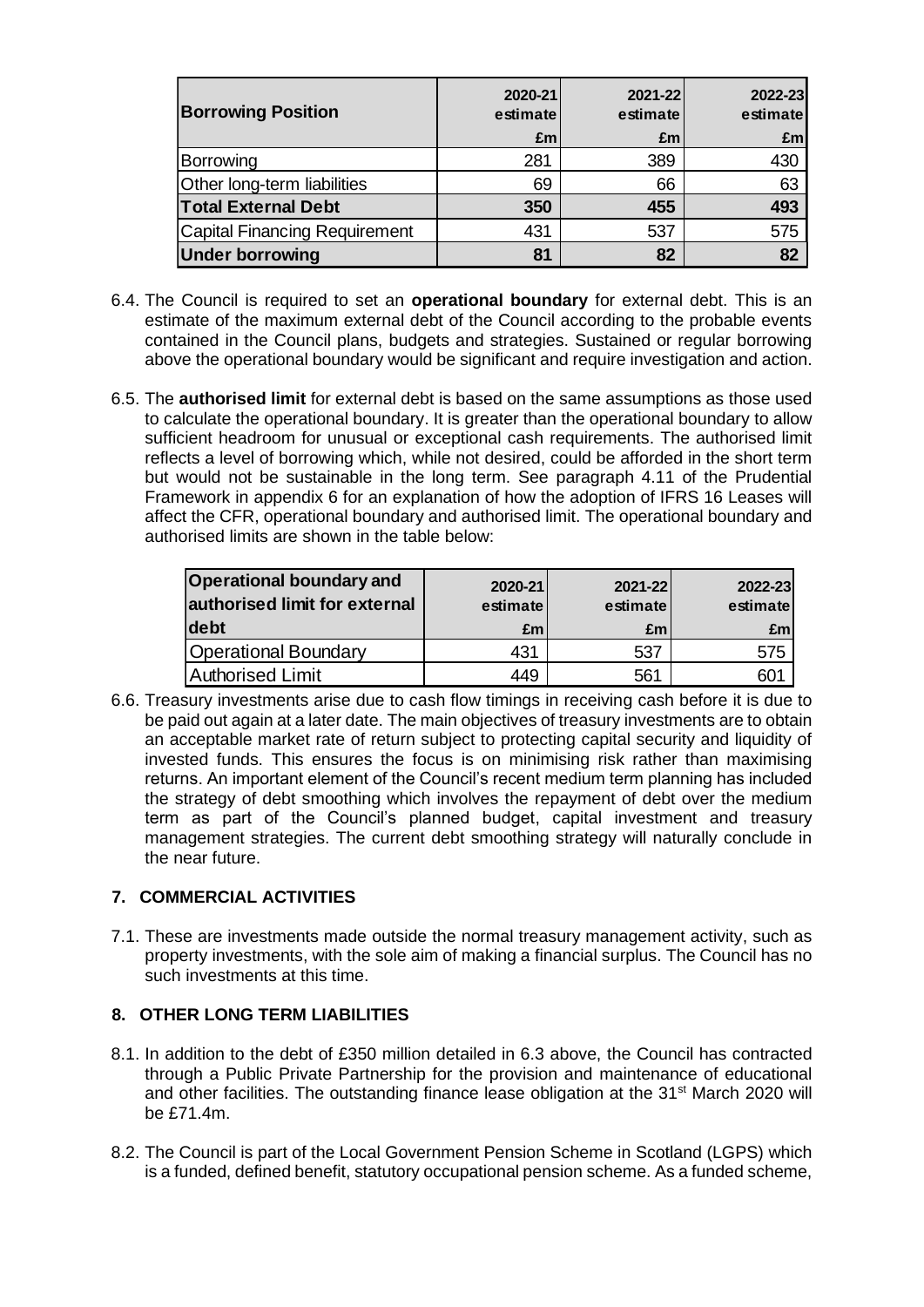the council and employees pay contributions into the fund, calculated at a level intended to balance the scheme's pension liabilities with the scheme's investment assets. At the  $31<sup>st</sup>$  March 2019, it was estimated that the Council's share of the defined obligation exceeded scheme assets by £276.7m. An updated estimate will be calculated for the 2019/20 annual accounts.

8.3. Provisions are made when an event has taken place that gives the Council a legal or constructive obligation that will probably require a settlement, usually in cash but it can be other economic benefit or service benefits. At the 31<sup>st</sup> March 2019 the Council had set long term provisions of £5.4m related to holiday pay compensation payments, insurance claims and other claims. The long term provisions will be re calculated for the 2019/20 annual accounts.

### **9. GOVERNANCE**

- 9.1. **Capital Programmes:** Potential capital projects will be assessed for strategic fit, achievability, affordability, practicality, revenue impact and non-monetary impacts such as future economic growth, environmental or social well-being.
- 9.2. Once the capital projects have been considered, the Capital Plan is approved annually by the full Council, setting out the funding available, means of financing and Prudential Indicators. No capital expenditure can be authorised unless it has been provided for in the approved capital plan or is within an officer's delegated authority. The Financial Regulations set out the framework for transferring money from one budget to another.
- 9.3. Capital budget monitoring reports from the Director of Finance and Resources are considered by the relevant Policy Board including any explanations for significant variances from budget targets and the Policy Board will approve any actions required to bring financial performance within approved limits.
- 9.4. Each capital programme is under the control of a responsible project manager who will approve and monitor expenditure against the programme. The project manager will receive support from a variety of sources within Finance & Resources, for example to receive capital budget reports, to ensure that the expenditure complies with the statutory definition of capital, that any external contracts agreed comply with the Standing Orders of the Council or any advice over legal matters.
- 9.5. **Treasury Management:** Decisions on treasury management investment and borrowing are made daily and are therefore delegated to the Director of Finance & Resources and relevant staff who must act in within the parameters set out in the Treasury Management Strategy approved annually by full Council. A mid-review of treasury management activity is presented each year to the Finance, Resources and Customer Services Policy Board with a full year review reported to Council.
- 9.6. **Commercial Activities:** Property investments would be classified as capital expenditure and therefore included as part of the capital plan. Any commercial investment decisions would be made by the Council in line with the Financial Regulations and Standing Orders of the Council.

#### **10. KNOWLEDGE AND SKILLS**

10.1 The Council employs professionally qualified and experienced staff in senior positions with responsibility for making capital expenditure, borrowing and investment decisions. The Council ensures qualified staff meet their continuous professional development requirements. The Council provides support to finance staff for training and study towards relevant professional qualifications.